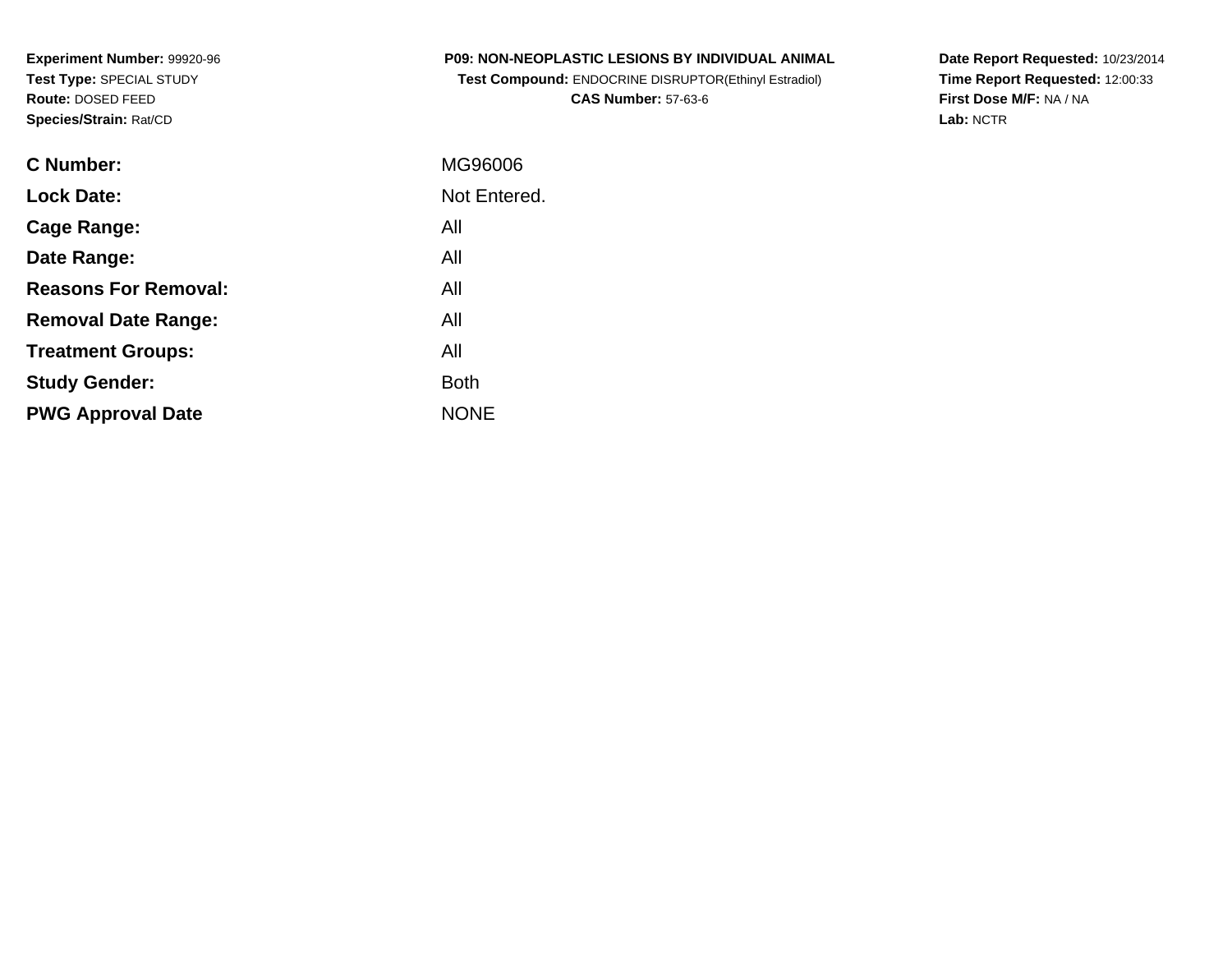**Test Compound:** ENDOCRINE DISRUPTOR(Ethinyl Estradiol)

# **CAS Number:** 57-63-6

**Date Report Requested:** 10/23/2014**Time Report Requested:** 12:00:33**First Dose M/F:** NA / NA**Lab:** NCTR

| DAY ON TEST<br><b>CD Rat Male</b><br><b>CONTROL</b><br>F <sub>3</sub><br><b>ANIMAL ID</b>                  | $\boldsymbol{\theta}$<br>$\boldsymbol{I}$<br>6<br>1<br>$\mathbf 0$<br>0<br>$\overline{7}$<br>3<br>$\overline{0}$ | 0<br>$\boldsymbol{l}$<br>6<br>1<br>$\pmb{0}$<br>$\mathbf 0$<br>$\boldsymbol{7}$<br>3 | 0<br>$\boldsymbol{l}$<br>6<br>1<br>$\mathbf 0$<br>$\mathbf 0$<br>$\overline{7}$<br>$\sqrt{3}$<br>$\mathcal{P}$ | 0<br>$\boldsymbol{l}$<br>6<br>$\boldsymbol{l}$<br>0<br>$\mathsf{O}$<br>$\overline{7}$<br>3<br>3 | 0<br>$\boldsymbol{l}$<br>6<br>1<br>$\pmb{0}$<br>$\pmb{0}$<br>$\overline{7}$<br>$\mathbf{3}$<br>4 | 0<br>$\boldsymbol{l}$<br>6<br>$\boldsymbol{l}$<br>$\pmb{0}$<br>$\mathbf 0$<br>$\overline{7}$<br>$\ensuremath{\mathsf{3}}$<br>5 | 0<br>$\boldsymbol{l}$<br>6<br>$\overline{2}$<br>$\pmb{0}$<br>$\pmb{0}$<br>$\overline{7}$<br>$\overline{7}$<br>6 | 0<br>$\boldsymbol{l}$<br>6<br>$\overline{c}$<br>$\mathbf 0$<br>$\mathbf 0$<br>$\overline{7}$<br>7<br>7 | $\pmb{\theta}$<br>$\boldsymbol{l}$<br>6<br>$\boldsymbol{2}$<br>$\mathbf 0$<br>$\mathbf 0$<br>$\overline{7}$<br>$\overline{7}$<br>8 | 0<br>$\boldsymbol{l}$<br>6<br>$\boldsymbol{2}$<br>$\pmb{0}$<br>$\mathbf 0$<br>$\overline{7}$<br>$\overline{7}$<br>9 | 0<br>$\boldsymbol{l}$<br>6<br>$\overline{2}$<br>$\pmb{0}$<br>$\pmb{0}$<br>$\overline{7}$<br>8<br>$\Omega$ | 0<br>$\boldsymbol{l}$<br>6<br>$\boldsymbol{\beta}$<br>0<br>0<br>8<br>$\mathbf 1$<br>9 | 0<br>$\boldsymbol{l}$<br>6<br>$\mathfrak{z}$<br>0<br>$\mathbf 0$<br>$\bf8$<br>$\boldsymbol{2}$<br>$\Omega$ | 0<br>$\boldsymbol{l}$<br>6<br>$\boldsymbol{\beta}$<br>$\pmb{0}$<br>$\mathbf 0$<br>8<br>$\overline{c}$ | 0<br>$\boldsymbol{l}$<br>6<br>$\mathfrak{z}$<br>$\mathbf 0$<br>$\mathbf 0$<br>8<br>$\frac{2}{2}$ | 0<br>$\boldsymbol{l}$<br>6<br>$\overline{2}$<br>0<br>0<br>8<br>$\frac{2}{3}$ | $\boldsymbol{\theta}$<br>$\boldsymbol{l}$<br>6<br>$\boldsymbol{2}$<br>$\pmb{0}$<br>$\mathbf 0$<br>8<br>6<br>5 | 0<br>$\boldsymbol{l}$<br>6<br>$\overline{c}$<br>$\pmb{0}$<br>$\pmb{0}$<br>$\bf 8$<br>6<br>6 | 0<br>$\boldsymbol{l}$<br>6<br>$\overline{2}$<br>$\mathsf{O}$<br>$\mathbf 0$<br>8<br>6<br>$\overline{7}$ | 0<br>$\boldsymbol{l}$<br>6<br>$\boldsymbol{\beta}$<br>$\pmb{0}$<br>$\pmb{0}$<br>8<br>6<br>8 | 0<br>$\boldsymbol{l}$<br>6<br>$\boldsymbol{\beta}$<br>$\mathsf{O}\xspace$<br>$\mathsf{O}\xspace$<br>$\bf8$<br>$\,6$<br>$9\,$ | 0<br>$\boldsymbol{l}$<br>6<br>$\boldsymbol{l}$<br>$\pmb{0}$<br>0<br>8<br>$\overline{7}$<br>$\Omega$ | $\boldsymbol{\theta}$<br>$\boldsymbol{l}$<br>6<br>5<br>$\mathbf 0$<br>0<br>9<br>0<br>$\Omega$ | 0<br>$\boldsymbol{l}$<br>6<br>5<br>$\mathbf 0$<br>0<br>9<br>0 | 0<br>$\boldsymbol{l}$<br>6<br>5<br>$\mathbf 0$<br>$\Omega$<br>9<br>$\pmb{0}$<br>$\overline{2}$ | <i><b>*TOTALS</b></i> |              |               |
|------------------------------------------------------------------------------------------------------------|------------------------------------------------------------------------------------------------------------------|--------------------------------------------------------------------------------------|----------------------------------------------------------------------------------------------------------------|-------------------------------------------------------------------------------------------------|--------------------------------------------------------------------------------------------------|--------------------------------------------------------------------------------------------------------------------------------|-----------------------------------------------------------------------------------------------------------------|--------------------------------------------------------------------------------------------------------|------------------------------------------------------------------------------------------------------------------------------------|---------------------------------------------------------------------------------------------------------------------|-----------------------------------------------------------------------------------------------------------|---------------------------------------------------------------------------------------|------------------------------------------------------------------------------------------------------------|-------------------------------------------------------------------------------------------------------|--------------------------------------------------------------------------------------------------|------------------------------------------------------------------------------|---------------------------------------------------------------------------------------------------------------|---------------------------------------------------------------------------------------------|---------------------------------------------------------------------------------------------------------|---------------------------------------------------------------------------------------------|------------------------------------------------------------------------------------------------------------------------------|-----------------------------------------------------------------------------------------------------|-----------------------------------------------------------------------------------------------|---------------------------------------------------------------|------------------------------------------------------------------------------------------------|-----------------------|--------------|---------------|
| <b>Alimentary System</b>                                                                                   |                                                                                                                  |                                                                                      |                                                                                                                |                                                                                                 |                                                                                                  |                                                                                                                                |                                                                                                                 |                                                                                                        |                                                                                                                                    |                                                                                                                     |                                                                                                           |                                                                                       |                                                                                                            |                                                                                                       |                                                                                                  |                                                                              |                                                                                                               |                                                                                             |                                                                                                         |                                                                                             |                                                                                                                              |                                                                                                     |                                                                                               |                                                               |                                                                                                |                       |              |               |
| Liver<br>Infiltration Cellular, Lymphocyte<br>Inflammation, Chronic Active<br><b>Cardiovascular System</b> | $\mathbf{1}$                                                                                                     | 1                                                                                    |                                                                                                                | 1                                                                                               |                                                                                                  |                                                                                                                                | $\mathbf{1}$                                                                                                    |                                                                                                        |                                                                                                                                    |                                                                                                                     | $\mathbf 1$                                                                                               |                                                                                       |                                                                                                            |                                                                                                       | 1                                                                                                |                                                                              |                                                                                                               | 1                                                                                           | 1                                                                                                       | -1                                                                                          | 1                                                                                                                            |                                                                                                     |                                                                                               | $\mathbf{1}$                                                  | $\overline{1}$                                                                                 | 25                    | 4<br>9       | 1.0<br>1.0    |
| <b>NONE</b>                                                                                                |                                                                                                                  |                                                                                      |                                                                                                                |                                                                                                 |                                                                                                  |                                                                                                                                |                                                                                                                 |                                                                                                        |                                                                                                                                    |                                                                                                                     |                                                                                                           |                                                                                       |                                                                                                            |                                                                                                       |                                                                                                  |                                                                              |                                                                                                               |                                                                                             |                                                                                                         |                                                                                             |                                                                                                                              |                                                                                                     |                                                                                               |                                                               |                                                                                                |                       |              |               |
| <b>Endocrine System</b>                                                                                    |                                                                                                                  |                                                                                      |                                                                                                                |                                                                                                 |                                                                                                  |                                                                                                                                |                                                                                                                 |                                                                                                        |                                                                                                                                    |                                                                                                                     |                                                                                                           |                                                                                       |                                                                                                            |                                                                                                       |                                                                                                  |                                                                              |                                                                                                               |                                                                                             |                                                                                                         |                                                                                             |                                                                                                                              |                                                                                                     |                                                                                               |                                                               |                                                                                                |                       |              |               |
| <b>Adrenal Cortex</b><br>Vacuolization Cytoplasmic                                                         |                                                                                                                  |                                                                                      |                                                                                                                |                                                                                                 |                                                                                                  |                                                                                                                                |                                                                                                                 |                                                                                                        | 2                                                                                                                                  |                                                                                                                     |                                                                                                           |                                                                                       |                                                                                                            |                                                                                                       |                                                                                                  |                                                                              |                                                                                                               |                                                                                             |                                                                                                         | 2                                                                                           |                                                                                                                              |                                                                                                     |                                                                                               |                                                               |                                                                                                | 25                    |              | $2 \quad 2.0$ |
| Adrenal Medulla                                                                                            |                                                                                                                  |                                                                                      |                                                                                                                |                                                                                                 |                                                                                                  |                                                                                                                                |                                                                                                                 |                                                                                                        |                                                                                                                                    |                                                                                                                     |                                                                                                           |                                                                                       |                                                                                                            |                                                                                                       |                                                                                                  |                                                                              |                                                                                                               |                                                                                             |                                                                                                         |                                                                                             |                                                                                                                              |                                                                                                     |                                                                                               |                                                               |                                                                                                | 24                    |              |               |
| <b>Pituitary Gland</b><br>Pars Distalis, Cyst                                                              |                                                                                                                  |                                                                                      |                                                                                                                |                                                                                                 |                                                                                                  |                                                                                                                                |                                                                                                                 |                                                                                                        |                                                                                                                                    |                                                                                                                     |                                                                                                           |                                                                                       |                                                                                                            |                                                                                                       |                                                                                                  |                                                                              |                                                                                                               | Χ                                                                                           |                                                                                                         |                                                                                             |                                                                                                                              |                                                                                                     |                                                                                               |                                                               |                                                                                                | 25                    |              |               |
| <b>Thyroid Gland</b>                                                                                       |                                                                                                                  |                                                                                      |                                                                                                                |                                                                                                 |                                                                                                  |                                                                                                                                |                                                                                                                 |                                                                                                        |                                                                                                                                    |                                                                                                                     |                                                                                                           |                                                                                       |                                                                                                            |                                                                                                       |                                                                                                  |                                                                              |                                                                                                               |                                                                                             |                                                                                                         |                                                                                             |                                                                                                                              |                                                                                                     |                                                                                               |                                                               |                                                                                                | 25                    |              |               |
| Cyst, Squamous                                                                                             |                                                                                                                  |                                                                                      |                                                                                                                |                                                                                                 |                                                                                                  | $\mathsf{X}$                                                                                                                   | $\mathsf{X}$                                                                                                    |                                                                                                        |                                                                                                                                    |                                                                                                                     | Χ                                                                                                         |                                                                                       |                                                                                                            |                                                                                                       |                                                                                                  |                                                                              |                                                                                                               |                                                                                             |                                                                                                         |                                                                                             |                                                                                                                              |                                                                                                     |                                                                                               | X                                                             |                                                                                                |                       |              |               |
| Infiltration Cellular, Lymphocyte<br><b>General Body System</b>                                            |                                                                                                                  | 1                                                                                    |                                                                                                                |                                                                                                 |                                                                                                  |                                                                                                                                |                                                                                                                 |                                                                                                        |                                                                                                                                    |                                                                                                                     |                                                                                                           |                                                                                       |                                                                                                            |                                                                                                       |                                                                                                  |                                                                              |                                                                                                               |                                                                                             |                                                                                                         |                                                                                             |                                                                                                                              |                                                                                                     |                                                                                               |                                                               |                                                                                                |                       | $\mathbf{1}$ | 1.0           |
| <b>NONE</b><br><b>Genital System</b>                                                                       |                                                                                                                  |                                                                                      |                                                                                                                |                                                                                                 |                                                                                                  |                                                                                                                                |                                                                                                                 |                                                                                                        |                                                                                                                                    |                                                                                                                     |                                                                                                           |                                                                                       |                                                                                                            |                                                                                                       |                                                                                                  |                                                                              |                                                                                                               |                                                                                             |                                                                                                         |                                                                                             |                                                                                                                              |                                                                                                     |                                                                                               |                                                               |                                                                                                |                       |              |               |
|                                                                                                            |                                                                                                                  |                                                                                      |                                                                                                                |                                                                                                 |                                                                                                  |                                                                                                                                |                                                                                                                 |                                                                                                        |                                                                                                                                    |                                                                                                                     |                                                                                                           |                                                                                       |                                                                                                            |                                                                                                       |                                                                                                  |                                                                              |                                                                                                               |                                                                                             |                                                                                                         |                                                                                             |                                                                                                                              |                                                                                                     |                                                                                               |                                                               |                                                                                                |                       |              |               |
| <b>Coagulating Gland</b><br>Developmental Malformation                                                     |                                                                                                                  | X                                                                                    |                                                                                                                | X                                                                                               |                                                                                                  |                                                                                                                                |                                                                                                                 |                                                                                                        |                                                                                                                                    |                                                                                                                     |                                                                                                           |                                                                                       |                                                                                                            |                                                                                                       |                                                                                                  |                                                                              |                                                                                                               |                                                                                             |                                                                                                         |                                                                                             |                                                                                                                              |                                                                                                     |                                                                                               |                                                               |                                                                                                | 25                    | 2            |               |

\* ..Total animals with tissue examined microscopically; Total animals with lesion and mean severity grade

**Experiment Number:** 99920-96**Test Type:** SPECIAL STUDY**Route:** DOSED FEED**Species/Strain:** Rat/CD

| + Tissue examined microscopically | M Missing tissue                   | 1-4 Lesion qualified as: |                        |
|-----------------------------------|------------------------------------|--------------------------|------------------------|
| X Lesion present                  | A Autolysis precludes evaluation   |                          | 1) Minimal 3) Moderate |
| Insufficient tissue               | BLANK Not examined microscopically | 2) Mild                  | 4) Marked              |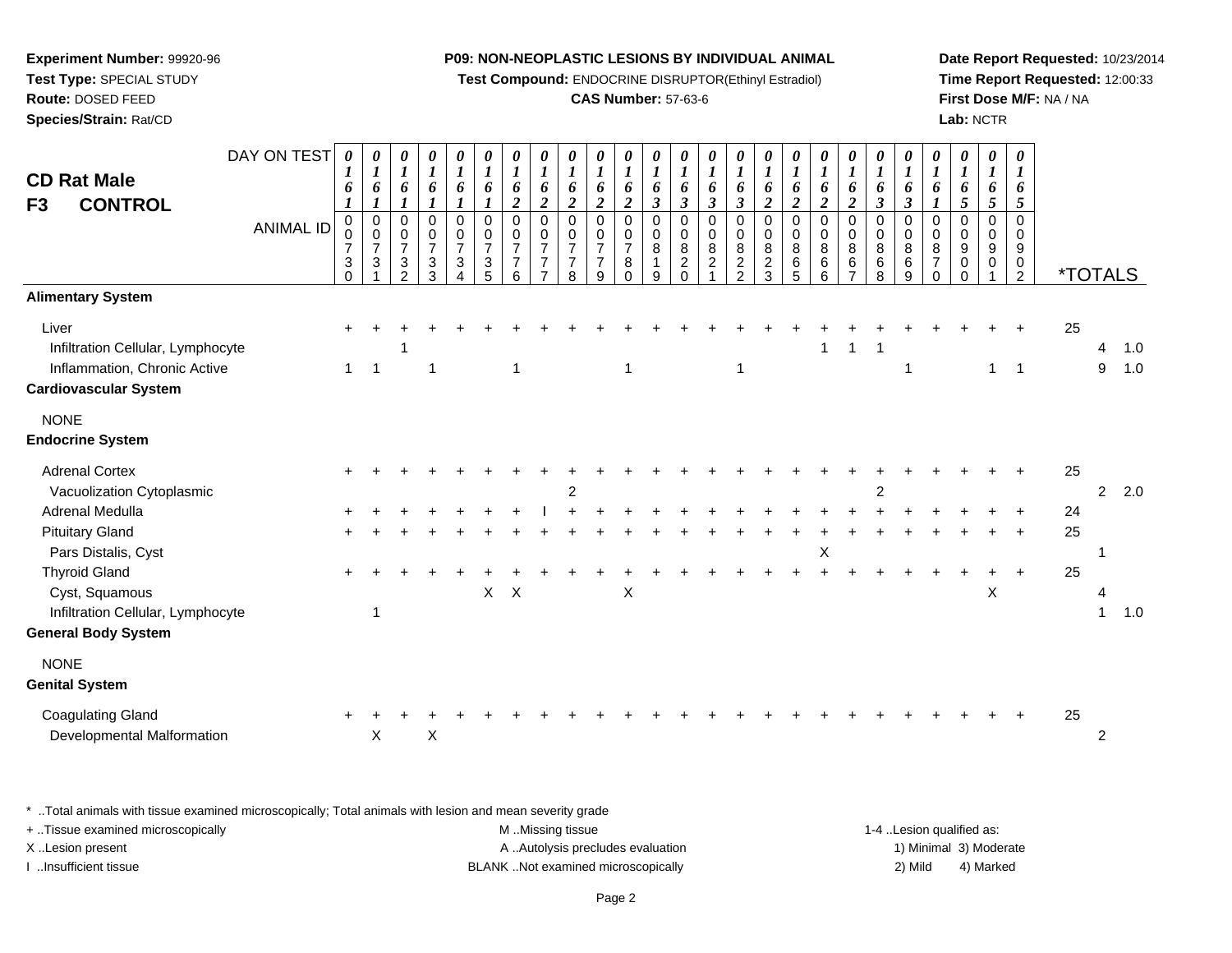**Test Compound:** ENDOCRINE DISRUPTOR(Ethinyl Estradiol)

#### **CAS Number:** 57-63-6

**Date Report Requested:** 10/23/2014**Time Report Requested:** 12:00:34**First Dose M/F:** NA / NA**Lab:** NCTR

| F3 | <b>CD Rat Male</b><br><b>CONTROL</b> | DAY ON TEST<br><b>ANIMAL ID</b> | $\boldsymbol{\theta}$<br>6<br>$\mathbf 0$<br>0<br>$\overline{7}$<br>3<br>0 | $\pmb{\theta}$<br>$\boldsymbol{l}$<br>6<br>$\mathbf{I}$<br>$\pmb{0}$<br>$\pmb{0}$<br>$\overline{7}$<br>$\mathbf{3}$ | 0<br>$\boldsymbol{\mathit{1}}$<br>6<br>0<br>0<br>$\overline{7}$<br>3<br>$\mathcal{P}$ | $\pmb{\theta}$<br>$\boldsymbol{l}$<br>6<br>0<br>0<br>$\overline{7}$<br>$\mathbf{3}$<br>3 | $\pmb{\theta}$<br>$\boldsymbol{l}$<br>6<br>$\boldsymbol{l}$<br>$\mathbf 0$<br>$\mathbf 0$<br>$\overline{7}$<br>$\mathbf{3}$<br>4 | 0<br>$\boldsymbol{l}$<br>6<br>$\boldsymbol{l}$<br>$\pmb{0}$<br>$\,0\,$<br>$\overline{7}$<br>$\sqrt{3}$<br>5 | $\boldsymbol{\theta}$<br>$\boldsymbol{l}$<br>6<br>$\overline{\mathbf{c}}$<br>$\mathbf 0$<br>$\mathbf 0$<br>$\overline{7}$<br>$\overline{7}$<br>6 | 0<br>$\boldsymbol{l}$<br>6<br>$\overline{2}$<br>$\mathbf 0$<br>$\mathbf 0$<br>$\overline{7}$<br>$\overline{7}$ | $\boldsymbol{\theta}$<br>$\boldsymbol{l}$<br>6<br>$\overline{2}$<br>$\mathbf 0$<br>$\Omega$<br>$\overline{7}$<br>$\overline{7}$<br>8 | 0<br>$\boldsymbol{l}$<br>6<br>$\overline{2}$<br>$\mathbf 0$<br>0<br>$\overline{7}$<br>$\overline{7}$<br>9 | 0<br>$\boldsymbol{l}$<br>6<br>$\overline{2}$<br>$\mathbf 0$<br>$\mathbf 0$<br>$\overline{7}$<br>8<br>$\Omega$ | 0<br>$\boldsymbol{l}$<br>6<br>$\mathfrak{z}$<br>$\mathbf 0$<br>$\mathbf 0$<br>$\bf 8$<br>9 | $\boldsymbol{\theta}$<br>$\boldsymbol{l}$<br>6<br>$\boldsymbol{\beta}$<br>$\mathbf 0$<br>0<br>$\bf 8$<br>$\overline{c}$<br>$\mathbf 0$ | 0<br>$\boldsymbol{l}$<br>6<br>$\boldsymbol{\beta}$<br>$\pmb{0}$<br>0<br>$\bf 8$<br>$\overline{c}$ | 0<br>$\boldsymbol{l}$<br>6<br>$\mathfrak{z}$<br>$\mathbf 0$<br>$\mathbf 0$<br>8<br>$\overline{2}$<br>$\overline{2}$ | 0<br>$\boldsymbol{l}$<br>6<br>$\boldsymbol{2}$<br>$\mathbf 0$<br>0<br>8<br>$\overline{c}$<br>$\mathfrak{S}$ | $\boldsymbol{\theta}$<br>$\boldsymbol{l}$<br>6<br>$\overline{\mathbf{c}}$<br>$\mathbf 0$<br>$\mathbf 0$<br>8<br>6<br>5 | $\pmb{\theta}$<br>$\boldsymbol{l}$<br>6<br>$\overline{2}$<br>$\pmb{0}$<br>$\mathbf 0$<br>8<br>$\,6$<br>6 | 0<br>$\boldsymbol{l}$<br>6<br>$\overline{\mathbf{c}}$<br>$\mathbf 0$<br>$\mathbf 0$<br>8<br>$6\phantom{1}6$<br>$\overline{7}$ | 0<br>$\boldsymbol{l}$<br>6<br>$\boldsymbol{\beta}$<br>0<br>0<br>$\bf 8$<br>$\,6\,$<br>8 | $\boldsymbol{\theta}$<br>$\boldsymbol{l}$<br>6<br>$\boldsymbol{\beta}$<br>$\mathbf 0$<br>$\mathbf 0$<br>8<br>6<br>9 | 0<br>$\bm{l}$<br>6<br>$\mathbf 0$<br>0<br>8<br>$\overline{7}$<br>0 | $\boldsymbol{\theta}$<br>$\boldsymbol{l}$<br>6<br>5<br>$\mathbf 0$<br>$\Omega$<br>9<br>0<br>$\Omega$ | 0<br>$\boldsymbol{l}$<br>6<br>5<br>$\mathbf 0$<br>0<br>9<br>0 | $\boldsymbol{\theta}$<br>6<br>5<br>$\mathbf 0$<br>$\Omega$<br>9<br>0<br>$\overline{2}$ | <i><b>*TOTALS</b></i> |                |     |
|----|--------------------------------------|---------------------------------|----------------------------------------------------------------------------|---------------------------------------------------------------------------------------------------------------------|---------------------------------------------------------------------------------------|------------------------------------------------------------------------------------------|----------------------------------------------------------------------------------------------------------------------------------|-------------------------------------------------------------------------------------------------------------|--------------------------------------------------------------------------------------------------------------------------------------------------|----------------------------------------------------------------------------------------------------------------|--------------------------------------------------------------------------------------------------------------------------------------|-----------------------------------------------------------------------------------------------------------|---------------------------------------------------------------------------------------------------------------|--------------------------------------------------------------------------------------------|----------------------------------------------------------------------------------------------------------------------------------------|---------------------------------------------------------------------------------------------------|---------------------------------------------------------------------------------------------------------------------|-------------------------------------------------------------------------------------------------------------|------------------------------------------------------------------------------------------------------------------------|----------------------------------------------------------------------------------------------------------|-------------------------------------------------------------------------------------------------------------------------------|-----------------------------------------------------------------------------------------|---------------------------------------------------------------------------------------------------------------------|--------------------------------------------------------------------|------------------------------------------------------------------------------------------------------|---------------------------------------------------------------|----------------------------------------------------------------------------------------|-----------------------|----------------|-----|
|    | Epididymis                           |                                 | $\ddot{}$                                                                  |                                                                                                                     |                                                                                       |                                                                                          |                                                                                                                                  |                                                                                                             |                                                                                                                                                  |                                                                                                                |                                                                                                                                      |                                                                                                           |                                                                                                               |                                                                                            |                                                                                                                                        |                                                                                                   |                                                                                                                     |                                                                                                             |                                                                                                                        |                                                                                                          |                                                                                                                               |                                                                                         |                                                                                                                     |                                                                    |                                                                                                      |                                                               | $\ddot{}$                                                                              | 25                    |                |     |
|    | Infiltration Cellular, Lymphocyte    |                                 |                                                                            |                                                                                                                     |                                                                                       |                                                                                          |                                                                                                                                  |                                                                                                             |                                                                                                                                                  |                                                                                                                |                                                                                                                                      |                                                                                                           |                                                                                                               |                                                                                            |                                                                                                                                        |                                                                                                   |                                                                                                                     |                                                                                                             |                                                                                                                        |                                                                                                          |                                                                                                                               |                                                                                         |                                                                                                                     |                                                                    |                                                                                                      |                                                               |                                                                                        |                       | 1              | 1.0 |
|    | Prostate, Dorsal/Lateral Lobe        |                                 | $\ddot{}$                                                                  |                                                                                                                     |                                                                                       |                                                                                          |                                                                                                                                  |                                                                                                             |                                                                                                                                                  |                                                                                                                |                                                                                                                                      |                                                                                                           |                                                                                                               |                                                                                            |                                                                                                                                        |                                                                                                   |                                                                                                                     |                                                                                                             |                                                                                                                        |                                                                                                          |                                                                                                                               |                                                                                         |                                                                                                                     |                                                                    |                                                                                                      |                                                               |                                                                                        | 25                    |                |     |
|    | Infiltration Cellular, Lymphocyte    |                                 |                                                                            |                                                                                                                     |                                                                                       |                                                                                          |                                                                                                                                  |                                                                                                             |                                                                                                                                                  |                                                                                                                |                                                                                                                                      |                                                                                                           |                                                                                                               | 1                                                                                          | $\overline{1}$                                                                                                                         |                                                                                                   |                                                                                                                     |                                                                                                             |                                                                                                                        |                                                                                                          |                                                                                                                               |                                                                                         |                                                                                                                     |                                                                    |                                                                                                      |                                                               |                                                                                        |                       | $\overline{2}$ | 1.0 |
|    | Inflammation, Suppurative            |                                 |                                                                            |                                                                                                                     |                                                                                       |                                                                                          |                                                                                                                                  |                                                                                                             | 1                                                                                                                                                |                                                                                                                |                                                                                                                                      |                                                                                                           |                                                                                                               |                                                                                            |                                                                                                                                        |                                                                                                   |                                                                                                                     |                                                                                                             |                                                                                                                        |                                                                                                          |                                                                                                                               |                                                                                         |                                                                                                                     |                                                                    |                                                                                                      |                                                               | $\overline{2}$                                                                         |                       | $\overline{7}$ | 1.1 |
|    | Prostate, Ventral Lobe               |                                 |                                                                            |                                                                                                                     |                                                                                       |                                                                                          |                                                                                                                                  |                                                                                                             |                                                                                                                                                  |                                                                                                                |                                                                                                                                      |                                                                                                           |                                                                                                               |                                                                                            |                                                                                                                                        |                                                                                                   |                                                                                                                     |                                                                                                             |                                                                                                                        |                                                                                                          |                                                                                                                               |                                                                                         |                                                                                                                     |                                                                    |                                                                                                      |                                                               | $\ddot{}$                                                                              | 25                    |                |     |
|    | Infiltration Cellular, Lymphocyte    |                                 |                                                                            | $\overline{c}$                                                                                                      | 2                                                                                     |                                                                                          |                                                                                                                                  |                                                                                                             |                                                                                                                                                  |                                                                                                                |                                                                                                                                      | $\overline{c}$                                                                                            |                                                                                                               |                                                                                            |                                                                                                                                        |                                                                                                   |                                                                                                                     |                                                                                                             |                                                                                                                        |                                                                                                          |                                                                                                                               |                                                                                         |                                                                                                                     |                                                                    | $\overline{c}$                                                                                       |                                                               |                                                                                        |                       | 17             | 1.3 |
|    | Inflammation, Suppurative            |                                 |                                                                            |                                                                                                                     |                                                                                       |                                                                                          |                                                                                                                                  |                                                                                                             |                                                                                                                                                  |                                                                                                                |                                                                                                                                      |                                                                                                           |                                                                                                               |                                                                                            | $\overline{2}$                                                                                                                         |                                                                                                   |                                                                                                                     |                                                                                                             |                                                                                                                        |                                                                                                          |                                                                                                                               |                                                                                         |                                                                                                                     |                                                                    |                                                                                                      |                                                               |                                                                                        |                       | -1             | 2.0 |
|    | <b>Rete Testes</b>                   |                                 |                                                                            |                                                                                                                     |                                                                                       |                                                                                          |                                                                                                                                  |                                                                                                             |                                                                                                                                                  |                                                                                                                |                                                                                                                                      |                                                                                                           |                                                                                                               |                                                                                            |                                                                                                                                        |                                                                                                   |                                                                                                                     |                                                                                                             |                                                                                                                        |                                                                                                          |                                                                                                                               |                                                                                         |                                                                                                                     |                                                                    |                                                                                                      |                                                               |                                                                                        | 25                    |                |     |
|    | Seminal Vesicle                      |                                 |                                                                            |                                                                                                                     |                                                                                       |                                                                                          |                                                                                                                                  |                                                                                                             |                                                                                                                                                  |                                                                                                                |                                                                                                                                      |                                                                                                           |                                                                                                               |                                                                                            |                                                                                                                                        |                                                                                                   |                                                                                                                     |                                                                                                             |                                                                                                                        |                                                                                                          |                                                                                                                               |                                                                                         |                                                                                                                     |                                                                    |                                                                                                      |                                                               |                                                                                        | 25                    |                |     |
|    | <b>Testes</b>                        |                                 |                                                                            |                                                                                                                     |                                                                                       |                                                                                          |                                                                                                                                  |                                                                                                             |                                                                                                                                                  |                                                                                                                |                                                                                                                                      |                                                                                                           |                                                                                                               |                                                                                            |                                                                                                                                        |                                                                                                   |                                                                                                                     |                                                                                                             |                                                                                                                        |                                                                                                          |                                                                                                                               |                                                                                         |                                                                                                                     |                                                                    |                                                                                                      |                                                               |                                                                                        | 25                    |                |     |
|    | Seminif Tub, Degeneration            |                                 |                                                                            |                                                                                                                     |                                                                                       |                                                                                          |                                                                                                                                  |                                                                                                             |                                                                                                                                                  |                                                                                                                |                                                                                                                                      |                                                                                                           |                                                                                                               |                                                                                            |                                                                                                                                        |                                                                                                   |                                                                                                                     |                                                                                                             |                                                                                                                        |                                                                                                          |                                                                                                                               |                                                                                         |                                                                                                                     |                                                                    |                                                                                                      |                                                               |                                                                                        |                       | 2              | 1.0 |
|    | <b>Hematopoietic System</b>          |                                 |                                                                            |                                                                                                                     |                                                                                       |                                                                                          |                                                                                                                                  |                                                                                                             |                                                                                                                                                  |                                                                                                                |                                                                                                                                      |                                                                                                           |                                                                                                               |                                                                                            |                                                                                                                                        |                                                                                                   |                                                                                                                     |                                                                                                             |                                                                                                                        |                                                                                                          |                                                                                                                               |                                                                                         |                                                                                                                     |                                                                    |                                                                                                      |                                                               |                                                                                        |                       |                |     |
|    | <b>Bone Marrow</b>                   |                                 |                                                                            |                                                                                                                     |                                                                                       |                                                                                          |                                                                                                                                  |                                                                                                             |                                                                                                                                                  |                                                                                                                |                                                                                                                                      |                                                                                                           |                                                                                                               |                                                                                            |                                                                                                                                        |                                                                                                   |                                                                                                                     |                                                                                                             |                                                                                                                        |                                                                                                          |                                                                                                                               |                                                                                         |                                                                                                                     |                                                                    |                                                                                                      |                                                               |                                                                                        | 25                    |                |     |
|    | Myeloid Cell, Hyperplasia            |                                 |                                                                            |                                                                                                                     |                                                                                       |                                                                                          |                                                                                                                                  |                                                                                                             |                                                                                                                                                  |                                                                                                                |                                                                                                                                      |                                                                                                           |                                                                                                               |                                                                                            |                                                                                                                                        |                                                                                                   |                                                                                                                     |                                                                                                             |                                                                                                                        | $\overline{2}$                                                                                           |                                                                                                                               |                                                                                         |                                                                                                                     |                                                                    |                                                                                                      |                                                               |                                                                                        |                       | 1              | 2.0 |
|    | Spleen                               |                                 |                                                                            |                                                                                                                     |                                                                                       |                                                                                          |                                                                                                                                  |                                                                                                             |                                                                                                                                                  |                                                                                                                |                                                                                                                                      |                                                                                                           |                                                                                                               |                                                                                            |                                                                                                                                        |                                                                                                   |                                                                                                                     |                                                                                                             |                                                                                                                        |                                                                                                          |                                                                                                                               |                                                                                         |                                                                                                                     |                                                                    |                                                                                                      |                                                               |                                                                                        | 25                    |                |     |
|    | Hyperplasia, Lymphoid                |                                 |                                                                            |                                                                                                                     |                                                                                       |                                                                                          |                                                                                                                                  |                                                                                                             |                                                                                                                                                  |                                                                                                                |                                                                                                                                      |                                                                                                           |                                                                                                               |                                                                                            |                                                                                                                                        |                                                                                                   |                                                                                                                     | 2                                                                                                           |                                                                                                                        |                                                                                                          |                                                                                                                               |                                                                                         |                                                                                                                     |                                                                    |                                                                                                      |                                                               |                                                                                        |                       |                | 2.0 |
|    | Pigmentation                         |                                 |                                                                            |                                                                                                                     |                                                                                       |                                                                                          |                                                                                                                                  |                                                                                                             |                                                                                                                                                  |                                                                                                                |                                                                                                                                      |                                                                                                           |                                                                                                               |                                                                                            |                                                                                                                                        |                                                                                                   |                                                                                                                     |                                                                                                             |                                                                                                                        |                                                                                                          |                                                                                                                               |                                                                                         |                                                                                                                     |                                                                    |                                                                                                      |                                                               |                                                                                        |                       | -1             | 1.0 |
|    | Thymus                               |                                 | $+$                                                                        | M                                                                                                                   |                                                                                       |                                                                                          |                                                                                                                                  |                                                                                                             |                                                                                                                                                  |                                                                                                                |                                                                                                                                      |                                                                                                           |                                                                                                               |                                                                                            |                                                                                                                                        |                                                                                                   |                                                                                                                     |                                                                                                             |                                                                                                                        |                                                                                                          |                                                                                                                               |                                                                                         |                                                                                                                     |                                                                    |                                                                                                      |                                                               | $\ddot{}$                                                                              | 24                    |                |     |
|    | Congestion                           |                                 |                                                                            |                                                                                                                     |                                                                                       | 2                                                                                        |                                                                                                                                  |                                                                                                             |                                                                                                                                                  |                                                                                                                |                                                                                                                                      |                                                                                                           |                                                                                                               |                                                                                            |                                                                                                                                        |                                                                                                   |                                                                                                                     |                                                                                                             |                                                                                                                        |                                                                                                          |                                                                                                                               |                                                                                         |                                                                                                                     |                                                                    |                                                                                                      |                                                               |                                                                                        |                       | -1             | 2.0 |
|    | <b>Integumentary System</b>          |                                 |                                                                            |                                                                                                                     |                                                                                       |                                                                                          |                                                                                                                                  |                                                                                                             |                                                                                                                                                  |                                                                                                                |                                                                                                                                      |                                                                                                           |                                                                                                               |                                                                                            |                                                                                                                                        |                                                                                                   |                                                                                                                     |                                                                                                             |                                                                                                                        |                                                                                                          |                                                                                                                               |                                                                                         |                                                                                                                     |                                                                    |                                                                                                      |                                                               |                                                                                        |                       |                |     |
|    | Mammary Gland                        |                                 |                                                                            |                                                                                                                     |                                                                                       |                                                                                          |                                                                                                                                  |                                                                                                             |                                                                                                                                                  |                                                                                                                |                                                                                                                                      |                                                                                                           |                                                                                                               |                                                                                            |                                                                                                                                        |                                                                                                   |                                                                                                                     |                                                                                                             |                                                                                                                        |                                                                                                          |                                                                                                                               |                                                                                         |                                                                                                                     |                                                                    |                                                                                                      |                                                               |                                                                                        | 25                    |                |     |
|    |                                      |                                 |                                                                            |                                                                                                                     |                                                                                       |                                                                                          |                                                                                                                                  |                                                                                                             |                                                                                                                                                  |                                                                                                                |                                                                                                                                      |                                                                                                           |                                                                                                               |                                                                                            |                                                                                                                                        |                                                                                                   |                                                                                                                     |                                                                                                             |                                                                                                                        |                                                                                                          |                                                                                                                               |                                                                                         |                                                                                                                     |                                                                    |                                                                                                      |                                                               |                                                                                        |                       |                |     |

\* ..Total animals with tissue examined microscopically; Total animals with lesion and mean severity grade

| + Tissue examined microscopically | M Missing tissue                   | 1-4 Lesion qualified as: |                        |
|-----------------------------------|------------------------------------|--------------------------|------------------------|
| X Lesion present                  | A Autolysis precludes evaluation   |                          | 1) Minimal 3) Moderate |
| …Insufficient tissue              | BLANK Not examined microscopically | 2) Mild                  | 4) Marked              |

**Route:** DOSED FEED

# **Experiment Number:** 99920-96**Test Type:** SPECIAL STUDY

**Species/Strain:** Rat/CD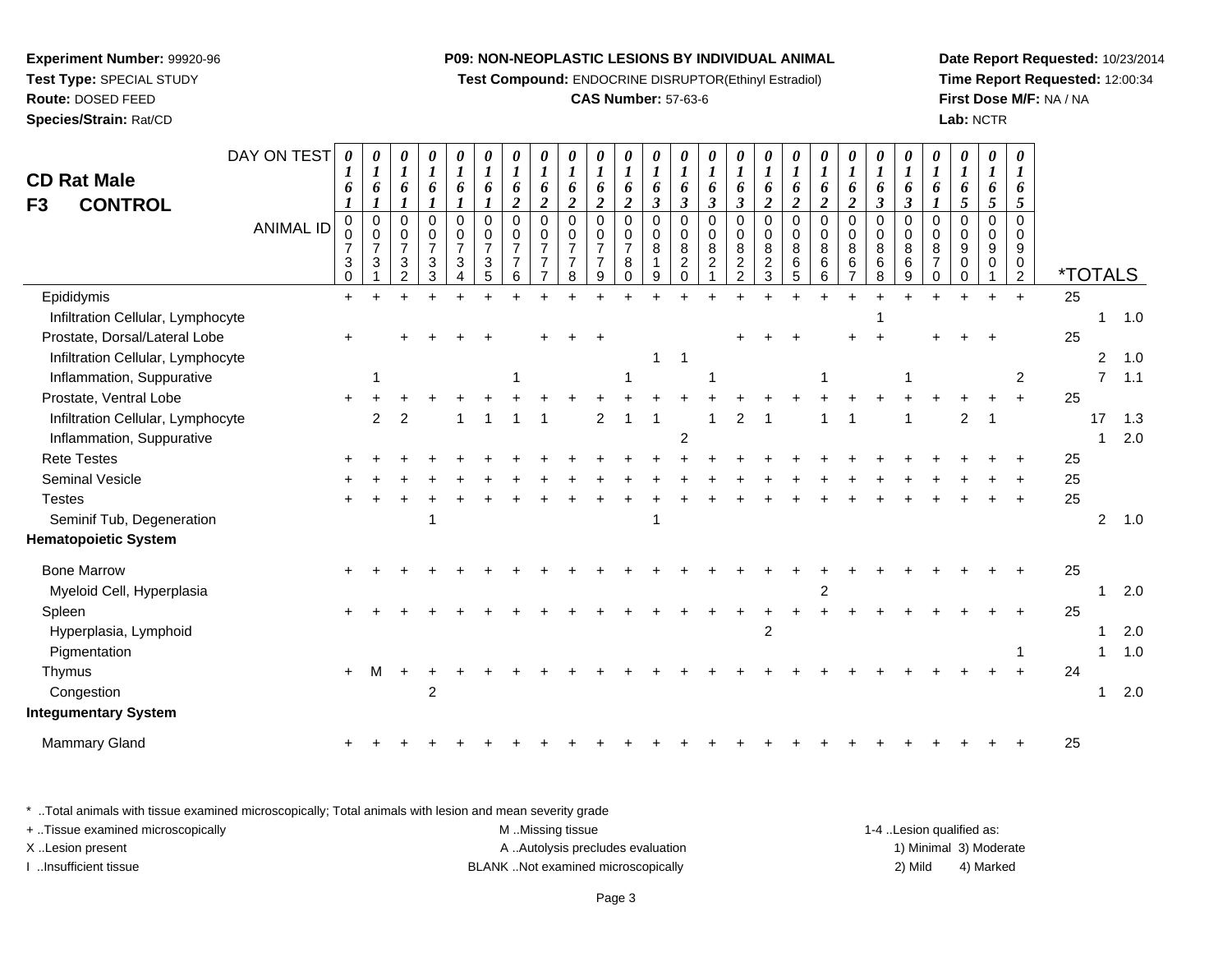**Test Compound:** ENDOCRINE DISRUPTOR(Ethinyl Estradiol)

# **CAS Number:** 57-63-6

**Date Report Requested:** 10/23/2014**Time Report Requested:** 12:00:34**First Dose M/F:** NA / NA**Lab:** NCTR

| <b>CD Rat Male</b><br><b>CONTROL</b><br>F <sub>3</sub>                                      | DAY ON TEST<br><b>ANIMAL ID</b> | 0<br>6<br>0<br>0<br>$\overline{7}$<br>$\ensuremath{\mathsf{3}}$<br>$\Omega$ | 0<br>$\boldsymbol{l}$<br>6<br>$\boldsymbol{l}$<br>$\pmb{0}$<br>$\begin{array}{c} 0 \\ 7 \end{array}$<br>$\sqrt{3}$ | 0<br>$\boldsymbol{l}$<br>6<br>0<br>$\frac{0}{7}$<br>$\frac{3}{2}$ | 0<br>$\boldsymbol{l}$<br>6<br>0<br>$\mathbf 0$<br>$\overline{7}$<br>$\sqrt{3}$<br>$\mathbf{3}$ | 0<br>$\boldsymbol{l}$<br>6<br>$\mathbf 0$<br>$\boldsymbol{0}$<br>$\overline{7}$<br>3<br>$\overline{4}$ | 0<br>$\boldsymbol{l}$<br>6<br>$\pmb{0}$<br>0<br>$\overline{7}$<br>$\sqrt{3}$<br>5 | 0<br>$\boldsymbol{l}$<br>6<br>$\overline{c}$<br>$\mathbf 0$<br>$\mathbf 0$<br>$\overline{7}$<br>$\overline{7}$<br>6 | 0<br>$\boldsymbol{l}$<br>6<br>$\boldsymbol{2}$<br>$\mathbf 0$<br>0<br>$\overline{7}$<br>$\overline{7}$<br>$\overline{7}$ | $\boldsymbol{\theta}$<br>$\boldsymbol{l}$<br>6<br>$\boldsymbol{2}$<br>$\pmb{0}$<br>0<br>$\overline{7}$<br>$\overline{7}$<br>8 | 0<br>$\boldsymbol{l}$<br>6<br>$\boldsymbol{2}$<br>0<br>0<br>$\overline{7}$<br>$\overline{7}$<br>9 | 0<br>$\boldsymbol{l}$<br>6<br>$\overline{2}$<br>0<br>0<br>$\overline{7}$<br>8<br>$\Omega$ | 0<br>$\boldsymbol{l}$<br>6<br>$\boldsymbol{\beta}$<br>0<br>0<br>8<br>9 | 0<br>$\boldsymbol{l}$<br>6<br>$\mathfrak{z}$<br>0<br>0<br>$\bf 8$<br>$\overline{c}$<br>$\Omega$ | 0<br>$\boldsymbol{l}$<br>6<br>$\boldsymbol{\beta}$<br>0<br>0<br>8<br>$\overline{c}$ | 0<br>$\boldsymbol{l}$<br>6<br>$\mathfrak{z}$<br>0<br>$\pmb{0}$<br>$\bf 8$<br>$\frac{2}{2}$ | 0<br>$\boldsymbol{l}$<br>6<br>$\overline{2}$<br>$\pmb{0}$<br>$\mathbf 0$<br>$\bf 8$<br>$\boldsymbol{2}$<br>3 | 0<br>$\boldsymbol{l}$<br>6<br>$\boldsymbol{2}$<br>0<br>$_{8}^{\rm 0}$<br>$^6_5$ | 0<br>$\boldsymbol{l}$<br>6<br>$\overline{2}$<br>0<br>$\mathsf{O}\xspace$<br>$\overline{8}$<br>$\,6\,$<br>$6\phantom{1}$ | 0<br>$\boldsymbol{l}$<br>6<br>$\overline{c}$<br>0<br>$\pmb{0}$<br>$\bf 8$<br>$\,6\,$<br>$\overline{7}$ | 0<br>$\boldsymbol{l}$<br>6<br>$\mathfrak{z}$<br>$\mathbf 0$<br>$\pmb{0}$<br>$\bf 8$<br>6<br>8 | 0<br>$\boldsymbol{l}$<br>6<br>$\boldsymbol{\beta}$<br>$\Omega$<br>$\mathbf 0$<br>8<br>6<br>9 | $\theta$<br>$\boldsymbol{l}$<br>6<br>1<br>$\Omega$<br>0<br>8<br>$\overline{7}$<br>$\Omega$ | 0<br>$\boldsymbol{l}$<br>6<br>$\mathfrak{s}$<br>$\mathbf 0$<br>$\mathbf 0$<br>9<br>0<br>$\Omega$ | 0<br>$\boldsymbol{l}$<br>6<br>5<br>$\mathbf 0$<br>0<br>$\boldsymbol{9}$<br>0 | $\boldsymbol{\theta}$<br>$\bm{l}$<br>6<br>5<br>$\mathbf 0$<br>$\mathbf 0$<br>$9\,$<br>0<br>$\overline{2}$ |    | <i><b>*TOTALS</b></i> |                   |
|---------------------------------------------------------------------------------------------|---------------------------------|-----------------------------------------------------------------------------|--------------------------------------------------------------------------------------------------------------------|-------------------------------------------------------------------|------------------------------------------------------------------------------------------------|--------------------------------------------------------------------------------------------------------|-----------------------------------------------------------------------------------|---------------------------------------------------------------------------------------------------------------------|--------------------------------------------------------------------------------------------------------------------------|-------------------------------------------------------------------------------------------------------------------------------|---------------------------------------------------------------------------------------------------|-------------------------------------------------------------------------------------------|------------------------------------------------------------------------|-------------------------------------------------------------------------------------------------|-------------------------------------------------------------------------------------|--------------------------------------------------------------------------------------------|--------------------------------------------------------------------------------------------------------------|---------------------------------------------------------------------------------|-------------------------------------------------------------------------------------------------------------------------|--------------------------------------------------------------------------------------------------------|-----------------------------------------------------------------------------------------------|----------------------------------------------------------------------------------------------|--------------------------------------------------------------------------------------------|--------------------------------------------------------------------------------------------------|------------------------------------------------------------------------------|-----------------------------------------------------------------------------------------------------------|----|-----------------------|-------------------|
| Alveolus, Hyperplasia<br>Duct, Hyperplasia<br><b>Musculoskeletal System</b>                 |                                 |                                                                             |                                                                                                                    |                                                                   |                                                                                                |                                                                                                        |                                                                                   |                                                                                                                     | $\overline{c}$                                                                                                           |                                                                                                                               |                                                                                                   |                                                                                           |                                                                        |                                                                                                 |                                                                                     |                                                                                            |                                                                                                              |                                                                                 |                                                                                                                         |                                                                                                        |                                                                                               |                                                                                              |                                                                                            |                                                                                                  |                                                                              | $\overline{c}$                                                                                            |    | $\overline{c}$<br>1   | 1.5<br>2.0        |
| <b>Bone</b><br><b>Nervous System</b>                                                        |                                 | $\pm$                                                                       |                                                                                                                    |                                                                   |                                                                                                |                                                                                                        |                                                                                   |                                                                                                                     |                                                                                                                          |                                                                                                                               |                                                                                                   |                                                                                           |                                                                        |                                                                                                 |                                                                                     |                                                                                            |                                                                                                              |                                                                                 |                                                                                                                         |                                                                                                        |                                                                                               |                                                                                              |                                                                                            |                                                                                                  |                                                                              |                                                                                                           | 25 |                       |                   |
| <b>NONE</b><br><b>Respiratory System</b>                                                    |                                 |                                                                             |                                                                                                                    |                                                                   |                                                                                                |                                                                                                        |                                                                                   |                                                                                                                     |                                                                                                                          |                                                                                                                               |                                                                                                   |                                                                                           |                                                                        |                                                                                                 |                                                                                     |                                                                                            |                                                                                                              |                                                                                 |                                                                                                                         |                                                                                                        |                                                                                               |                                                                                              |                                                                                            |                                                                                                  |                                                                              |                                                                                                           |    |                       |                   |
| <b>NONE</b><br><b>Special Senses System</b>                                                 |                                 |                                                                             |                                                                                                                    |                                                                   |                                                                                                |                                                                                                        |                                                                                   |                                                                                                                     |                                                                                                                          |                                                                                                                               |                                                                                                   |                                                                                           |                                                                        |                                                                                                 |                                                                                     |                                                                                            |                                                                                                              |                                                                                 |                                                                                                                         |                                                                                                        |                                                                                               |                                                                                              |                                                                                            |                                                                                                  |                                                                              |                                                                                                           |    |                       |                   |
| <b>NONE</b><br><b>Urinary System</b>                                                        |                                 |                                                                             |                                                                                                                    |                                                                   |                                                                                                |                                                                                                        |                                                                                   |                                                                                                                     |                                                                                                                          |                                                                                                                               |                                                                                                   |                                                                                           |                                                                        |                                                                                                 |                                                                                     |                                                                                            |                                                                                                              |                                                                                 |                                                                                                                         |                                                                                                        |                                                                                               |                                                                                              |                                                                                            |                                                                                                  |                                                                              |                                                                                                           |    |                       |                   |
| Kidney<br>Bilateral, Pelvis, Dilatation<br>Congestion<br><b>Hyaline Droplet</b>             |                                 |                                                                             | $\overline{c}$                                                                                                     |                                                                   |                                                                                                |                                                                                                        |                                                                                   |                                                                                                                     |                                                                                                                          |                                                                                                                               |                                                                                                   |                                                                                           |                                                                        |                                                                                                 | 1                                                                                   |                                                                                            |                                                                                                              |                                                                                 | $\overline{2}$                                                                                                          |                                                                                                        |                                                                                               |                                                                                              |                                                                                            |                                                                                                  | $\mathbf{3}$                                                                 |                                                                                                           | 25 | $\overline{2}$<br>2   | 3.0<br>2.0<br>1.0 |
| Infiltration Cellular, Lymphocyte<br>Renal Tubule, Dilatation<br>Renal Tubule, Regeneration |                                 | $\overline{2}$                                                              | -1                                                                                                                 |                                                                   |                                                                                                |                                                                                                        |                                                                                   | 1                                                                                                                   | 2                                                                                                                        |                                                                                                                               | 1                                                                                                 |                                                                                           |                                                                        |                                                                                                 | $\mathbf{1}$                                                                        |                                                                                            | 1                                                                                                            | $\overline{1}$                                                                  |                                                                                                                         |                                                                                                        | 2                                                                                             |                                                                                              | 1<br>1                                                                                     |                                                                                                  | $\mathbf{1}$                                                                 |                                                                                                           |    | 21<br>3<br>10         | 1.0<br>1.7<br>1.0 |

\* ..Total animals with tissue examined microscopically; Total animals with lesion and mean severity grade

**Experiment Number:** 99920-96**Test Type:** SPECIAL STUDY**Route:** DOSED FEED**Species/Strain:** Rat/CD

+ ..Tissue examined microscopically examined microscopically examined as:  $M$  ..Missing tissue 1-4 ..Lesion qualified as: X..Lesion present **A ..Autolysis precludes evaluation** A ..Autolysis precludes evaluation 1) Minimal 3) Moderate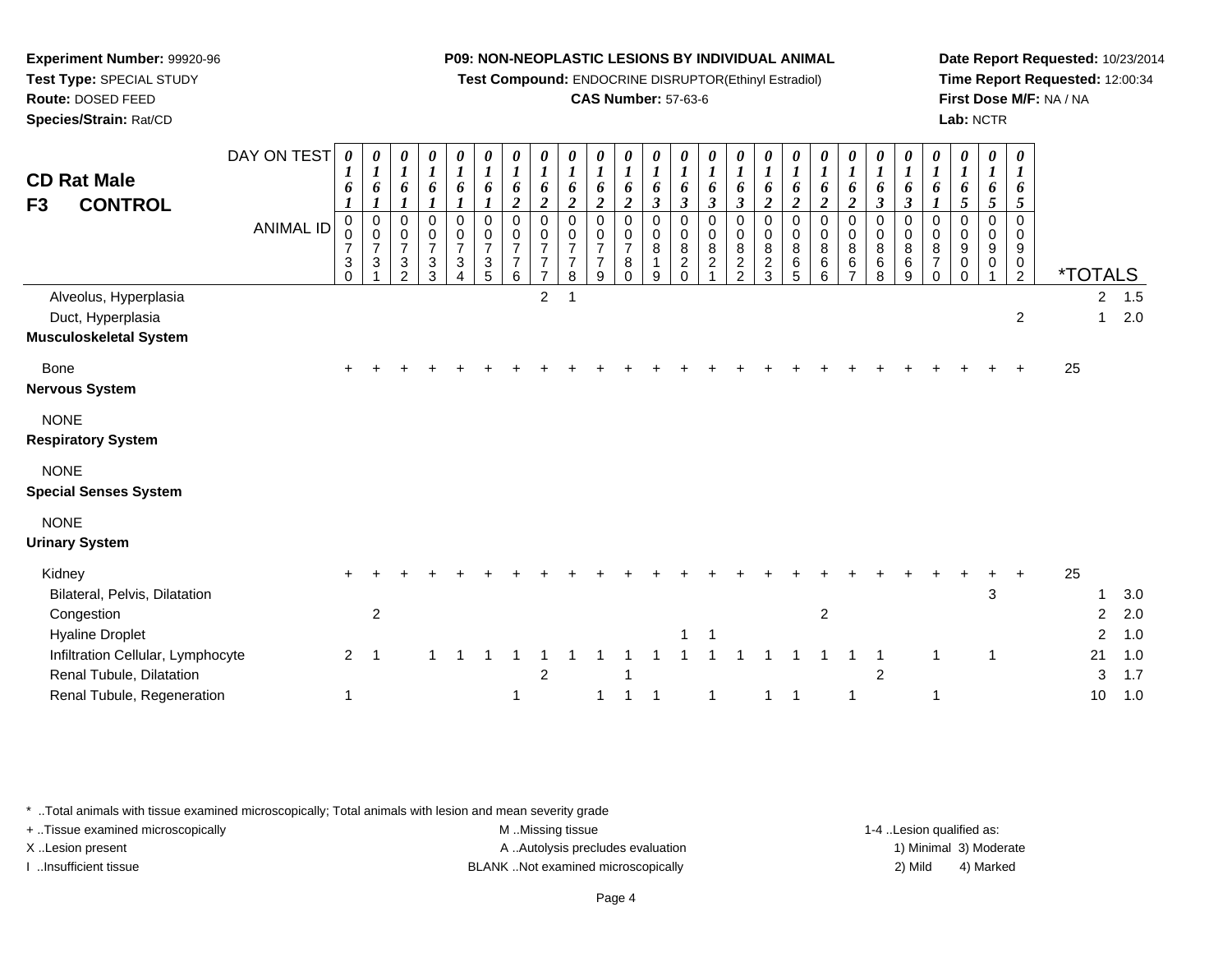**Test Compound:** ENDOCRINE DISRUPTOR(Ethinyl Estradiol)

# **CAS Number:** 57-63-6

**Date Report Requested:** 10/23/2014**Time Report Requested:** 12:00:34**First Dose M/F:** NA / NA**Lab:** NCTR

| <b>CD Rat Male</b>                                                                              | DAY ON TEST      | $\boldsymbol{\theta}$<br>1<br>6                                                          | 0<br>$\boldsymbol{l}$<br>6                                            | 0<br>$\boldsymbol{l}$<br>6                                                                     | 0<br>$\boldsymbol{l}$<br>6                                       | 0<br>$\boldsymbol{l}$<br>6                                                      | 0<br>$\boldsymbol{l}$<br>6                                            | $\boldsymbol{\theta}$<br>$\boldsymbol{l}$<br>6            | 0<br>$\boldsymbol{I}$<br>6                                                   | 0<br>$\bm{l}$<br>6                                                         | 0<br>1<br>6                                                        | 0<br>1<br>6                                                   | 0<br>1<br>6                                                                  | 0<br>1<br>6                                                      | 0<br>$\bm{l}$<br>6                                | 0<br>$\boldsymbol{I}$<br>6                               | 0<br>$\boldsymbol{l}$<br>6                                                        | 0<br>$\boldsymbol{l}$<br>6                                               | 0<br>$\boldsymbol{l}$<br>6                                  | 0<br>$\boldsymbol{l}$<br>6                                                | 0<br>$\boldsymbol{l}$<br>6                                                      | 0<br>$\boldsymbol{l}$<br>6                                              | 0<br>$\boldsymbol{l}$<br>6                        | 0<br>$\boldsymbol{l}$<br>6                                                 | $\boldsymbol{\theta}$<br>$\bm{l}$<br>6                                     | $\boldsymbol{\theta}$<br>1<br>6                        |                       |                |            |
|-------------------------------------------------------------------------------------------------|------------------|------------------------------------------------------------------------------------------|-----------------------------------------------------------------------|------------------------------------------------------------------------------------------------|------------------------------------------------------------------|---------------------------------------------------------------------------------|-----------------------------------------------------------------------|-----------------------------------------------------------|------------------------------------------------------------------------------|----------------------------------------------------------------------------|--------------------------------------------------------------------|---------------------------------------------------------------|------------------------------------------------------------------------------|------------------------------------------------------------------|---------------------------------------------------|----------------------------------------------------------|-----------------------------------------------------------------------------------|--------------------------------------------------------------------------|-------------------------------------------------------------|---------------------------------------------------------------------------|---------------------------------------------------------------------------------|-------------------------------------------------------------------------|---------------------------------------------------|----------------------------------------------------------------------------|----------------------------------------------------------------------------|--------------------------------------------------------|-----------------------|----------------|------------|
| <b>F3/2PPB TO CTRL</b>                                                                          | <b>ANIMAL ID</b> | $\boldsymbol{l}$<br>$\mathbf 0$<br>0<br>$\overline{7}$<br>$\ensuremath{\mathsf{3}}$<br>6 | $\boldsymbol{l}$<br>$\mathbf 0$<br>$\mathbf 0$<br>$\overline{7}$<br>3 | $\boldsymbol{l}$<br>$\pmb{0}$<br>$\pmb{0}$<br>$\overline{7}$<br>$\ensuremath{\mathsf{3}}$<br>8 | $\boldsymbol{l}$<br>0<br>$\mathbf 0$<br>$\overline{7}$<br>3<br>9 | $\boldsymbol{l}$<br>$\pmb{0}$<br>$\mathbf 0$<br>$\overline{7}$<br>4<br>$\Omega$ | $\boldsymbol{l}$<br>$\mathbf 0$<br>$\mathbf 0$<br>$\overline{7}$<br>4 | $\overline{2}$<br>$\mathbf 0$<br>0<br>$\overline{7}$<br>8 | $\boldsymbol{2}$<br>$\mathbf 0$<br>0<br>$\overline{7}$<br>8<br>$\mathcal{P}$ | $\boldsymbol{l}$<br>$\mathbf 0$<br>$\mathbf 0$<br>$\overline{7}$<br>8<br>3 | $\boldsymbol{l}$<br>$\Omega$<br>$\mathbf 0$<br>$\overline{7}$<br>8 | $\boldsymbol{l}$<br>$\Omega$<br>0<br>$\overline{7}$<br>8<br>5 | $\overline{\mathbf{c}}$<br>0<br>$\boldsymbol{0}$<br>$\overline{7}$<br>8<br>6 | $\overline{2}$<br>$\mathbf 0$<br>0<br>$\,8\,$<br>$\sqrt{2}$<br>4 | 3<br>$\mathbf 0$<br>0<br>8<br>$\overline{a}$<br>5 | 1<br>$\Omega$<br>$\mathbf 0$<br>8<br>$\overline{c}$<br>6 | $\boldsymbol{l}$<br>$\mathbf 0$<br>$\pmb{0}$<br>8<br>$\sqrt{2}$<br>$\overline{7}$ | $\boldsymbol{l}$<br>$\mathbf 0$<br>$\pmb{0}$<br>8<br>$\overline{2}$<br>8 | $\boldsymbol{2}$<br>$\mathbf 0$<br>$\pmb{0}$<br>$^8_2$<br>9 | $\boldsymbol{l}$<br>$\pmb{0}$<br>$\mathbf 0$<br>$\,8\,$<br>$\overline{7}$ | $\boldsymbol{l}$<br>$\mathsf 0$<br>$\pmb{0}$<br>$\frac{8}{7}$<br>$\mathfrak{p}$ | $\overline{\mathbf{c}}$<br>0<br>$\mathbf 0$<br>8<br>$\overline{7}$<br>3 | 1<br>$\mathbf 0$<br>0<br>8<br>$\overline{7}$<br>4 | $\boldsymbol{l}$<br>$\mathbf 0$<br>$\mathbf 0$<br>8<br>$\overline{7}$<br>5 | $\boldsymbol{l}$<br>$\mathbf 0$<br>$\mathbf 0$<br>8<br>$\overline{7}$<br>6 | $5\overline{)}$<br>$\Omega$<br>$\Omega$<br>9<br>0<br>3 | <i><b>*TOTALS</b></i> |                |            |
| <b>Alimentary System</b>                                                                        |                  |                                                                                          |                                                                       |                                                                                                |                                                                  |                                                                                 |                                                                       |                                                           |                                                                              |                                                                            |                                                                    |                                                               |                                                                              |                                                                  |                                                   |                                                          |                                                                                   |                                                                          |                                                             |                                                                           |                                                                                 |                                                                         |                                                   |                                                                            |                                                                            |                                                        |                       |                |            |
| <b>NONE</b><br>Cardiovascular System                                                            |                  |                                                                                          |                                                                       |                                                                                                |                                                                  |                                                                                 |                                                                       |                                                           |                                                                              |                                                                            |                                                                    |                                                               |                                                                              |                                                                  |                                                   |                                                          |                                                                                   |                                                                          |                                                             |                                                                           |                                                                                 |                                                                         |                                                   |                                                                            |                                                                            |                                                        |                       |                |            |
| <b>NONE</b><br><b>Endocrine System</b>                                                          |                  |                                                                                          |                                                                       |                                                                                                |                                                                  |                                                                                 |                                                                       |                                                           |                                                                              |                                                                            |                                                                    |                                                               |                                                                              |                                                                  |                                                   |                                                          |                                                                                   |                                                                          |                                                             |                                                                           |                                                                                 |                                                                         |                                                   |                                                                            |                                                                            |                                                        |                       |                |            |
| <b>NONE</b><br><b>General Body System</b>                                                       |                  |                                                                                          |                                                                       |                                                                                                |                                                                  |                                                                                 |                                                                       |                                                           |                                                                              |                                                                            |                                                                    |                                                               |                                                                              |                                                                  |                                                   |                                                          |                                                                                   |                                                                          |                                                             |                                                                           |                                                                                 |                                                                         |                                                   |                                                                            |                                                                            |                                                        |                       |                |            |
| <b>NONE</b><br><b>Genital System</b>                                                            |                  |                                                                                          |                                                                       |                                                                                                |                                                                  |                                                                                 |                                                                       |                                                           |                                                                              |                                                                            |                                                                    |                                                               |                                                                              |                                                                  |                                                   |                                                          |                                                                                   |                                                                          |                                                             |                                                                           |                                                                                 |                                                                         |                                                   |                                                                            |                                                                            |                                                        |                       |                |            |
| <b>Coagulating Gland</b><br>Bilateral, Developmental Malformation                               |                  |                                                                                          |                                                                       |                                                                                                |                                                                  |                                                                                 |                                                                       |                                                           |                                                                              |                                                                            |                                                                    |                                                               |                                                                              |                                                                  |                                                   |                                                          |                                                                                   |                                                                          |                                                             | $\boldsymbol{\mathsf{X}}$                                                 |                                                                                 |                                                                         |                                                   |                                                                            |                                                                            |                                                        | 25                    |                |            |
| Developmental Malformation                                                                      |                  |                                                                                          |                                                                       |                                                                                                |                                                                  |                                                                                 |                                                                       |                                                           | $\boldsymbol{\mathsf{X}}$                                                    |                                                                            | $\mathsf X$                                                        |                                                               |                                                                              | $\mathsf X$                                                      |                                                   | X                                                        |                                                                                   |                                                                          |                                                             |                                                                           |                                                                                 | X                                                                       | $\mathsf X$                                       |                                                                            | X                                                                          |                                                        |                       | 7              |            |
| Epididymis<br>Atrophy<br>Hypospermia                                                            |                  |                                                                                          |                                                                       |                                                                                                |                                                                  |                                                                                 | 3<br>4                                                                | 3<br>4                                                    |                                                                              |                                                                            |                                                                    |                                                               |                                                                              |                                                                  |                                                   | 3<br>4                                                   |                                                                                   |                                                                          |                                                             |                                                                           |                                                                                 |                                                                         |                                                   |                                                                            |                                                                            |                                                        | 25                    | 3<br>3         | 3.0<br>4.0 |
| Infiltration Cellular, Lymphocyte                                                               |                  |                                                                                          |                                                                       |                                                                                                |                                                                  |                                                                                 |                                                                       |                                                           |                                                                              |                                                                            |                                                                    | -1                                                            |                                                                              |                                                                  |                                                   |                                                          |                                                                                   |                                                                          |                                                             |                                                                           |                                                                                 |                                                                         |                                                   |                                                                            |                                                                            |                                                        |                       | $\overline{2}$ | 1.0        |
| Prostate, Dorsal/Lateral Lobe<br>Infiltration Cellular, Lymphocyte<br>Inflammation, Suppurative |                  | $\ddot{}$                                                                                | 1                                                                     |                                                                                                |                                                                  |                                                                                 |                                                                       | -1                                                        |                                                                              |                                                                            |                                                                    |                                                               |                                                                              |                                                                  |                                                   |                                                          |                                                                                   | 1                                                                        |                                                             | 1                                                                         | 1                                                                               | $\overline{c}$                                                          | $\mathbf{1}$                                      |                                                                            | 1                                                                          | $\ddot{}$                                              | 25                    | 3<br>9         | 1.0<br>1.1 |
| Prostate, Ventral Lobe                                                                          |                  |                                                                                          |                                                                       |                                                                                                |                                                                  |                                                                                 |                                                                       |                                                           |                                                                              |                                                                            |                                                                    |                                                               |                                                                              |                                                                  |                                                   |                                                          |                                                                                   |                                                                          |                                                             |                                                                           |                                                                                 |                                                                         |                                                   |                                                                            |                                                                            |                                                        | 25                    |                |            |
|                                                                                                 |                  |                                                                                          |                                                                       |                                                                                                |                                                                  |                                                                                 |                                                                       |                                                           |                                                                              |                                                                            |                                                                    |                                                               |                                                                              |                                                                  |                                                   |                                                          |                                                                                   |                                                                          |                                                             |                                                                           |                                                                                 |                                                                         |                                                   |                                                                            |                                                                            |                                                        |                       |                |            |

\* ..Total animals with tissue examined microscopically; Total animals with lesion and mean severity grade

**Experiment Number:** 99920-96**Test Type:** SPECIAL STUDY**Route:** DOSED FEED**Species/Strain:** Rat/CD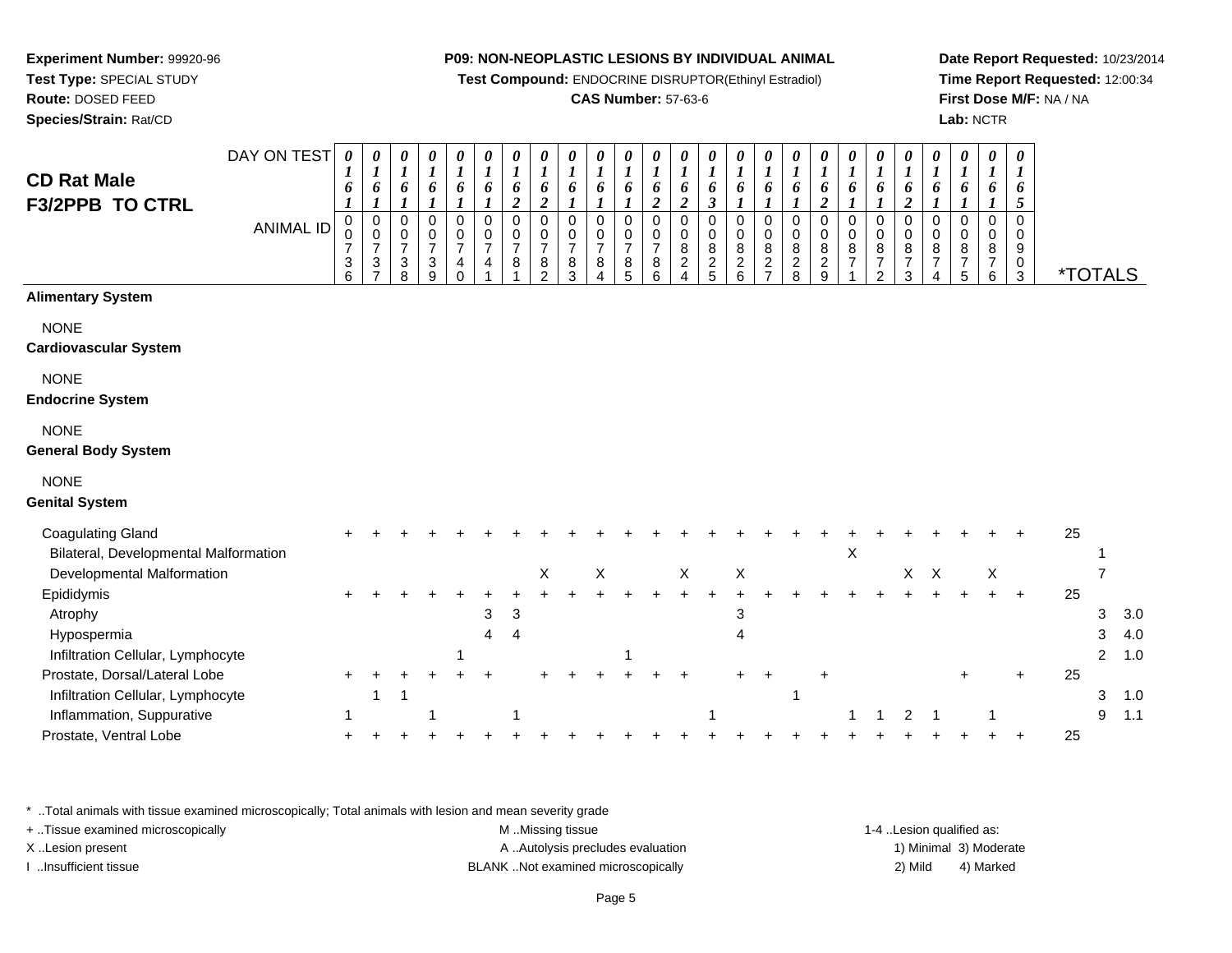**Test Compound:** ENDOCRINE DISRUPTOR(Ethinyl Estradiol)

# **CAS Number:** 57-63-6

**Date Report Requested:** 10/23/2014**Time Report Requested:** 12:00:34**First Dose M/F:** NA / NA**Lab:** NCTR

| <b>CD Rat Male</b><br><b>F3/2PPB TO CTRL</b>                                          | DAY ON TEST      | $\boldsymbol{\theta}$<br>6 | 0<br>$\boldsymbol{l}$<br>6                                              | 0<br>$\boldsymbol{l}$<br>6         | 0<br>$\boldsymbol{l}$<br>6<br>$\boldsymbol{l}$ | 0<br>$\boldsymbol{l}$<br>6                   | 0<br>$\boldsymbol{l}$<br>6    | 0<br>$\boldsymbol{l}$<br>6<br>$\boldsymbol{2}$ | 0<br>$\boldsymbol{l}$<br>6<br>$\boldsymbol{2}$         | $\boldsymbol{\theta}$<br>6 | 0<br>$\boldsymbol{l}$<br>6         | 0<br>$\boldsymbol{l}$<br>6                                        | 0<br>$\boldsymbol{l}$<br>6<br>$\boldsymbol{2}$ | $\boldsymbol{\theta}$<br>$\boldsymbol{l}$<br>6<br>$\boldsymbol{2}$ | 0<br>$\boldsymbol{l}$<br>6<br>$\boldsymbol{\beta}$ | 0<br>$\boldsymbol{l}$<br>6<br>$\boldsymbol{l}$ | 0<br>$\boldsymbol{l}$<br>6                | 0<br>$\boldsymbol{l}$<br>6         | $\frac{\boldsymbol{\theta}}{\boldsymbol{I}}$<br>6<br>$\boldsymbol{2}$ | $\frac{\theta}{I}$<br>6<br>$\mathbf{I}$      | 0<br>$\boldsymbol{l}$<br>6                              | 0<br>$\boldsymbol{l}$<br>6<br>$\boldsymbol{2}$               | 0<br>$\boldsymbol{l}$<br>6         | 0<br>$\boldsymbol{l}$<br>6                    | 0<br>$\boldsymbol{l}$<br>6         | $\boldsymbol{\theta}$<br>$\boldsymbol{l}$<br>6<br>5  |    |         |            |
|---------------------------------------------------------------------------------------|------------------|----------------------------|-------------------------------------------------------------------------|------------------------------------|------------------------------------------------|----------------------------------------------|-------------------------------|------------------------------------------------|--------------------------------------------------------|----------------------------|------------------------------------|-------------------------------------------------------------------|------------------------------------------------|--------------------------------------------------------------------|----------------------------------------------------|------------------------------------------------|-------------------------------------------|------------------------------------|-----------------------------------------------------------------------|----------------------------------------------|---------------------------------------------------------|--------------------------------------------------------------|------------------------------------|-----------------------------------------------|------------------------------------|------------------------------------------------------|----|---------|------------|
|                                                                                       | <b>ANIMAL ID</b> | 0<br>0<br>7<br>3<br>6      | 0<br>0<br>$\overline{7}$<br>$\ensuremath{\mathsf{3}}$<br>$\overline{7}$ | 0<br>0<br>$\overline{7}$<br>3<br>8 | 0<br>$\pmb{0}$<br>$\overline{7}$<br>$_9^3$     | 0<br>0<br>$\overline{7}$<br>4<br>$\mathbf 0$ | 0<br>0<br>$\overline{7}$<br>4 | 0<br>0<br>$\overline{7}$<br>8                  | $\Omega$<br>0<br>$\overline{7}$<br>8<br>$\overline{2}$ | 0<br>0<br>7<br>8<br>3      | 0<br>0<br>$\overline{7}$<br>8<br>4 | 0<br>0<br>$\overline{7}$<br>$\begin{array}{c} 8 \\ 5 \end{array}$ | 0<br>0<br>$\overline{7}$<br>8<br>6             | 0<br>$\mathbf 0$<br>8<br>$\overline{c}$<br>$\overline{4}$          | 0<br>0<br>8<br>$\frac{2}{5}$                       | 0<br>0<br>8<br>$\frac{2}{6}$                   | 0<br>0<br>$\frac{8}{2}$<br>$\overline{7}$ | 0<br>0<br>8<br>$\overline{2}$<br>8 | 0<br>$\pmb{0}$<br>$\begin{array}{c} 8 \\ 2 \\ 9 \end{array}$          | 0<br>$\mathsf 0$<br>8<br>$\overline{7}$<br>1 | 0<br>$\pmb{0}$<br>8<br>$\overline{7}$<br>$\overline{c}$ | 0<br>0<br>8<br>$\boldsymbol{7}$<br>$\ensuremath{\mathsf{3}}$ | 0<br>0<br>8<br>$\overline{7}$<br>4 | 0<br>0<br>8<br>$\boldsymbol{7}$<br>$\sqrt{5}$ | 0<br>0<br>8<br>$\overline{7}$<br>6 | $\mathbf 0$<br>$\mathbf 0$<br>9<br>0<br>$\mathbf{3}$ |    |         | *TOTALS    |
| Infiltration Cellular, Lymphocyte                                                     |                  | $\overline{2}$             | $\overline{2}$                                                          | $\overline{2}$                     |                                                | $\overline{2}$                               |                               |                                                |                                                        |                            |                                    |                                                                   |                                                |                                                                    |                                                    |                                                |                                           |                                    |                                                                       |                                              |                                                         | 1                                                            | $\overline{c}$                     | 1                                             |                                    |                                                      |    |         | $17$ 1.3   |
| <b>Rete Testes</b>                                                                    |                  |                            |                                                                         |                                    |                                                |                                              |                               |                                                |                                                        |                            |                                    |                                                                   |                                                |                                                                    |                                                    |                                                |                                           |                                    |                                                                       |                                              |                                                         |                                                              |                                    |                                               |                                    | $\ddot{}$                                            | 24 |         |            |
| Dilatation                                                                            |                  |                            |                                                                         |                                    |                                                |                                              | 3                             |                                                |                                                        |                            |                                    |                                                                   | $\overline{c}$                                 |                                                                    |                                                    | 1                                              |                                           |                                    |                                                                       |                                              |                                                         |                                                              |                                    |                                               |                                    |                                                      |    | 3       | 2.0        |
| Seminal Vesicle                                                                       |                  |                            |                                                                         |                                    |                                                |                                              |                               |                                                |                                                        |                            |                                    |                                                                   |                                                |                                                                    |                                                    |                                                |                                           |                                    |                                                                       |                                              |                                                         |                                                              |                                    |                                               |                                    |                                                      | 25 |         |            |
| <b>Testes</b>                                                                         |                  |                            |                                                                         |                                    |                                                |                                              |                               |                                                |                                                        |                            |                                    |                                                                   |                                                |                                                                    |                                                    |                                                |                                           |                                    |                                                                       |                                              |                                                         |                                                              |                                    |                                               |                                    |                                                      | 25 |         |            |
| Seminif Tub, Degeneration                                                             |                  |                            |                                                                         |                                    | 3                                              |                                              | 4                             | 4                                              |                                                        |                            |                                    |                                                                   |                                                |                                                                    |                                                    | 4                                              |                                           |                                    |                                                                       |                                              |                                                         |                                                              |                                    |                                               |                                    | -1                                                   |    | 5       | 3.2        |
| <b>Hematopoietic System</b>                                                           |                  |                            |                                                                         |                                    |                                                |                                              |                               |                                                |                                                        |                            |                                    |                                                                   |                                                |                                                                    |                                                    |                                                |                                           |                                    |                                                                       |                                              |                                                         |                                                              |                                    |                                               |                                    |                                                      |    |         |            |
| <b>NONE</b>                                                                           |                  |                            |                                                                         |                                    |                                                |                                              |                               |                                                |                                                        |                            |                                    |                                                                   |                                                |                                                                    |                                                    |                                                |                                           |                                    |                                                                       |                                              |                                                         |                                                              |                                    |                                               |                                    |                                                      |    |         |            |
| <b>Integumentary System</b>                                                           |                  |                            |                                                                         |                                    |                                                |                                              |                               |                                                |                                                        |                            |                                    |                                                                   |                                                |                                                                    |                                                    |                                                |                                           |                                    |                                                                       |                                              |                                                         |                                                              |                                    |                                               |                                    |                                                      |    |         |            |
| Mammary Gland<br>Alveolus, Hyperplasia<br>Duct, Hyperplasia<br>Musculoskeletal System |                  |                            | 3                                                                       |                                    |                                                |                                              |                               |                                                |                                                        | $\overline{2}$             |                                    |                                                                   |                                                |                                                                    | $\overline{2}$                                     |                                                |                                           | $\overline{c}$                     |                                                                       |                                              |                                                         |                                                              |                                    |                                               |                                    |                                                      | 25 | 5<br>-1 | 1.8<br>2.0 |
| <b>NONE</b><br>Nervous System                                                         |                  |                            |                                                                         |                                    |                                                |                                              |                               |                                                |                                                        |                            |                                    |                                                                   |                                                |                                                                    |                                                    |                                                |                                           |                                    |                                                                       |                                              |                                                         |                                                              |                                    |                                               |                                    |                                                      |    |         |            |
| <b>NONE</b><br><b>Respiratory System</b>                                              |                  |                            |                                                                         |                                    |                                                |                                              |                               |                                                |                                                        |                            |                                    |                                                                   |                                                |                                                                    |                                                    |                                                |                                           |                                    |                                                                       |                                              |                                                         |                                                              |                                    |                                               |                                    |                                                      |    |         |            |
| <b>NONE</b><br><b>Special Senses System</b>                                           |                  |                            |                                                                         |                                    |                                                |                                              |                               |                                                |                                                        |                            |                                    |                                                                   |                                                |                                                                    |                                                    |                                                |                                           |                                    |                                                                       |                                              |                                                         |                                                              |                                    |                                               |                                    |                                                      |    |         |            |

\* ..Total animals with tissue examined microscopically; Total animals with lesion and mean severity grade

+ ..Tissue examined microscopically examined microscopically examined as:  $M$  ..Missing tissue 1-4 ..Lesion qualified as:

**Experiment Number:** 99920-96**Test Type:** SPECIAL STUDY**Route:** DOSED FEED**Species/Strain:** Rat/CD

X..Lesion present **A ..Autolysis precludes evaluation** A ..Autolysis precludes evaluation 1) Minimal 3) Moderate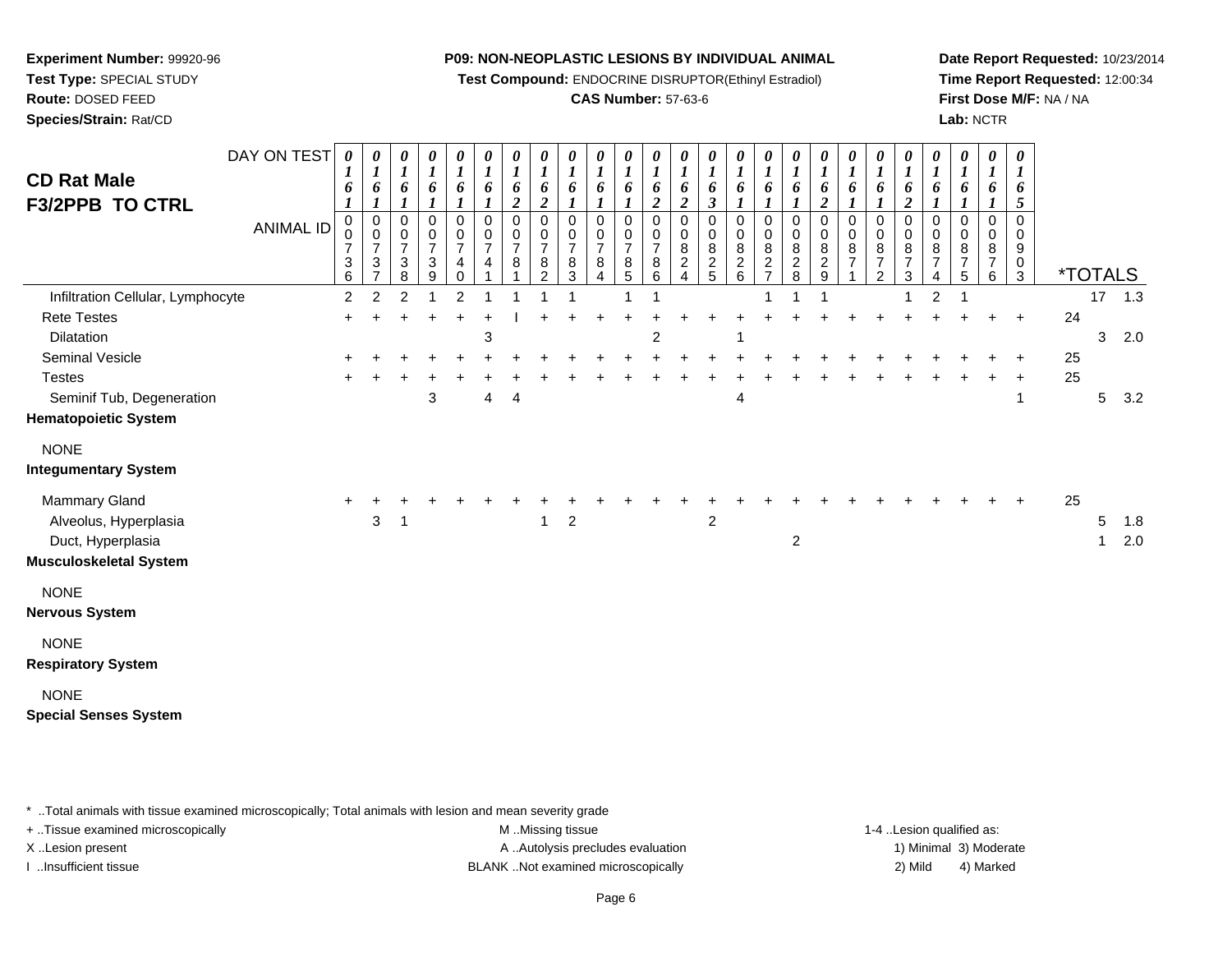**Test Compound:** ENDOCRINE DISRUPTOR(Ethinyl Estradiol)

# **CAS Number:** 57-63-6

**Date Report Requested:** 10/23/2014**Time Report Requested:** 12:00:34**First Dose M/F:** NA / NA**Lab:** NCTR

**Experiment Number:** 99920-96**Test Type:** SPECIAL STUDY

| <b>CD Rat Male</b>     | DAY ON TEST | $\boldsymbol{\theta}$ | 0       |   | 0 | $\theta$<br>o | $\boldsymbol{\theta}$<br>o | $\boldsymbol{\theta}$<br>$\bm{o}$ | $\boldsymbol{\theta}$<br>$\bm{o}$ | $\boldsymbol{\theta}$<br>o | $\boldsymbol{\theta}$<br>o | 0<br>o | $\boldsymbol{\theta}$<br>$\bm{o}$ | 0                  |    | $\boldsymbol{\theta}$ | $\boldsymbol{\theta}$ | $\theta$<br>0 | $\boldsymbol{\theta}$<br>$\bm{o}$ | $\boldsymbol{\theta}$<br>o | $\boldsymbol{\theta}$<br>$\bm{o}$ | $\theta$<br>o | $\boldsymbol{\theta}$<br>o | 0<br>o | 0<br>-<br>$\bm{o}$    |            |
|------------------------|-------------|-----------------------|---------|---|---|---------------|----------------------------|-----------------------------------|-----------------------------------|----------------------------|----------------------------|--------|-----------------------------------|--------------------|----|-----------------------|-----------------------|---------------|-----------------------------------|----------------------------|-----------------------------------|---------------|----------------------------|--------|-----------------------|------------|
| <b>F3/2PPB TO CTRL</b> | ANIMAL ID   | U                     | ັບ      | ◡ |   |               |                            | U                                 | $\epsilon$<br>◡                   |                            |                            | U      | ◢<br>U                            | ◢<br>U             | ັບ |                       |                       | O             |                                   | v                          |                                   | 0             | 0                          |        | 0                     |            |
|                        |             | $\sim$<br>U<br>ັ      | ັບ<br>J | ν |   | д.            |                            | $\circ$<br>O                      | ັ<br>8                            | u<br>8                     | 8                          | 0<br>8 | U<br>8                            | o<br>o<br><u>.</u> |    |                       |                       | 8             | 8                                 | 8                          | 8                                 | 8             | 8                          | 8      | $\sim$<br>v<br>9<br>v |            |
|                        |             | c                     |         |   | Q |               |                            |                                   |                                   |                            |                            | 5      | c<br>O                            |                    |    |                       |                       | a             |                                   | ົ<br><u>.</u>              |                                   |               |                            | ี      | વ<br>J                | <b>ALS</b> |

NONE

**Urinary System**

NONE

\* ..Total animals with tissue examined microscopically; Total animals with lesion and mean severity grade

+ ..Tissue examined microscopically examined microscopically examined as:  $M$  ..Missing tissue 1-4 ..Lesion qualified as:

X..Lesion present **A ..Autolysis precludes evaluation** A ..Autolysis precludes evaluation 1) Minimal 3) Moderate I ..Insufficient tissue BLANK ..Not examined microscopically 2) Mild 4) Marked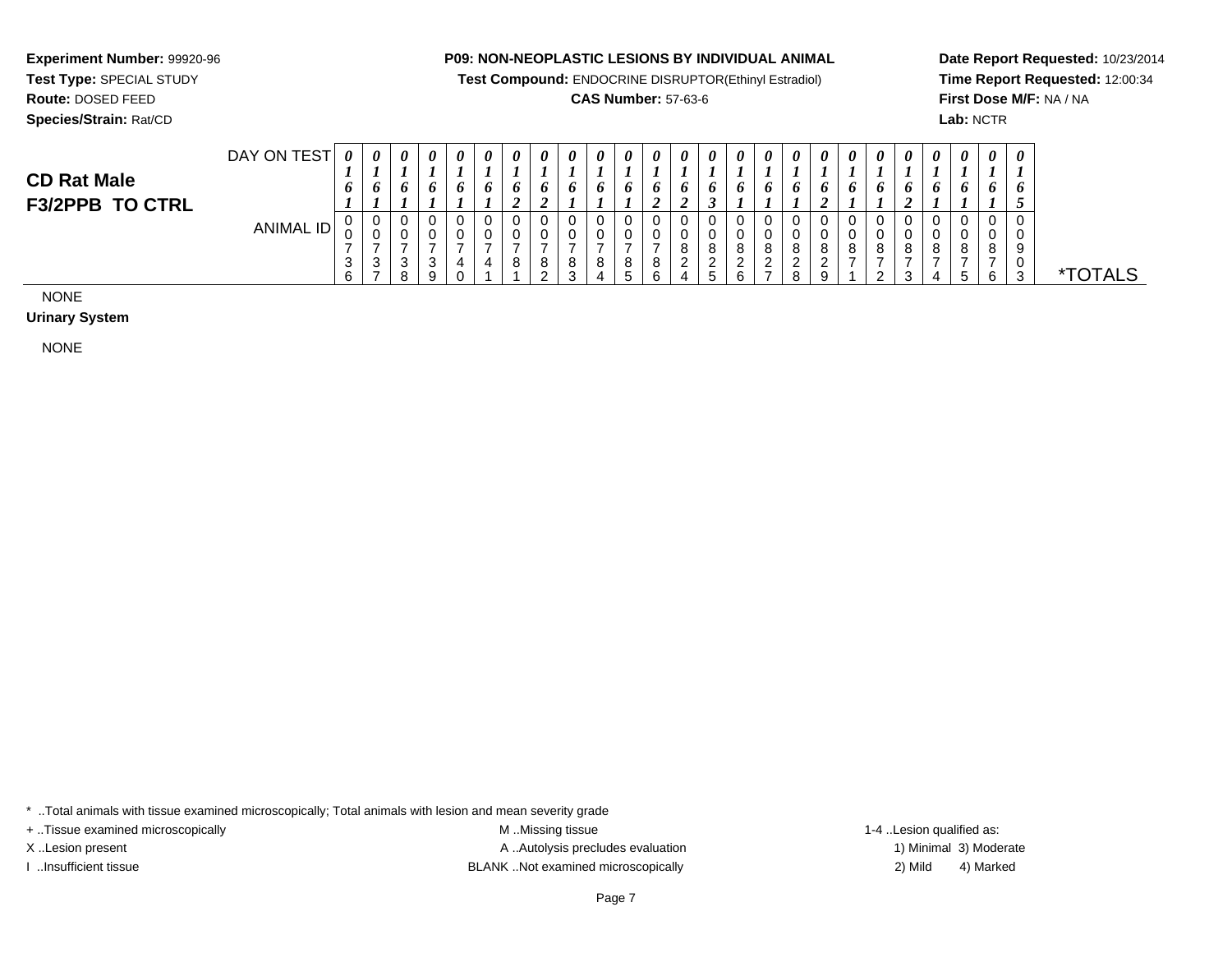**Test Compound:** ENDOCRINE DISRUPTOR(Ethinyl Estradiol)

# **CAS Number:** 57-63-6

**Date Report Requested:** 10/23/2014**Time Report Requested:** 12:00:34**First Dose M/F:** NA / NA**Lab:** NCTR

| <b>CD Rat Male</b><br>F3/10PPB TO CTRL                              | DAY ON TEST<br><b>ANIMAL ID</b> | $\boldsymbol{\theta}$<br>6<br>$\boldsymbol{l}$<br>$\mathbf 0$<br>0<br>$\overline{7}$<br>4<br>$\overline{2}$ | 0<br>$\boldsymbol{l}$<br>6<br>$\boldsymbol{l}$<br>$\pmb{0}$<br>$\pmb{0}$<br>$\overline{7}$<br>4<br>3 | $\boldsymbol{\theta}$<br>$\boldsymbol{l}$<br>6<br>$\boldsymbol{l}$<br>$\mathsf 0$<br>$\pmb{0}$<br>$\overline{7}$<br>4<br>$\overline{4}$ | $\begin{matrix} 0 \\ 1 \end{matrix}$<br>6<br>$\boldsymbol{l}$<br>0<br>$\frac{0}{7}$<br>$\frac{4}{5}$ | 0<br>$\boldsymbol{l}$<br>$\boldsymbol{6}$<br>$\boldsymbol{2}$<br>0<br>$\frac{0}{7}$<br>$\frac{8}{7}$ | 0<br>$\boldsymbol{l}$<br>$\boldsymbol{6}$<br>$\boldsymbol{2}$<br>$\mathbf 0$<br>$\mathbf 0$<br>$\overline{7}$<br>8<br>8 | 0<br>$\boldsymbol{l}$<br>6<br>$\boldsymbol{\theta}$<br>$\mathbf 0$<br>0<br>$\overline{7}$<br>8<br>9 | 0<br>$\boldsymbol{l}$<br>6<br>$\boldsymbol{l}$<br>$\Omega$<br>0<br>$\overline{7}$<br>9<br>$\mathbf 0$ | $\boldsymbol{\theta}$<br>$\boldsymbol{l}$<br>6<br>$\boldsymbol{l}$<br>$\mathbf 0$<br>0<br>8<br>3<br>$\Omega$ | 0<br>$\boldsymbol{l}$<br>6<br>$\boldsymbol{2}$<br>$\Omega$<br>0<br>$^8_3$ | 0<br>1<br>6<br>$\boldsymbol{l}$<br>0<br>0<br>8<br>3<br>$\overline{2}$ | $\boldsymbol{\theta}$<br>$\boldsymbol{l}$<br>6<br>$\boldsymbol{l}$<br>$\mathbf 0$<br>$\mathbf 0$<br>$\bf 8$<br>$\mathbf{3}$<br>$\overline{3}$ | 0<br>$\boldsymbol{l}$<br>6<br>$\boldsymbol{\mathcal{I}}$<br>$\mathbf 0$<br>$\pmb{0}$<br>$\bf 8$<br>$\ensuremath{\mathsf{3}}$<br>4 | 0<br>$\boldsymbol{l}$<br>6<br>$\boldsymbol{l}$<br>$\mathbf 0$<br>$\pmb{0}$<br>8<br>$\frac{3}{5}$ | 0<br>$\boldsymbol{l}$<br>6<br>$\boldsymbol{2}$<br>$\mathbf 0$<br>$\mathbf 0$<br>$\begin{array}{c} 8 \\ 7 \end{array}$<br>$\overline{7}$ | 0<br>$\boldsymbol{l}$<br>6<br>1<br>$\mathbf 0$<br>$\pmb{0}$<br>$\begin{array}{c} 8 \\ 7 \end{array}$<br>8 | 0<br>$\boldsymbol{l}$<br>6<br>$\boldsymbol{2}$<br>0<br>$\mathbf 0$<br>8<br>$\overline{7}$<br>9 | 0<br>$\boldsymbol{l}$<br>6<br>0<br>$\boldsymbol{0}$<br>8<br>8<br>$\mathbf 0$ | $\boldsymbol{\theta}$<br>$\boldsymbol{l}$<br>6<br>$\boldsymbol{2}$<br>$\Omega$<br>0<br>8<br>8<br>1 | 0<br>$\boldsymbol{l}$<br>6<br>$\boldsymbol{l}$<br>$\Omega$<br>0<br>8<br>8<br>$\overline{2}$ | $\boldsymbol{\theta}$<br>$\boldsymbol{l}$<br>6<br>$\boldsymbol{I}$<br>$\Omega$<br>$\mathbf 0$<br>$\bf 8$<br>$^8_3$ | $\boldsymbol{\theta}$<br>$\boldsymbol{l}$<br>6<br>$\boldsymbol{4}$<br>$\Omega$<br>0<br>9<br>$\mathbf 0$<br>4 | 0<br>$\boldsymbol{l}$<br>6<br>5<br>$\mathbf 0$<br>0<br>$\boldsymbol{9}$<br>$\begin{array}{c} 0 \\ 5 \end{array}$ | 0<br>$\boldsymbol{l}$<br>6<br>$5\phantom{.0}$<br>$\Omega$<br>0<br>9<br>0<br>6 | 0<br>1<br>6<br>5<br>$\Omega$<br>$\Omega$<br>9<br>0<br>$\overline{7}$ |                | <i><b>*TOTALS</b></i> |            |
|---------------------------------------------------------------------|---------------------------------|-------------------------------------------------------------------------------------------------------------|------------------------------------------------------------------------------------------------------|-----------------------------------------------------------------------------------------------------------------------------------------|------------------------------------------------------------------------------------------------------|------------------------------------------------------------------------------------------------------|-------------------------------------------------------------------------------------------------------------------------|-----------------------------------------------------------------------------------------------------|-------------------------------------------------------------------------------------------------------|--------------------------------------------------------------------------------------------------------------|---------------------------------------------------------------------------|-----------------------------------------------------------------------|-----------------------------------------------------------------------------------------------------------------------------------------------|-----------------------------------------------------------------------------------------------------------------------------------|--------------------------------------------------------------------------------------------------|-----------------------------------------------------------------------------------------------------------------------------------------|-----------------------------------------------------------------------------------------------------------|------------------------------------------------------------------------------------------------|------------------------------------------------------------------------------|----------------------------------------------------------------------------------------------------|---------------------------------------------------------------------------------------------|--------------------------------------------------------------------------------------------------------------------|--------------------------------------------------------------------------------------------------------------|------------------------------------------------------------------------------------------------------------------|-------------------------------------------------------------------------------|----------------------------------------------------------------------|----------------|-----------------------|------------|
| <b>Alimentary System</b>                                            |                                 |                                                                                                             |                                                                                                      |                                                                                                                                         |                                                                                                      |                                                                                                      |                                                                                                                         |                                                                                                     |                                                                                                       |                                                                                                              |                                                                           |                                                                       |                                                                                                                                               |                                                                                                                                   |                                                                                                  |                                                                                                                                         |                                                                                                           |                                                                                                |                                                                              |                                                                                                    |                                                                                             |                                                                                                                    |                                                                                                              |                                                                                                                  |                                                                               |                                                                      |                |                       |            |
| Liver<br>Hepatodiaphragmatic Nodule<br><b>Cardiovascular System</b> |                                 |                                                                                                             |                                                                                                      |                                                                                                                                         |                                                                                                      |                                                                                                      | $\ddot{}$<br>X                                                                                                          |                                                                                                     |                                                                                                       |                                                                                                              |                                                                           |                                                                       |                                                                                                                                               |                                                                                                                                   |                                                                                                  |                                                                                                                                         |                                                                                                           |                                                                                                |                                                                              |                                                                                                    |                                                                                             |                                                                                                                    |                                                                                                              |                                                                                                                  |                                                                               |                                                                      | 1              |                       |            |
| <b>NONE</b><br><b>Endocrine System</b>                              |                                 |                                                                                                             |                                                                                                      |                                                                                                                                         |                                                                                                      |                                                                                                      |                                                                                                                         |                                                                                                     |                                                                                                       |                                                                                                              |                                                                           |                                                                       |                                                                                                                                               |                                                                                                                                   |                                                                                                  |                                                                                                                                         |                                                                                                           |                                                                                                |                                                                              |                                                                                                    |                                                                                             |                                                                                                                    |                                                                                                              |                                                                                                                  |                                                                               |                                                                      |                |                       |            |
| <b>NONE</b><br><b>General Body System</b>                           |                                 |                                                                                                             |                                                                                                      |                                                                                                                                         |                                                                                                      |                                                                                                      |                                                                                                                         |                                                                                                     |                                                                                                       |                                                                                                              |                                                                           |                                                                       |                                                                                                                                               |                                                                                                                                   |                                                                                                  |                                                                                                                                         |                                                                                                           |                                                                                                |                                                                              |                                                                                                    |                                                                                             |                                                                                                                    |                                                                                                              |                                                                                                                  |                                                                               |                                                                      |                |                       |            |
| <b>NONE</b><br><b>Genital System</b>                                |                                 |                                                                                                             |                                                                                                      |                                                                                                                                         |                                                                                                      |                                                                                                      |                                                                                                                         |                                                                                                     |                                                                                                       |                                                                                                              |                                                                           |                                                                       |                                                                                                                                               |                                                                                                                                   |                                                                                                  |                                                                                                                                         |                                                                                                           |                                                                                                |                                                                              |                                                                                                    |                                                                                             |                                                                                                                    |                                                                                                              |                                                                                                                  |                                                                               |                                                                      |                |                       |            |
| <b>Coagulating Gland</b><br>Bilateral, Developmental Malformation   |                                 |                                                                                                             |                                                                                                      |                                                                                                                                         |                                                                                                      |                                                                                                      |                                                                                                                         |                                                                                                     |                                                                                                       |                                                                                                              |                                                                           | X                                                                     |                                                                                                                                               |                                                                                                                                   |                                                                                                  |                                                                                                                                         |                                                                                                           |                                                                                                |                                                                              |                                                                                                    |                                                                                             |                                                                                                                    |                                                                                                              |                                                                                                                  |                                                                               |                                                                      | 25             |                       |            |
| Developmental Malformation<br>Epididymis                            |                                 | $+$                                                                                                         | X                                                                                                    |                                                                                                                                         | X                                                                                                    |                                                                                                      |                                                                                                                         |                                                                                                     |                                                                                                       |                                                                                                              |                                                                           |                                                                       |                                                                                                                                               | X                                                                                                                                 |                                                                                                  |                                                                                                                                         |                                                                                                           |                                                                                                |                                                                              | X                                                                                                  |                                                                                             |                                                                                                                    | $\boldsymbol{\mathsf{X}}$                                                                                    |                                                                                                                  |                                                                               | $+$                                                                  | 25             | 5                     |            |
| Atrophy                                                             |                                 |                                                                                                             |                                                                                                      |                                                                                                                                         |                                                                                                      |                                                                                                      |                                                                                                                         |                                                                                                     |                                                                                                       |                                                                                                              |                                                                           |                                                                       |                                                                                                                                               |                                                                                                                                   | $\overline{c}$                                                                                   |                                                                                                                                         |                                                                                                           |                                                                                                |                                                                              |                                                                                                    |                                                                                             |                                                                                                                    |                                                                                                              |                                                                                                                  |                                                                               |                                                                      |                | 1                     | 2.0        |
| Hypospermia                                                         |                                 |                                                                                                             |                                                                                                      |                                                                                                                                         |                                                                                                      |                                                                                                      |                                                                                                                         |                                                                                                     |                                                                                                       |                                                                                                              |                                                                           |                                                                       |                                                                                                                                               |                                                                                                                                   | 4                                                                                                |                                                                                                                                         |                                                                                                           |                                                                                                |                                                                              |                                                                                                    |                                                                                             |                                                                                                                    |                                                                                                              |                                                                                                                  |                                                                               |                                                                      |                | 1                     | 4.0        |
| Infiltration Cellular, Lymphocyte                                   |                                 |                                                                                                             |                                                                                                      |                                                                                                                                         |                                                                                                      |                                                                                                      |                                                                                                                         |                                                                                                     |                                                                                                       |                                                                                                              |                                                                           |                                                                       |                                                                                                                                               |                                                                                                                                   |                                                                                                  |                                                                                                                                         |                                                                                                           |                                                                                                |                                                                              |                                                                                                    |                                                                                             |                                                                                                                    |                                                                                                              |                                                                                                                  |                                                                               | 1                                                                    |                | 1                     | 1.0        |
| <b>Preputial Gland</b>                                              |                                 |                                                                                                             |                                                                                                      |                                                                                                                                         |                                                                                                      |                                                                                                      |                                                                                                                         |                                                                                                     |                                                                                                       |                                                                                                              |                                                                           |                                                                       |                                                                                                                                               |                                                                                                                                   | +                                                                                                | $\ddot{}$                                                                                                                               |                                                                                                           |                                                                                                |                                                                              |                                                                                                    |                                                                                             |                                                                                                                    |                                                                                                              |                                                                                                                  |                                                                               |                                                                      | $\overline{c}$ |                       |            |
| Duct, Dilatation<br>Inflammation, Suppurative                       |                                 |                                                                                                             |                                                                                                      |                                                                                                                                         |                                                                                                      |                                                                                                      |                                                                                                                         |                                                                                                     |                                                                                                       |                                                                                                              |                                                                           |                                                                       |                                                                                                                                               |                                                                                                                                   | 3<br>4                                                                                           |                                                                                                                                         |                                                                                                           |                                                                                                |                                                                              |                                                                                                    |                                                                                             |                                                                                                                    |                                                                                                              |                                                                                                                  |                                                                               |                                                                      |                | 1<br>1                | 3.0<br>4.0 |

\* ..Total animals with tissue examined microscopically; Total animals with lesion and mean severity grade

**Experiment Number:** 99920-96**Test Type:** SPECIAL STUDY**Route:** DOSED FEED**Species/Strain:** Rat/CD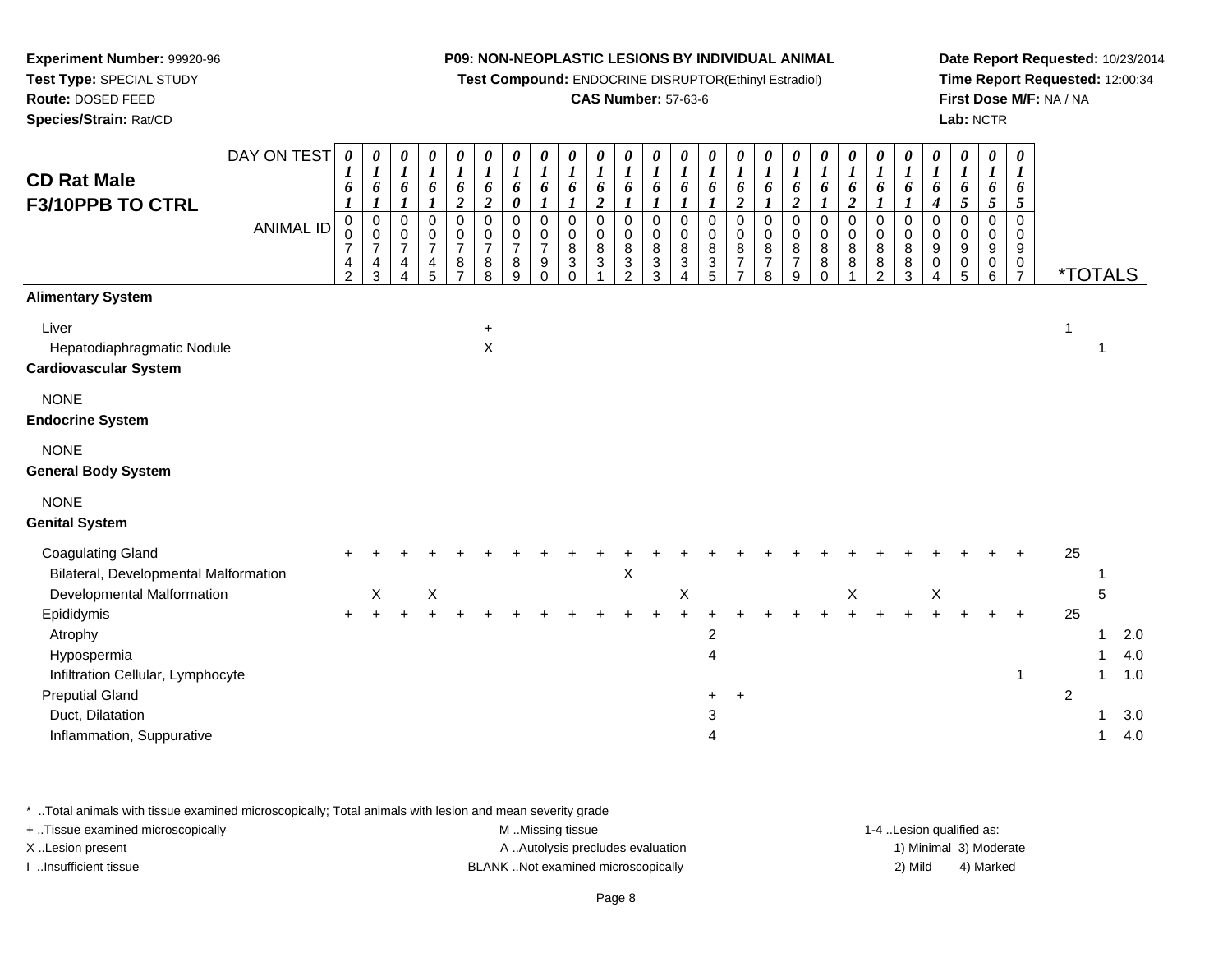**Test Compound:** ENDOCRINE DISRUPTOR(Ethinyl Estradiol)

# **CAS Number:** 57-63-6

**Date Report Requested:** 10/23/2014**Time Report Requested:** 12:00:34**First Dose M/F:** NA / NA**Lab:** NCTR

| <b>CD Rat Male</b><br>F3/10PPB TO CTRL | DAY ON TEST<br><b>ANIMAL ID</b> | 6<br>$\mathbf 0$<br>0<br>$\overline{7}$<br>4<br>$\overline{2}$ | 0<br>6<br>$\pmb{0}$<br>$\pmb{0}$<br>$\overline{7}$<br>4<br>3 | 0<br>$\boldsymbol{l}$<br>6<br>$\boldsymbol{l}$<br>0<br>$\pmb{0}$<br>$\overline{7}$<br>4<br>4 | 0<br>$\boldsymbol{l}$<br>6<br>1<br>0<br>$\pmb{0}$<br>$\overline{7}$<br>4<br>5 | 0<br>$\boldsymbol{l}$<br>6<br>$\overline{2}$<br>$\mathbf 0$<br>$\mathbf 0$<br>$\overline{7}$<br>8<br>$\overline{7}$ | 0<br>$\boldsymbol{l}$<br>6<br>$\overline{2}$<br>$\pmb{0}$<br>$\mathbf 0$<br>$\overline{7}$<br>8<br>8 | 0<br>$\boldsymbol{l}$<br>6<br>$\pmb{\theta}$<br>0<br>0<br>$\overline{7}$<br>8<br>9 | 0<br>$\boldsymbol{l}$<br>6<br>$\boldsymbol{l}$<br>$\mathbf 0$<br>0<br>$\overline{7}$<br>9<br>0 | $\boldsymbol{\theta}$<br>$\boldsymbol{l}$<br>6<br>$\boldsymbol{l}$<br>0<br>$\mathbf 0$<br>8<br>3<br>0 | $\begin{matrix} 0 \\ 1 \end{matrix}$<br>6<br>$\overline{2}$<br>$\mathbf 0$<br>$\pmb{0}$<br>8<br>$\mathfrak{S}$ | 0<br>$\boldsymbol{l}$<br>6<br>0<br>0<br>$\bf 8$<br>$\overline{3}$<br>$\overline{2}$ | 0<br>$\boldsymbol{l}$<br>6<br>0<br>0<br>$\bf 8$<br>$\sqrt{3}$<br>3 | $\boldsymbol{l}$<br>6<br>0<br>0<br>8<br>3 | 0<br>6<br>0<br>0<br>8<br>3<br>5 | 0<br>$\boldsymbol{l}$<br>6<br>$\boldsymbol{2}$<br>$\mathbf 0$<br>0<br>8<br>$\overline{7}$<br>$\overline{ }$ | $\boldsymbol{l}$<br>6<br>$\boldsymbol{l}$<br>$\pmb{0}$<br>$\mathbf 0$<br>8<br>7<br>8 | $\boldsymbol{\theta}$<br>$\boldsymbol{l}$<br>6<br>$\overline{\mathbf{c}}$<br>$\pmb{0}$<br>$\pmb{0}$<br>8<br>$\overline{7}$<br>9 | 0<br>$\boldsymbol{l}$<br>6<br>$\boldsymbol{l}$<br>0<br>$\mathbf 0$<br>8<br>8<br>0 | 0<br>$\boldsymbol{l}$<br>6<br>$\overline{2}$<br>0<br>0<br>$\bf 8$<br>$\,8\,$ | 0<br>$\boldsymbol{l}$<br>6<br>1<br>$\mathbf 0$<br>$\mathbf 0$<br>$\,8\,$<br>8<br>2 | 0<br>$\boldsymbol{l}$<br>6<br>$\mathbf 0$<br>$\mathbf 0$<br>8<br>8<br>3 | 0<br>$\boldsymbol{l}$<br>6<br>4<br>0<br>$\Omega$<br>9<br>0<br>4 | 0<br>$\boldsymbol{l}$<br>6<br>5<br>0<br>0<br>9<br>0<br>5 | 0<br>$\boldsymbol{l}$<br>6<br>5<br>0<br>0<br>9<br>0<br>6 | $\pmb{\theta}$<br>6<br>5<br>$\pmb{0}$<br>0<br>$\boldsymbol{9}$<br>0<br>$\overline{7}$ | <i><b>*TOTALS</b></i> |                |     |
|----------------------------------------|---------------------------------|----------------------------------------------------------------|--------------------------------------------------------------|----------------------------------------------------------------------------------------------|-------------------------------------------------------------------------------|---------------------------------------------------------------------------------------------------------------------|------------------------------------------------------------------------------------------------------|------------------------------------------------------------------------------------|------------------------------------------------------------------------------------------------|-------------------------------------------------------------------------------------------------------|----------------------------------------------------------------------------------------------------------------|-------------------------------------------------------------------------------------|--------------------------------------------------------------------|-------------------------------------------|---------------------------------|-------------------------------------------------------------------------------------------------------------|--------------------------------------------------------------------------------------|---------------------------------------------------------------------------------------------------------------------------------|-----------------------------------------------------------------------------------|------------------------------------------------------------------------------|------------------------------------------------------------------------------------|-------------------------------------------------------------------------|-----------------------------------------------------------------|----------------------------------------------------------|----------------------------------------------------------|---------------------------------------------------------------------------------------|-----------------------|----------------|-----|
| Prostate, Dorsal/Lateral Lobe          |                                 | $\ddot{}$                                                      |                                                              |                                                                                              |                                                                               | $\div$                                                                                                              |                                                                                                      | $\ddot{}$                                                                          |                                                                                                |                                                                                                       |                                                                                                                |                                                                                     |                                                                    | $\ddot{}$                                 |                                 |                                                                                                             |                                                                                      |                                                                                                                                 |                                                                                   |                                                                              | ÷                                                                                  |                                                                         |                                                                 |                                                          |                                                          | $\ddot{}$                                                                             | 25                    |                |     |
| Inflammation, Suppurative              |                                 |                                                                |                                                              |                                                                                              | 3                                                                             |                                                                                                                     |                                                                                                      |                                                                                    | $\overline{c}$                                                                                 |                                                                                                       |                                                                                                                |                                                                                     |                                                                    |                                           | 3                               |                                                                                                             |                                                                                      | $\overline{c}$                                                                                                                  |                                                                                   |                                                                              |                                                                                    |                                                                         |                                                                 |                                                          |                                                          |                                                                                       |                       | 8              | 1.8 |
| Prostate, Ventral Lobe                 |                                 |                                                                |                                                              |                                                                                              |                                                                               |                                                                                                                     |                                                                                                      |                                                                                    |                                                                                                |                                                                                                       |                                                                                                                |                                                                                     |                                                                    |                                           |                                 |                                                                                                             |                                                                                      |                                                                                                                                 |                                                                                   |                                                                              |                                                                                    |                                                                         |                                                                 |                                                          |                                                          |                                                                                       | 25                    |                |     |
| Infiltration Cellular, Lymphocyte      |                                 |                                                                |                                                              | 2                                                                                            |                                                                               |                                                                                                                     |                                                                                                      |                                                                                    |                                                                                                |                                                                                                       |                                                                                                                |                                                                                     |                                                                    |                                           | $\overline{2}$                  |                                                                                                             |                                                                                      |                                                                                                                                 |                                                                                   |                                                                              |                                                                                    |                                                                         |                                                                 | 2                                                        |                                                          |                                                                                       |                       | 14             | 1.2 |
| <b>Rete Testes</b>                     |                                 |                                                                |                                                              |                                                                                              |                                                                               |                                                                                                                     |                                                                                                      |                                                                                    |                                                                                                |                                                                                                       |                                                                                                                |                                                                                     |                                                                    |                                           |                                 |                                                                                                             |                                                                                      |                                                                                                                                 |                                                                                   |                                                                              |                                                                                    |                                                                         |                                                                 |                                                          |                                                          |                                                                                       | 25                    |                |     |
| <b>Seminal Vesicle</b>                 |                                 |                                                                |                                                              |                                                                                              |                                                                               |                                                                                                                     |                                                                                                      |                                                                                    |                                                                                                |                                                                                                       |                                                                                                                |                                                                                     |                                                                    |                                           |                                 |                                                                                                             |                                                                                      |                                                                                                                                 |                                                                                   |                                                                              |                                                                                    |                                                                         |                                                                 |                                                          |                                                          | $\ddot{}$                                                                             | 25                    |                |     |
| <b>Depletion Secretory</b>             |                                 | 3                                                              |                                                              |                                                                                              |                                                                               |                                                                                                                     |                                                                                                      |                                                                                    |                                                                                                |                                                                                                       |                                                                                                                |                                                                                     |                                                                    |                                           |                                 |                                                                                                             |                                                                                      |                                                                                                                                 |                                                                                   |                                                                              |                                                                                    |                                                                         |                                                                 |                                                          |                                                          |                                                                                       |                       | 1              | 3.0 |
| <b>Testes</b>                          |                                 |                                                                |                                                              |                                                                                              |                                                                               |                                                                                                                     |                                                                                                      |                                                                                    |                                                                                                |                                                                                                       |                                                                                                                |                                                                                     |                                                                    |                                           |                                 |                                                                                                             |                                                                                      |                                                                                                                                 |                                                                                   |                                                                              |                                                                                    |                                                                         |                                                                 |                                                          |                                                          |                                                                                       | 25                    |                |     |
| Seminif Tub, Degeneration              |                                 |                                                                |                                                              |                                                                                              |                                                                               |                                                                                                                     |                                                                                                      |                                                                                    |                                                                                                |                                                                                                       |                                                                                                                |                                                                                     |                                                                    |                                           |                                 |                                                                                                             |                                                                                      |                                                                                                                                 |                                                                                   |                                                                              |                                                                                    |                                                                         |                                                                 |                                                          |                                                          |                                                                                       |                       | $\overline{2}$ | 1.0 |
| <b>Hematopoietic System</b>            |                                 |                                                                |                                                              |                                                                                              |                                                                               |                                                                                                                     |                                                                                                      |                                                                                    |                                                                                                |                                                                                                       |                                                                                                                |                                                                                     |                                                                    |                                           |                                 |                                                                                                             |                                                                                      |                                                                                                                                 |                                                                                   |                                                                              |                                                                                    |                                                                         |                                                                 |                                                          |                                                          |                                                                                       |                       |                |     |
| <b>NONE</b>                            |                                 |                                                                |                                                              |                                                                                              |                                                                               |                                                                                                                     |                                                                                                      |                                                                                    |                                                                                                |                                                                                                       |                                                                                                                |                                                                                     |                                                                    |                                           |                                 |                                                                                                             |                                                                                      |                                                                                                                                 |                                                                                   |                                                                              |                                                                                    |                                                                         |                                                                 |                                                          |                                                          |                                                                                       |                       |                |     |
| <b>Integumentary System</b>            |                                 |                                                                |                                                              |                                                                                              |                                                                               |                                                                                                                     |                                                                                                      |                                                                                    |                                                                                                |                                                                                                       |                                                                                                                |                                                                                     |                                                                    |                                           |                                 |                                                                                                             |                                                                                      |                                                                                                                                 |                                                                                   |                                                                              |                                                                                    |                                                                         |                                                                 |                                                          |                                                          |                                                                                       |                       |                |     |
| <b>Mammary Gland</b>                   |                                 |                                                                |                                                              |                                                                                              |                                                                               |                                                                                                                     |                                                                                                      |                                                                                    |                                                                                                |                                                                                                       |                                                                                                                |                                                                                     |                                                                    |                                           |                                 |                                                                                                             |                                                                                      |                                                                                                                                 |                                                                                   |                                                                              |                                                                                    |                                                                         |                                                                 |                                                          |                                                          |                                                                                       | 24                    |                |     |
| Alveolus, Hyperplasia                  |                                 |                                                                |                                                              |                                                                                              |                                                                               |                                                                                                                     |                                                                                                      |                                                                                    |                                                                                                |                                                                                                       |                                                                                                                |                                                                                     |                                                                    |                                           |                                 |                                                                                                             |                                                                                      |                                                                                                                                 | 1                                                                                 | $\overline{c}$                                                               |                                                                                    | $\mathbf{3}$                                                            |                                                                 |                                                          | $\overline{\mathbf{c}}$                                  |                                                                                       |                       | 4              | 2.0 |
| Duct, Hyperplasia                      |                                 |                                                                |                                                              |                                                                                              | 1                                                                             |                                                                                                                     |                                                                                                      |                                                                                    |                                                                                                |                                                                                                       |                                                                                                                |                                                                                     |                                                                    |                                           | -1                              |                                                                                                             |                                                                                      | $\mathbf 1$                                                                                                                     |                                                                                   |                                                                              |                                                                                    |                                                                         |                                                                 |                                                          |                                                          |                                                                                       |                       | 3              | 1.0 |
| <b>Musculoskeletal System</b>          |                                 |                                                                |                                                              |                                                                                              |                                                                               |                                                                                                                     |                                                                                                      |                                                                                    |                                                                                                |                                                                                                       |                                                                                                                |                                                                                     |                                                                    |                                           |                                 |                                                                                                             |                                                                                      |                                                                                                                                 |                                                                                   |                                                                              |                                                                                    |                                                                         |                                                                 |                                                          |                                                          |                                                                                       |                       |                |     |
| <b>NONE</b>                            |                                 |                                                                |                                                              |                                                                                              |                                                                               |                                                                                                                     |                                                                                                      |                                                                                    |                                                                                                |                                                                                                       |                                                                                                                |                                                                                     |                                                                    |                                           |                                 |                                                                                                             |                                                                                      |                                                                                                                                 |                                                                                   |                                                                              |                                                                                    |                                                                         |                                                                 |                                                          |                                                          |                                                                                       |                       |                |     |
| <b>Nervous System</b>                  |                                 |                                                                |                                                              |                                                                                              |                                                                               |                                                                                                                     |                                                                                                      |                                                                                    |                                                                                                |                                                                                                       |                                                                                                                |                                                                                     |                                                                    |                                           |                                 |                                                                                                             |                                                                                      |                                                                                                                                 |                                                                                   |                                                                              |                                                                                    |                                                                         |                                                                 |                                                          |                                                          |                                                                                       |                       |                |     |
| <b>NONE</b>                            |                                 |                                                                |                                                              |                                                                                              |                                                                               |                                                                                                                     |                                                                                                      |                                                                                    |                                                                                                |                                                                                                       |                                                                                                                |                                                                                     |                                                                    |                                           |                                 |                                                                                                             |                                                                                      |                                                                                                                                 |                                                                                   |                                                                              |                                                                                    |                                                                         |                                                                 |                                                          |                                                          |                                                                                       |                       |                |     |
| <b>Respiratory System</b>              |                                 |                                                                |                                                              |                                                                                              |                                                                               |                                                                                                                     |                                                                                                      |                                                                                    |                                                                                                |                                                                                                       |                                                                                                                |                                                                                     |                                                                    |                                           |                                 |                                                                                                             |                                                                                      |                                                                                                                                 |                                                                                   |                                                                              |                                                                                    |                                                                         |                                                                 |                                                          |                                                          |                                                                                       |                       |                |     |

\* ..Total animals with tissue examined microscopically; Total animals with lesion and mean severity grade

**Experiment Number:** 99920-96**Test Type:** SPECIAL STUDY**Route:** DOSED FEED**Species/Strain:** Rat/CD

+ ..Tissue examined microscopically examined microscopically examined as:  $M$  ..Missing tissue 1-4 ..Lesion qualified as: X..Lesion present **A ..Autolysis precludes evaluation** A ..Autolysis precludes evaluation 1) Minimal 3) Moderate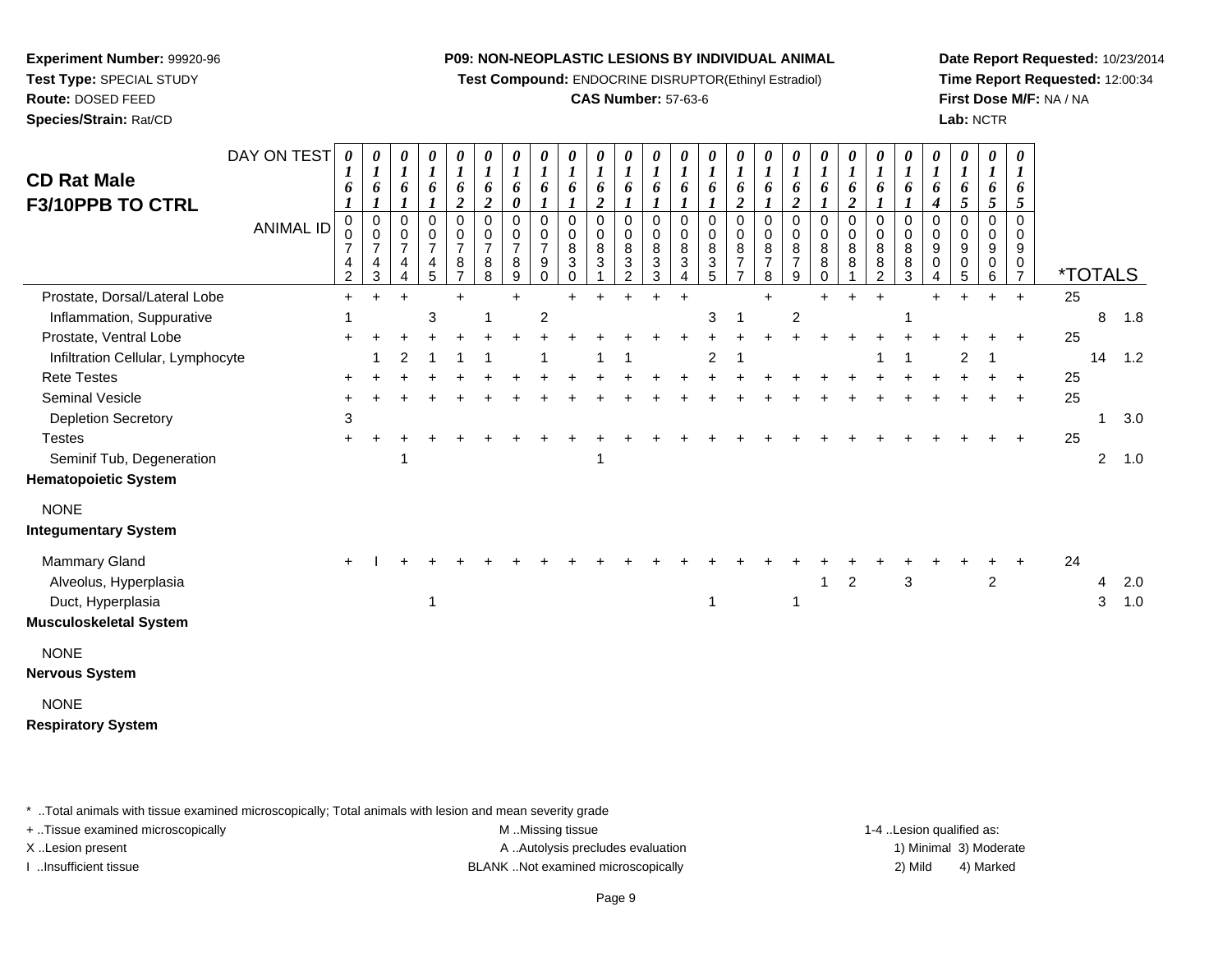**Test Compound:** ENDOCRINE DISRUPTOR(Ethinyl Estradiol)

# **CAS Number:** 57-63-6

**Date Report Requested:** 10/23/2014**Time Report Requested:** 12:00:35**First Dose M/F:** NA / NA**Lab:** NCTR

|                                        | DAY ON TEST      | 0        | $\boldsymbol{\theta}$ | $\boldsymbol{\theta}$ | $\boldsymbol{\theta}$ | $\boldsymbol{\theta}$ | $\theta$ | $\theta$                   | 0 | 0           | 0             | 0 | $\theta$ | $\theta$    | $\boldsymbol{\theta}$ | $\theta$ | $\boldsymbol{\theta}$ | $\theta$ | $\theta$ | $\theta$ | $\theta$                | $\boldsymbol{\theta}$ | 0 | $\boldsymbol{\theta}$ | $\theta$ | 0            |
|----------------------------------------|------------------|----------|-----------------------|-----------------------|-----------------------|-----------------------|----------|----------------------------|---|-------------|---------------|---|----------|-------------|-----------------------|----------|-----------------------|----------|----------|----------|-------------------------|-----------------------|---|-----------------------|----------|--------------|
| <b>CD Rat Male</b><br>F3/10PPB TO CTRL |                  | O        | -                     | o                     | o                     | o<br>◢                | ∠        | o<br>$\boldsymbol{\theta}$ | 0 | o           | $\bm{o}$<br>∼ | o | o        |             |                       | 0        | o                     |          | o        | $\bm{o}$ | o                       |                       | o | o                     | o        | o            |
|                                        | <b>ANIMAL ID</b> | v        | U<br>v                |                       | ◡<br>v                |                       | v<br>v   |                            |   | 0<br>0<br>8 | υ<br>U<br>8   |   | o<br>o   | 0<br>0<br>8 | 8                     | 8        | ν<br>v<br>8           | u<br>8   |          | 8        | 8                       | v<br>ν<br>8           | Q | ◡<br>◡<br>9           | 9        | 0<br>υ<br>9  |
|                                        |                  | <u>_</u> | 4<br>$\sim$<br>د.     |                       | 4<br>5                | 8                     | 8<br>8   |                            |   | 3<br>0      | ົ<br>J.       |   | ັ<br>ີ   | ົ<br>ັ      | ັ                     |          | 8                     | 9        |          | 8        | 8<br>$\sim$<br><u>.</u> | 8<br>$\sim$<br>J      |   | ◡<br>5                | ν        | $\mathbf{0}$ |

NONE

#### **Special Senses System**

**Experiment Number:** 99920-96**Test Type:** SPECIAL STUDY**Route:** DOSED FEED**Species/Strain:** Rat/CD

NONE

**Urinary System**

Kidney $\mathsf{y}$ 

Congestion

 $+$  2 n 2 2 2.5

\* ..Total animals with tissue examined microscopically; Total animals with lesion and mean severity grade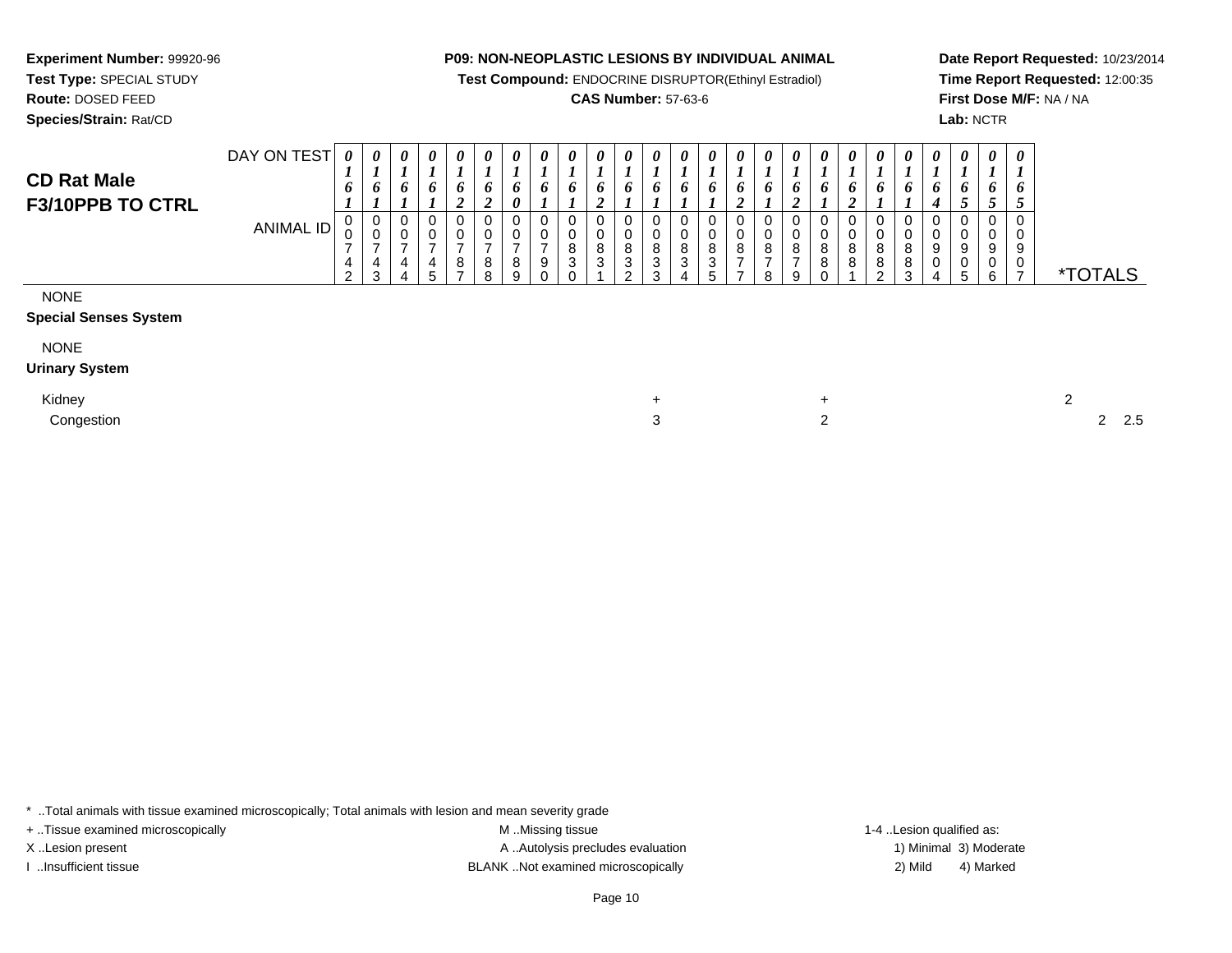**Test Compound:** ENDOCRINE DISRUPTOR(Ethinyl Estradiol)

# **CAS Number:** 57-63-6

**Date Report Requested:** 10/23/2014**Time Report Requested:** 12:00:35**First Dose M/F:** NA / NA**Lab:** NCTR

| <b>CD Rat Male</b><br><b>F3/50PPB TO CTRL</b>                                                                                                                                                                                     | DAY ON TEST<br><b>ANIMAL ID</b> | 0<br>1<br>6<br>0<br>0<br>7<br>4<br>6 | 0<br>$\boldsymbol{l}$<br>6<br>$\boldsymbol{l}$<br>$\mathbf 0$<br>$\mathbf 0$<br>$\overline{7}$<br>4<br>$\overline{7}$ | 0<br>$\boldsymbol{l}$<br>6<br>$\mathbf 0$<br>$\pmb{0}$<br>$\overline{7}$<br>4<br>8 | 0<br>$\boldsymbol{l}$<br>6<br>0<br>$\boldsymbol{0}$<br>$\overline{7}$<br>$\overline{4}$<br>9 | 0<br>$\boldsymbol{l}$<br>6<br>0<br>0<br>$\boldsymbol{7}$<br>$\,$ 5 $\,$<br>$\mathbf 0$ | 0<br>$\boldsymbol{l}$<br>6<br>$\mathbf 0$<br>0<br>$\overline{7}$<br>$\sqrt{5}$ | 0<br>$\boldsymbol{l}$<br>6<br>0<br>0<br>$\overline{7}$<br>5<br>$\mathcal{P}$ | 0<br>$\boldsymbol{l}$<br>6<br>$\boldsymbol{2}$<br>$\Omega$<br>0<br>$\overline{7}$<br>9 | 1<br>6<br>2<br>$\Omega$<br>0<br>7<br>9<br>$\mathfrak{p}$ | 0<br>$\boldsymbol{l}$<br>6<br>0<br>0<br>$\overline{7}$<br>9<br>3 | 0<br>$\boldsymbol{l}$<br>6<br>0<br>0<br>$\overline{7}$<br>9<br>$\overline{\mathbf{4}}$ | 0<br>$\boldsymbol{l}$<br>6<br>0<br>0<br>$\overline{7}$<br>$\begin{array}{c} 9 \\ 5 \end{array}$ | 0<br>$\boldsymbol{l}$<br>6<br>0<br>0<br>$\overline{7}$<br>$\boldsymbol{9}$<br>6 | 0<br>$\boldsymbol{l}$<br>6<br>$\boldsymbol{2}$<br>$\mathbf 0$<br>0<br>$\bf8$<br>$\frac{3}{6}$ | 0<br>$\boldsymbol{l}$<br>6<br>$\boldsymbol{2}$<br>$\mathbf 0$<br>0<br>8<br>$\frac{3}{7}$ | 0<br>1<br>6<br>0<br>0<br>8<br>3<br>8 | 0<br>$\boldsymbol{l}$<br>6<br>0<br>0<br>8<br>3<br>9 | 0<br>$\boldsymbol{l}$<br>6<br>0<br>0<br>8<br>$\overline{\mathbf{4}}$<br>$\Omega$ | 0<br>$\boldsymbol{l}$<br>6<br>$\overline{c}$<br>0<br>$\pmb{0}$<br>$\bf 8$<br>$\overline{4}$ | 0<br>$\boldsymbol{l}$<br>6<br>$\overline{2}$<br>$\mathbf 0$<br>0<br>8<br>8<br>4 | 0<br>$\boldsymbol{l}$<br>6<br>0<br>0<br>8<br>$^8_5$ | 0<br>$\boldsymbol{l}$<br>6<br>$\boldsymbol{2}$<br>$\Omega$<br>0<br>8<br>8<br>$6\phantom{1}$ | 0<br>$\boldsymbol{l}$<br>6<br>$\Omega$<br>0<br>8<br>8<br>$\overline{7}$ | 0<br>1<br>6<br>$\Omega$<br>$\Omega$<br>8<br>8<br>8 | 0<br>1<br>6<br>3<br>0<br>0<br>8<br>8<br>$\overline{9}$ | <i><b>*TOTALS</b></i> |                       |                                 |
|-----------------------------------------------------------------------------------------------------------------------------------------------------------------------------------------------------------------------------------|---------------------------------|--------------------------------------|-----------------------------------------------------------------------------------------------------------------------|------------------------------------------------------------------------------------|----------------------------------------------------------------------------------------------|----------------------------------------------------------------------------------------|--------------------------------------------------------------------------------|------------------------------------------------------------------------------|----------------------------------------------------------------------------------------|----------------------------------------------------------|------------------------------------------------------------------|----------------------------------------------------------------------------------------|-------------------------------------------------------------------------------------------------|---------------------------------------------------------------------------------|-----------------------------------------------------------------------------------------------|------------------------------------------------------------------------------------------|--------------------------------------|-----------------------------------------------------|----------------------------------------------------------------------------------|---------------------------------------------------------------------------------------------|---------------------------------------------------------------------------------|-----------------------------------------------------|---------------------------------------------------------------------------------------------|-------------------------------------------------------------------------|----------------------------------------------------|--------------------------------------------------------|-----------------------|-----------------------|---------------------------------|
| <b>Alimentary System</b>                                                                                                                                                                                                          |                                 |                                      |                                                                                                                       |                                                                                    |                                                                                              |                                                                                        |                                                                                |                                                                              |                                                                                        |                                                          |                                                                  |                                                                                        |                                                                                                 |                                                                                 |                                                                                               |                                                                                          |                                      |                                                     |                                                                                  |                                                                                             |                                                                                 |                                                     |                                                                                             |                                                                         |                                                    |                                                        |                       |                       |                                 |
| Liver<br>Hepatocyte, Vacuolization Cytoplasmic<br>Infiltration Cellular, Lymphocyte<br>Inflammation, Chronic Active<br>Mesentery<br>Fat, Necrosis<br>Inflammation, Granulomatous<br><b>Cardiovascular System</b>                  |                                 |                                      |                                                                                                                       | $\mathbf{1}$                                                                       | -1                                                                                           |                                                                                        | 1                                                                              | $\overline{1}$                                                               |                                                                                        |                                                          |                                                                  |                                                                                        |                                                                                                 | 1                                                                               | $\ddot{}$<br>3                                                                                |                                                                                          |                                      |                                                     | 2<br>1                                                                           |                                                                                             |                                                                                 |                                                     | 1                                                                                           |                                                                         |                                                    |                                                        | 25<br>1               | 1<br>3<br>5<br>1<br>1 | 2.0<br>1.0<br>1.0<br>4.0<br>3.0 |
| <b>NONE</b><br><b>Endocrine System</b>                                                                                                                                                                                            |                                 |                                      |                                                                                                                       |                                                                                    |                                                                                              |                                                                                        |                                                                                |                                                                              |                                                                                        |                                                          |                                                                  |                                                                                        |                                                                                                 |                                                                                 |                                                                                               |                                                                                          |                                      |                                                     |                                                                                  |                                                                                             |                                                                                 |                                                     |                                                                                             |                                                                         |                                                    |                                                        |                       |                       |                                 |
| <b>Adrenal Cortex</b><br>Vacuolization Cytoplasmic<br>Adrenal Medulla<br><b>Pituitary Gland</b><br>Pars Distalis, Cyst<br><b>Thyroid Gland</b><br>Cyst, Squamous<br>Cyst, Squamous, Multiple<br>Infiltration Cellular, Lymphocyte |                                 |                                      |                                                                                                                       |                                                                                    |                                                                                              |                                                                                        |                                                                                | $\boldsymbol{\mathsf{X}}$                                                    |                                                                                        | X                                                        | X                                                                |                                                                                        |                                                                                                 | Χ                                                                               | X                                                                                             | 2                                                                                        |                                      |                                                     |                                                                                  |                                                                                             |                                                                                 |                                                     |                                                                                             |                                                                         | X<br>1                                             |                                                        | 25<br>25<br>25<br>25  | $\overline{2}$<br>1   | 1.5<br>1.0                      |
| <b>General Body System</b>                                                                                                                                                                                                        |                                 |                                      |                                                                                                                       |                                                                                    |                                                                                              |                                                                                        |                                                                                |                                                                              |                                                                                        |                                                          |                                                                  |                                                                                        |                                                                                                 |                                                                                 |                                                                                               |                                                                                          |                                      |                                                     |                                                                                  |                                                                                             |                                                                                 |                                                     |                                                                                             |                                                                         |                                                    |                                                        |                       |                       |                                 |

\* ..Total animals with tissue examined microscopically; Total animals with lesion and mean severity grade

**Experiment Number:** 99920-96**Test Type:** SPECIAL STUDY**Route:** DOSED FEED**Species/Strain:** Rat/CD

+ ..Tissue examined microscopically examined microscopically examined as:  $M$  ..Missing tissue 1-4 ..Lesion qualified as: X..Lesion present **A ..Autolysis precludes evaluation** A ..Autolysis precludes evaluation 1) Minimal 3) Moderate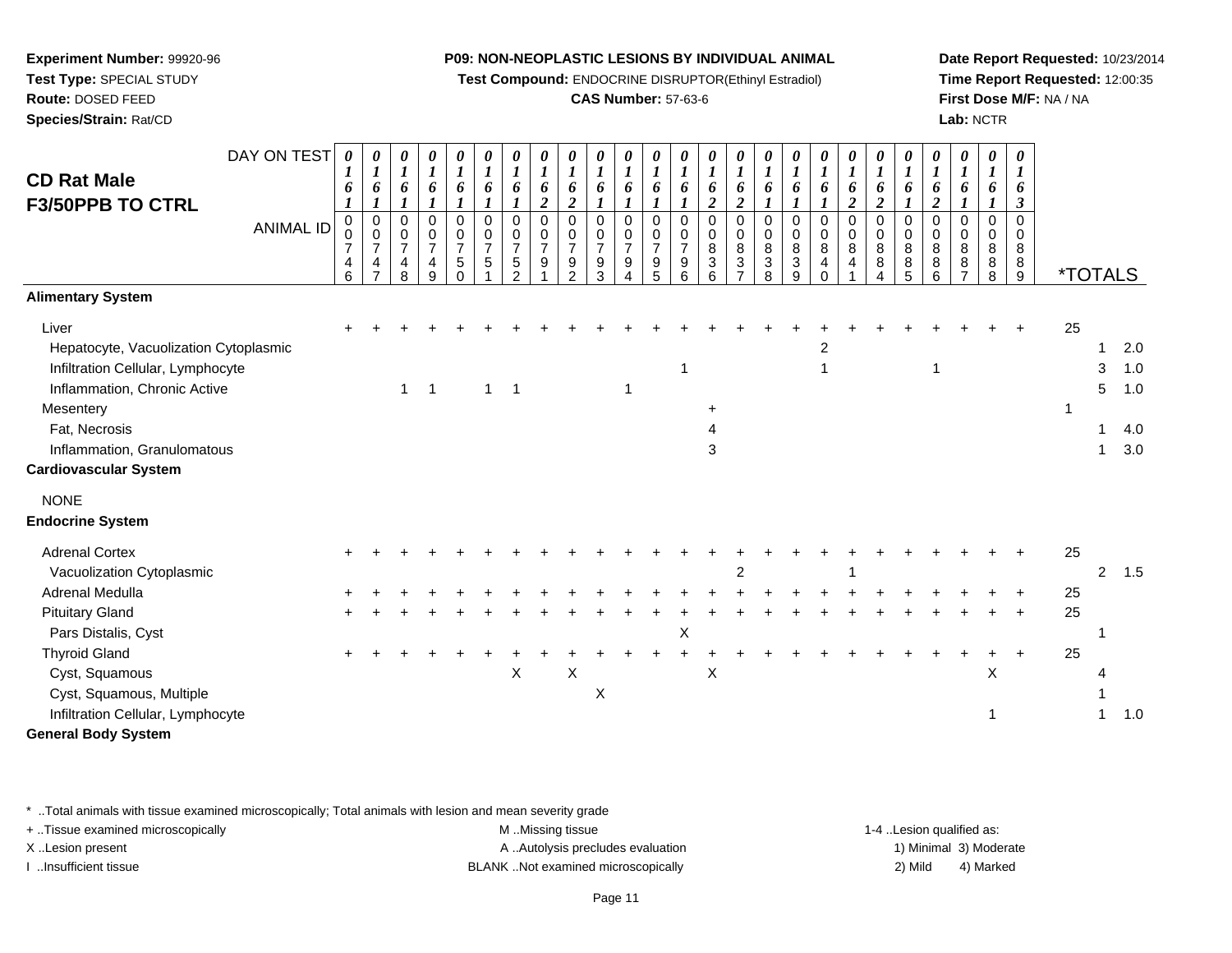**Test Compound:** ENDOCRINE DISRUPTOR(Ethinyl Estradiol)

# **CAS Number:** 57-63-6

**Date Report Requested:** 10/23/2014**Time Report Requested:** 12:00:35**First Dose M/F:** NA / NA**Lab:** NCTR

| <b>CD Rat Male</b><br><b>F3/50PPB TO CTRL</b><br><b>NONE</b><br><b>Genital System</b> | DAY ON TEST<br><b>ANIMAL ID</b> | 0<br>6<br>0<br>0<br>$\overline{7}$<br>4<br>6 | 0<br>6<br>$\mathbf{I}$<br>$\begin{matrix} 0 \\ 0 \end{matrix}$<br>$\overline{7}$<br>4<br>$\overline{ }$ | 0<br>$\boldsymbol{l}$<br>6<br>0<br>$\mathsf 0$<br>$\overline{7}$<br>$\overline{4}$<br>8 | 0<br>$\boldsymbol{l}$<br>6<br>$\pmb{0}$<br>$\pmb{0}$<br>$\overline{7}$<br>4<br>$\mathsf g$ | 0<br>$\boldsymbol{l}$<br>6<br>$\pmb{0}$<br>$\pmb{0}$<br>$\overline{7}$<br>$\sqrt{5}$<br>$\Omega$ | 0<br>$\boldsymbol{l}$<br>6<br>$\pmb{0}$<br>$\pmb{0}$<br>$\overline{7}$<br>$\sqrt{5}$ | 0<br>$\boldsymbol{l}$<br>6<br>$\mathbf 0$<br>$\mathbf 0$<br>$\overline{7}$<br>$\sqrt{5}$<br>$\mathcal{P}$ | 0<br>$\boldsymbol{l}$<br>6<br>$\overline{2}$<br>$\mathbf 0$<br>0<br>$\overline{7}$<br>9 | 6<br>$\overline{2}$<br>$\mathbf 0$<br>$\mathbf 0$<br>$\overline{7}$<br>9<br>$\Omega$ | 0<br>6<br>0<br>0<br>$\overline{7}$<br>9<br>3 | 0<br>6<br>$\mathbf 0$<br>$\mathbf 0$<br>$\overline{7}$<br>9 | 0<br>6<br>$\mathbf 0$<br>$\mathbf 0$<br>$\overline{7}$<br>9<br>5 | 6<br>0<br>$\mathbf 0$<br>$\overline{7}$<br>9<br>6 | 0<br>6<br>$\overline{2}$<br>$\mathbf 0$<br>$\mathbf 0$<br>8<br>3<br>6 | 0<br>$\boldsymbol{l}$<br>6<br>$\boldsymbol{2}$<br>$\mathbf 0$<br>$\mathbf 0$<br>$\bf8$<br>3<br>⇁ | 6<br>0<br>$\mathbf 0$<br>8<br>3<br>8 | 0<br>6<br>$\pmb{0}$<br>$\mathbf 0$<br>8<br>3<br>9 | 0<br>6<br>0<br>$\mathbf 0$<br>8<br>4<br>$\Omega$ | 0<br>1<br>6<br>$\overline{\mathbf{c}}$<br>0<br>0<br>8<br>4 | 0<br>$\boldsymbol{l}$<br>6<br>$\boldsymbol{2}$<br>$\mathbf 0$<br>$\mathbf 0$<br>8<br>8 | 0<br>$\boldsymbol{l}$<br>6<br>$\mathbf 0$<br>$\mathbf 0$<br>8<br>8<br>5 | 0<br>$\boldsymbol{l}$<br>6<br>$\boldsymbol{2}$<br>$\mathbf 0$<br>$\Omega$<br>8<br>8<br>6 | 0<br>$\boldsymbol{l}$<br>6<br>0<br>$\Omega$<br>8<br>8 | $\boldsymbol{l}$<br>6<br>$\mathbf{0}$<br>$\Omega$<br>8<br>8<br>8 | 0<br>6<br>3<br>$\mathbf 0$<br>$\mathbf 0$<br>8<br>8<br>$\boldsymbol{9}$ |              | <i><b>*TOTALS</b></i> |     |
|---------------------------------------------------------------------------------------|---------------------------------|----------------------------------------------|---------------------------------------------------------------------------------------------------------|-----------------------------------------------------------------------------------------|--------------------------------------------------------------------------------------------|--------------------------------------------------------------------------------------------------|--------------------------------------------------------------------------------------|-----------------------------------------------------------------------------------------------------------|-----------------------------------------------------------------------------------------|--------------------------------------------------------------------------------------|----------------------------------------------|-------------------------------------------------------------|------------------------------------------------------------------|---------------------------------------------------|-----------------------------------------------------------------------|--------------------------------------------------------------------------------------------------|--------------------------------------|---------------------------------------------------|--------------------------------------------------|------------------------------------------------------------|----------------------------------------------------------------------------------------|-------------------------------------------------------------------------|------------------------------------------------------------------------------------------|-------------------------------------------------------|------------------------------------------------------------------|-------------------------------------------------------------------------|--------------|-----------------------|-----|
|                                                                                       |                                 |                                              |                                                                                                         |                                                                                         |                                                                                            |                                                                                                  |                                                                                      |                                                                                                           |                                                                                         |                                                                                      |                                              |                                                             |                                                                  |                                                   |                                                                       |                                                                                                  |                                      |                                                   |                                                  |                                                            |                                                                                        |                                                                         |                                                                                          |                                                       |                                                                  |                                                                         |              |                       |     |
| <b>Coagulating Gland</b>                                                              |                                 |                                              |                                                                                                         |                                                                                         |                                                                                            |                                                                                                  |                                                                                      |                                                                                                           |                                                                                         |                                                                                      |                                              |                                                             |                                                                  |                                                   |                                                                       |                                                                                                  |                                      |                                                   |                                                  |                                                            |                                                                                        |                                                                         |                                                                                          |                                                       |                                                                  |                                                                         | 25           |                       |     |
| Bilateral, Developmental Malformation                                                 |                                 |                                              |                                                                                                         |                                                                                         |                                                                                            |                                                                                                  |                                                                                      |                                                                                                           |                                                                                         |                                                                                      |                                              |                                                             |                                                                  |                                                   |                                                                       |                                                                                                  |                                      |                                                   | Χ                                                |                                                            |                                                                                        |                                                                         |                                                                                          |                                                       |                                                                  |                                                                         |              |                       |     |
| Developmental Malformation                                                            |                                 | $\sf X$                                      |                                                                                                         | X                                                                                       |                                                                                            |                                                                                                  | $\mathsf X$                                                                          |                                                                                                           |                                                                                         |                                                                                      |                                              | X                                                           |                                                                  | X                                                 | $\mathsf{X}$                                                          |                                                                                                  |                                      |                                                   |                                                  |                                                            | X                                                                                      |                                                                         |                                                                                          | $\mathsf X$                                           |                                                                  |                                                                         |              | 8                     |     |
| Epididymis                                                                            |                                 |                                              |                                                                                                         |                                                                                         |                                                                                            |                                                                                                  |                                                                                      |                                                                                                           |                                                                                         |                                                                                      |                                              |                                                             |                                                                  |                                                   |                                                                       |                                                                                                  |                                      |                                                   |                                                  |                                                            |                                                                                        |                                                                         |                                                                                          |                                                       |                                                                  |                                                                         | 25           |                       |     |
| Atrophy                                                                               |                                 |                                              | 3                                                                                                       |                                                                                         |                                                                                            |                                                                                                  |                                                                                      |                                                                                                           |                                                                                         |                                                                                      |                                              |                                                             |                                                                  |                                                   |                                                                       |                                                                                                  |                                      |                                                   |                                                  |                                                            |                                                                                        |                                                                         |                                                                                          |                                                       |                                                                  |                                                                         |              |                       | 3.0 |
| Hypospermia                                                                           |                                 |                                              | Δ                                                                                                       |                                                                                         |                                                                                            |                                                                                                  |                                                                                      |                                                                                                           |                                                                                         |                                                                                      |                                              |                                                             |                                                                  |                                                   |                                                                       |                                                                                                  |                                      |                                                   |                                                  |                                                            |                                                                                        |                                                                         |                                                                                          |                                                       |                                                                  |                                                                         |              |                       | 4.0 |
| <b>Preputial Gland</b>                                                                |                                 |                                              |                                                                                                         |                                                                                         |                                                                                            |                                                                                                  |                                                                                      |                                                                                                           |                                                                                         |                                                                                      |                                              |                                                             |                                                                  |                                                   |                                                                       |                                                                                                  |                                      |                                                   |                                                  |                                                            |                                                                                        |                                                                         |                                                                                          |                                                       |                                                                  |                                                                         | $\mathbf{1}$ |                       |     |
| Duct, Dilatation                                                                      |                                 |                                              |                                                                                                         |                                                                                         |                                                                                            | 3                                                                                                |                                                                                      |                                                                                                           |                                                                                         |                                                                                      |                                              |                                                             |                                                                  |                                                   |                                                                       |                                                                                                  |                                      |                                                   |                                                  |                                                            |                                                                                        |                                                                         |                                                                                          |                                                       |                                                                  |                                                                         |              |                       | 3.0 |
| Inflammation, Suppurative                                                             |                                 |                                              |                                                                                                         |                                                                                         |                                                                                            |                                                                                                  |                                                                                      |                                                                                                           |                                                                                         |                                                                                      |                                              |                                                             |                                                                  |                                                   |                                                                       |                                                                                                  |                                      |                                                   |                                                  |                                                            |                                                                                        |                                                                         |                                                                                          |                                                       |                                                                  |                                                                         |              |                       | 4.0 |
| Prostate, Dorsal/Lateral Lobe                                                         |                                 |                                              |                                                                                                         |                                                                                         |                                                                                            |                                                                                                  |                                                                                      |                                                                                                           |                                                                                         |                                                                                      |                                              |                                                             |                                                                  |                                                   |                                                                       |                                                                                                  |                                      |                                                   |                                                  |                                                            |                                                                                        |                                                                         |                                                                                          |                                                       |                                                                  |                                                                         | 25           |                       |     |
| Infiltration Cellular, Lymphocyte                                                     |                                 |                                              |                                                                                                         |                                                                                         |                                                                                            |                                                                                                  |                                                                                      |                                                                                                           |                                                                                         |                                                                                      |                                              |                                                             |                                                                  |                                                   |                                                                       |                                                                                                  |                                      |                                                   |                                                  |                                                            |                                                                                        |                                                                         |                                                                                          |                                                       |                                                                  |                                                                         |              |                       | 1.0 |
| Inflammation, Suppurative                                                             |                                 |                                              |                                                                                                         |                                                                                         |                                                                                            |                                                                                                  |                                                                                      |                                                                                                           |                                                                                         |                                                                                      | 3                                            |                                                             |                                                                  |                                                   |                                                                       | 2                                                                                                | 2                                    | 3                                                 |                                                  |                                                            |                                                                                        |                                                                         |                                                                                          |                                                       | 2                                                                |                                                                         |              | 8                     | 1.9 |
| Prostate, Ventral Lobe                                                                |                                 |                                              |                                                                                                         |                                                                                         |                                                                                            |                                                                                                  |                                                                                      |                                                                                                           |                                                                                         |                                                                                      |                                              |                                                             |                                                                  |                                                   |                                                                       |                                                                                                  |                                      |                                                   |                                                  |                                                            |                                                                                        |                                                                         |                                                                                          |                                                       |                                                                  | $\overline{ }$                                                          | 25           |                       |     |
| Infiltration Cellular, Lymphocyte                                                     |                                 |                                              |                                                                                                         | 4                                                                                       | 1                                                                                          | 3                                                                                                | 2                                                                                    | $\overline{c}$                                                                                            |                                                                                         |                                                                                      |                                              | $\overline{2}$                                              | $\overline{c}$                                                   |                                                   |                                                                       |                                                                                                  | 2                                    |                                                   |                                                  | $\overline{c}$                                             |                                                                                        | 2                                                                       | 2                                                                                        | 2                                                     |                                                                  |                                                                         |              | 16                    | 1.9 |
| Inflammation, Suppurative                                                             |                                 |                                              |                                                                                                         |                                                                                         |                                                                                            |                                                                                                  |                                                                                      |                                                                                                           |                                                                                         |                                                                                      | $\overline{2}$                               |                                                             |                                                                  |                                                   |                                                                       |                                                                                                  |                                      |                                                   |                                                  |                                                            |                                                                                        |                                                                         |                                                                                          |                                                       |                                                                  |                                                                         |              |                       | 2.0 |
| <b>Rete Testes</b>                                                                    |                                 |                                              |                                                                                                         |                                                                                         |                                                                                            |                                                                                                  |                                                                                      |                                                                                                           |                                                                                         |                                                                                      |                                              |                                                             |                                                                  |                                                   |                                                                       |                                                                                                  |                                      |                                                   |                                                  |                                                            |                                                                                        |                                                                         |                                                                                          |                                                       |                                                                  |                                                                         | 25           |                       |     |
| Dilatation                                                                            |                                 |                                              | 3                                                                                                       |                                                                                         |                                                                                            |                                                                                                  |                                                                                      |                                                                                                           |                                                                                         |                                                                                      |                                              |                                                             |                                                                  |                                                   |                                                                       |                                                                                                  |                                      |                                                   |                                                  |                                                            |                                                                                        |                                                                         |                                                                                          |                                                       |                                                                  |                                                                         |              | 2                     | 2.0 |
| Seminal Vesicle                                                                       |                                 |                                              |                                                                                                         |                                                                                         |                                                                                            |                                                                                                  |                                                                                      |                                                                                                           |                                                                                         |                                                                                      |                                              |                                                             |                                                                  |                                                   |                                                                       |                                                                                                  |                                      |                                                   |                                                  |                                                            |                                                                                        |                                                                         |                                                                                          |                                                       |                                                                  |                                                                         | 25           |                       |     |
| <b>Depletion Secretory</b>                                                            |                                 | 3                                            |                                                                                                         |                                                                                         |                                                                                            |                                                                                                  |                                                                                      |                                                                                                           |                                                                                         |                                                                                      |                                              |                                                             |                                                                  |                                                   |                                                                       |                                                                                                  |                                      |                                                   |                                                  |                                                            |                                                                                        |                                                                         |                                                                                          |                                                       |                                                                  |                                                                         |              | 1                     | 3.0 |
| <b>Testes</b>                                                                         |                                 |                                              |                                                                                                         |                                                                                         |                                                                                            |                                                                                                  |                                                                                      |                                                                                                           |                                                                                         |                                                                                      |                                              |                                                             |                                                                  |                                                   |                                                                       |                                                                                                  |                                      |                                                   |                                                  |                                                            |                                                                                        |                                                                         |                                                                                          |                                                       |                                                                  |                                                                         | 25           |                       |     |
|                                                                                       |                                 |                                              |                                                                                                         |                                                                                         |                                                                                            |                                                                                                  |                                                                                      |                                                                                                           |                                                                                         |                                                                                      |                                              |                                                             |                                                                  |                                                   |                                                                       |                                                                                                  |                                      |                                                   |                                                  |                                                            |                                                                                        |                                                                         |                                                                                          |                                                       |                                                                  |                                                                         |              |                       |     |

\* ..Total animals with tissue examined microscopically; Total animals with lesion and mean severity grade

**Experiment Number:** 99920-96**Test Type:** SPECIAL STUDY**Route:** DOSED FEED**Species/Strain:** Rat/CD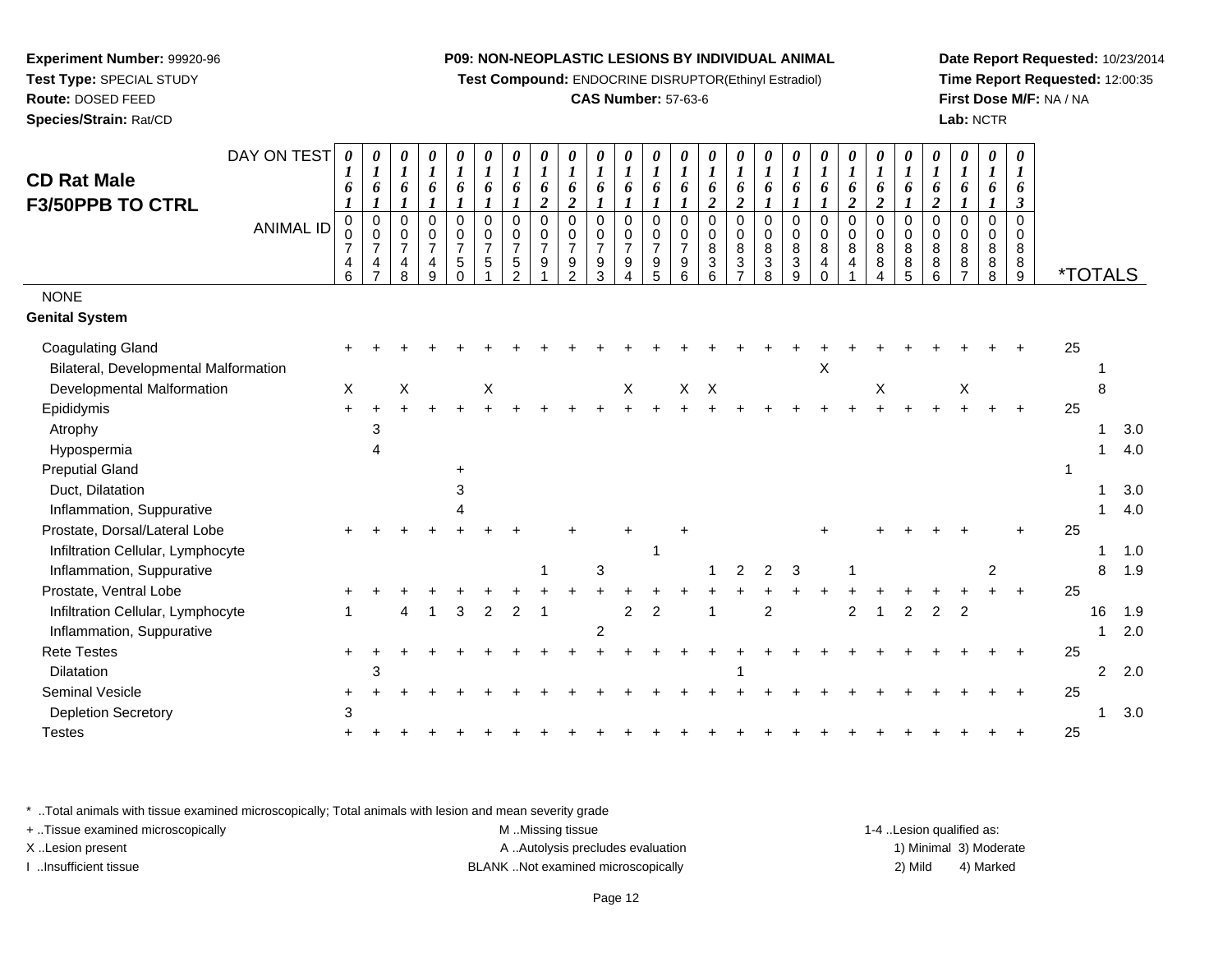**Test Compound:** ENDOCRINE DISRUPTOR(Ethinyl Estradiol)

# **CAS Number:** 57-63-6

**Date Report Requested:** 10/23/2014**Time Report Requested:** 12:00:35**First Dose M/F:** NA / NA**Lab:** NCTR

| <b>CD Rat Male</b><br><b>F3/50PPB TO CTRL</b><br>Seminif Tub, Degeneration              | DAY ON TEST<br><b>ANIMAL ID</b> | 0<br>1<br>6<br>$\pmb{0}$<br>0<br>$\overline{7}$<br>4<br>6 | 0<br>$\boldsymbol{l}$<br>6<br>1<br>$\pmb{0}$<br>$\pmb{0}$<br>$\overline{7}$<br>4<br>$\overline{7}$<br>4 | 0<br>$\boldsymbol{l}$<br>6<br>0<br>$\pmb{0}$<br>$\overline{7}$<br>4<br>8 | 0<br>$\boldsymbol{I}$<br>6<br>1<br>$\pmb{0}$<br>$\mathbf 0$<br>$\overline{7}$<br>$\overline{4}$<br>9 | 0<br>$\boldsymbol{l}$<br>6<br>$\pmb{0}$<br>0<br>$\boldsymbol{7}$<br>5<br>$\Omega$ | 0<br>$\boldsymbol{l}$<br>6<br>$\mathbf 0$<br>$\mathbf 0$<br>$\overline{7}$<br>5 | $\boldsymbol{\theta}$<br>$\boldsymbol{l}$<br>6<br>0<br>0<br>$\overline{7}$<br>5<br>$\mathcal{P}$ | 0<br>$\boldsymbol{l}$<br>6<br>$\boldsymbol{2}$<br>$\mathbf 0$<br>0<br>$\overline{7}$<br>9 | $\boldsymbol{l}$<br>6<br>$\overline{c}$<br>$\mathbf 0$<br>0<br>$\overline{7}$<br>9<br>2 | 6<br>$\mathbf 0$<br>$\Omega$<br>$\overline{7}$<br>9<br>3 | $\boldsymbol{\theta}$<br>$\boldsymbol{l}$<br>6<br>$\mathbf 0$<br>0<br>$\overline{7}$<br>9 | $\boldsymbol{\theta}$<br>$\boldsymbol{l}$<br>6<br>$\mathbf 0$<br>$\mathbf 0$<br>$\overline{7}$<br>9<br>$\overline{5}$ | 0<br>$\boldsymbol{l}$<br>6<br>0<br>0<br>$\overline{7}$<br>9<br>6 | $\boldsymbol{\theta}$<br>$\boldsymbol{l}$<br>6<br>2<br>$\mathbf 0$<br>$\mathbf 0$<br>8<br>3<br>6 | $\boldsymbol{\theta}$<br>$\boldsymbol{l}$<br>6<br>$\overline{2}$<br>$\mathbf 0$<br>0<br>8<br>3 | 0<br>$\boldsymbol{l}$<br>6<br>$\mathbf 0$<br>0<br>8<br>3<br>8 | 0<br>$\boldsymbol{l}$<br>6<br>0<br>0<br>8<br>$\ensuremath{\mathsf{3}}$<br>9 | $\boldsymbol{\theta}$<br>$\boldsymbol{l}$<br>6<br>$\pmb{0}$<br>$\mathbf 0$<br>8<br>4 | $\frac{\boldsymbol{\theta}}{\boldsymbol{I}}$<br>6<br>$\boldsymbol{2}$<br>$\mathbf 0$<br>$\pmb{0}$<br>8<br>$\overline{4}$ | $\boldsymbol{\theta}$<br>$\boldsymbol{l}$<br>6<br>$\overline{\mathbf{c}}$<br>0<br>0<br>8<br>8<br>$\boldsymbol{\Lambda}$ | 0<br>$\boldsymbol{l}$<br>6<br>0<br>0<br>$\bf 8$<br>8<br>5 | 0<br>$\boldsymbol{l}$<br>6<br>$\boldsymbol{2}$<br>$\mathbf 0$<br>$\mathbf 0$<br>8<br>8<br>6 | 0<br>$\boldsymbol{l}$<br>6<br>$\pmb{0}$<br>0<br>8<br>8<br>7 | 0<br>$\boldsymbol{l}$<br>6<br>0<br>$\mathbf 0$<br>8<br>8<br>8 | 0<br>$\boldsymbol{l}$<br>6<br>3<br>$\mathbf 0$<br>$\Omega$<br>8<br>8<br>9 | <i><b>*TOTALS</b></i> | $\mathbf{1}$                   | 4.0        |
|-----------------------------------------------------------------------------------------|---------------------------------|-----------------------------------------------------------|---------------------------------------------------------------------------------------------------------|--------------------------------------------------------------------------|------------------------------------------------------------------------------------------------------|-----------------------------------------------------------------------------------|---------------------------------------------------------------------------------|--------------------------------------------------------------------------------------------------|-------------------------------------------------------------------------------------------|-----------------------------------------------------------------------------------------|----------------------------------------------------------|-------------------------------------------------------------------------------------------|-----------------------------------------------------------------------------------------------------------------------|------------------------------------------------------------------|--------------------------------------------------------------------------------------------------|------------------------------------------------------------------------------------------------|---------------------------------------------------------------|-----------------------------------------------------------------------------|--------------------------------------------------------------------------------------|--------------------------------------------------------------------------------------------------------------------------|-------------------------------------------------------------------------------------------------------------------------|-----------------------------------------------------------|---------------------------------------------------------------------------------------------|-------------------------------------------------------------|---------------------------------------------------------------|---------------------------------------------------------------------------|-----------------------|--------------------------------|------------|
| <b>Hematopoietic System</b>                                                             |                                 |                                                           |                                                                                                         |                                                                          |                                                                                                      |                                                                                   |                                                                                 |                                                                                                  |                                                                                           |                                                                                         |                                                          |                                                                                           |                                                                                                                       |                                                                  |                                                                                                  |                                                                                                |                                                               |                                                                             |                                                                                      |                                                                                                                          |                                                                                                                         |                                                           |                                                                                             |                                                             |                                                               |                                                                           |                       |                                |            |
| <b>Bone Marrow</b><br>Myeloid Cell, Hyperplasia                                         |                                 |                                                           |                                                                                                         |                                                                          |                                                                                                      |                                                                                   |                                                                                 |                                                                                                  |                                                                                           |                                                                                         |                                                          |                                                                                           |                                                                                                                       |                                                                  |                                                                                                  |                                                                                                |                                                               |                                                                             |                                                                                      |                                                                                                                          |                                                                                                                         |                                                           |                                                                                             |                                                             |                                                               |                                                                           | 25                    |                                | 2, 1.0     |
| Spleen<br>Hyperplasia, Lymphoid<br>Pigmentation                                         |                                 |                                                           |                                                                                                         | 1                                                                        | -1                                                                                                   |                                                                                   |                                                                                 |                                                                                                  |                                                                                           |                                                                                         |                                                          |                                                                                           |                                                                                                                       |                                                                  |                                                                                                  |                                                                                                |                                                               | -1                                                                          |                                                                                      | $\overline{2}$                                                                                                           |                                                                                                                         |                                                           |                                                                                             |                                                             | 1                                                             | $\pm$                                                                     | 25                    | $\overline{2}$<br>3            | 1.5<br>1.0 |
| Thymus<br><b>Integumentary System</b>                                                   |                                 | $+$                                                       |                                                                                                         |                                                                          |                                                                                                      |                                                                                   |                                                                                 |                                                                                                  |                                                                                           |                                                                                         |                                                          |                                                                                           |                                                                                                                       |                                                                  |                                                                                                  |                                                                                                |                                                               |                                                                             |                                                                                      |                                                                                                                          |                                                                                                                         |                                                           |                                                                                             |                                                             |                                                               |                                                                           | 25                    |                                |            |
| Mammary Gland<br>Alveolus, Hyperplasia<br>Duct, Hyperplasia<br>Musculoskeletal System   |                                 | $\overline{2}$                                            |                                                                                                         |                                                                          |                                                                                                      |                                                                                   |                                                                                 |                                                                                                  |                                                                                           | $\overline{2}$                                                                          |                                                          | 3                                                                                         | $\sqrt{2}$                                                                                                            |                                                                  |                                                                                                  |                                                                                                |                                                               |                                                                             | $\boldsymbol{2}$                                                                     | $\overline{2}$                                                                                                           |                                                                                                                         |                                                           |                                                                                             | $\overline{c}$                                              | $\mathbf{1}$                                                  | $\ddot{}$                                                                 | 24                    | $\overline{7}$<br>$\mathbf{1}$ | 2.0<br>2.0 |
| Bone<br>Nervous System                                                                  |                                 |                                                           |                                                                                                         |                                                                          |                                                                                                      |                                                                                   |                                                                                 |                                                                                                  |                                                                                           |                                                                                         |                                                          |                                                                                           |                                                                                                                       |                                                                  |                                                                                                  |                                                                                                |                                                               |                                                                             |                                                                                      |                                                                                                                          |                                                                                                                         |                                                           |                                                                                             |                                                             |                                                               |                                                                           | 25                    |                                |            |
| <b>NONE</b><br><b>Respiratory System</b><br><b>NONE</b><br><b>Special Senses System</b> |                                 |                                                           |                                                                                                         |                                                                          |                                                                                                      |                                                                                   |                                                                                 |                                                                                                  |                                                                                           |                                                                                         |                                                          |                                                                                           |                                                                                                                       |                                                                  |                                                                                                  |                                                                                                |                                                               |                                                                             |                                                                                      |                                                                                                                          |                                                                                                                         |                                                           |                                                                                             |                                                             |                                                               |                                                                           |                       |                                |            |

\* ..Total animals with tissue examined microscopically; Total animals with lesion and mean severity grade

**Experiment Number:** 99920-96**Test Type:** SPECIAL STUDY**Route:** DOSED FEED**Species/Strain:** Rat/CD

+ ..Tissue examined microscopically examined microscopically examined as:  $M$  ..Missing tissue 1-4 ..Lesion qualified as: X..Lesion present **A ..Autolysis precludes evaluation** A ..Autolysis precludes evaluation 1) Minimal 3) Moderate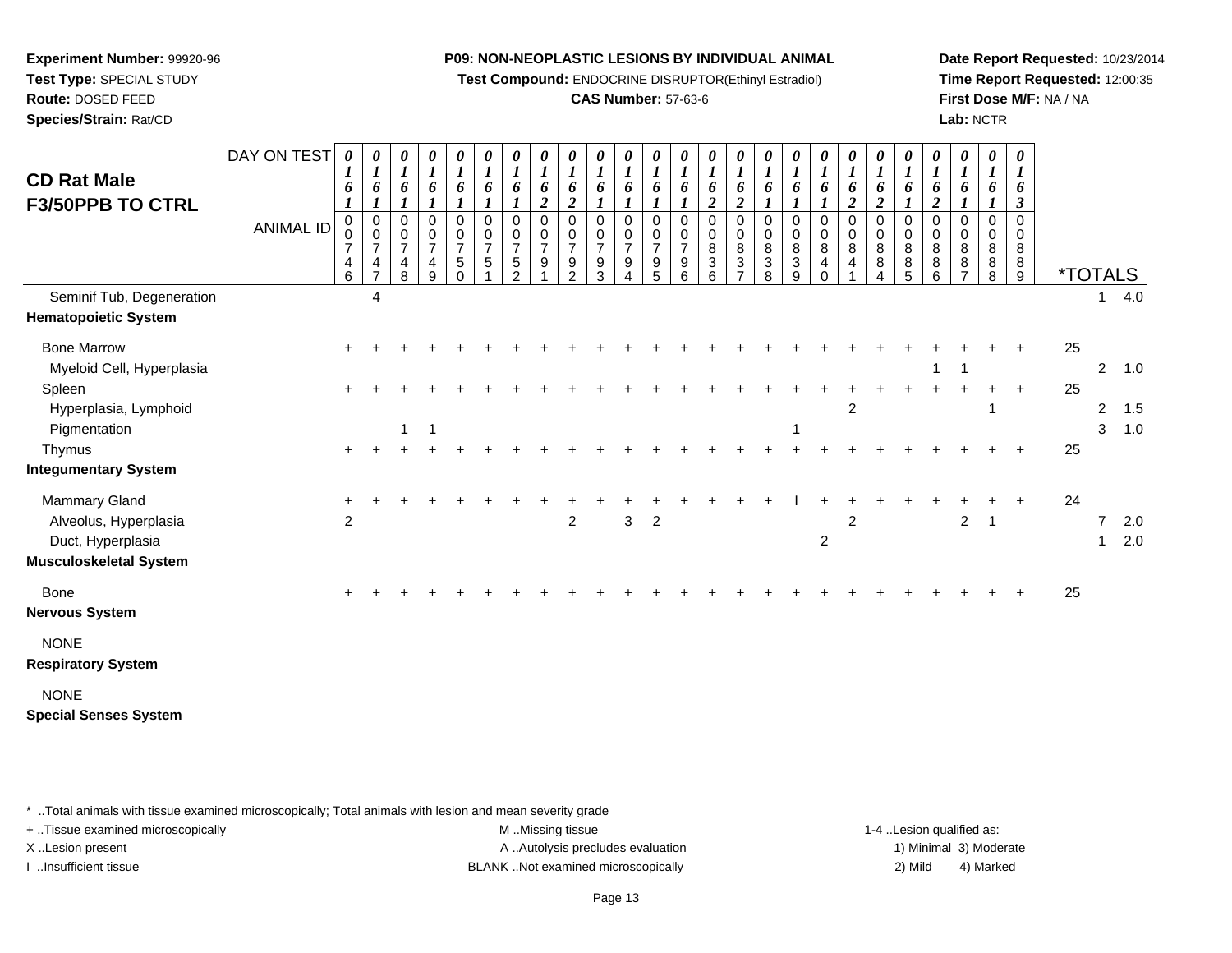**Test Compound:** ENDOCRINE DISRUPTOR(Ethinyl Estradiol)

# **CAS Number:** 57-63-6

**Date Report Requested:** 10/23/2014**Time Report Requested:** 12:00:35**First Dose M/F:** NA / NA**Lab:** NCTR

|                                   | DAY ON TEST      |                                    |             | $\theta$       | $\boldsymbol{\theta}$                 | $\boldsymbol{\theta}$ | $\boldsymbol{\theta}$ | 0                                         | $\boldsymbol{\theta}$ | 0              | $\boldsymbol{\theta}$ | 0                                 | 0                        | $\theta$                |                | $\theta$                            | $\boldsymbol{\theta}$      | $\theta$     |        | $\boldsymbol{\theta}$ | 0              | 0           |             |             | 0              | 0              |                       |         |
|-----------------------------------|------------------|------------------------------------|-------------|----------------|---------------------------------------|-----------------------|-----------------------|-------------------------------------------|-----------------------|----------------|-----------------------|-----------------------------------|--------------------------|-------------------------|----------------|-------------------------------------|----------------------------|--------------|--------|-----------------------|----------------|-------------|-------------|-------------|----------------|----------------|-----------------------|---------|
| <b>CD Rat Male</b>                |                  | $\mathbf{I}$                       |             |                | 6                                     | $\boldsymbol{l}$<br>6 |                       | 6                                         | $\mathbf{I}$<br>6     | $\overline{ }$ |                       | 6                                 | 6                        | 6                       | 6              | 6                                   | 6                          | 6            |        | 6                     | 6              | 6           |             |             |                |                |                       |         |
| <b>F3/50PPB TO CTRL</b>           |                  | o                                  | $\bm{o}$    | 6              |                                       |                       | $\bm{o}$              |                                           | 2                     | 0<br>2         | o                     |                                   |                          |                         | $\overline{2}$ | $\mathbf{\hat{z}}$                  |                            |              | 0      |                       |                |             | o           | o           |                | D              |                       |         |
|                                   | <b>ANIMAL ID</b> | 0                                  | 0           | 0<br>$\pmb{0}$ | 0<br>$\pmb{0}$                        | 0<br>$\pmb{0}$        | 0<br>$\mathbf 0$      | 0<br>0                                    | 0<br>$\pmb{0}$        |                | $\mathbf 0$           | 0<br>$\mathsf 0$                  | 0                        | 0                       |                | 0<br>0                              | $\mathbf 0$<br>$\mathbf 0$ | 0<br>$\,0\,$ |        | 0<br>$\,0\,$          | 0<br>$\pmb{0}$ | 0<br>0      | 0<br>0      | $\mathbf 0$ | 0              |                |                       |         |
|                                   |                  | $\overline{\phantom{a}}$<br>4<br>6 | ⇁<br>4<br>⇁ | ⇁<br>4<br>R.   | $\overline{ }$<br>$\overline{4}$<br>9 | $\overline{7}$<br>5   | $\overline{ }$<br>5   | $\overline{ }$<br>$\,$ 5 $\,$<br>$\Omega$ | $\overline{ }$<br>9   | 9<br>2         | ⇁<br>9<br>3           | $\rightarrow$<br>$\boldsymbol{9}$ | $\overline{ }$<br>9<br>5 | $\rightarrow$<br>9<br>6 | 8<br>3<br>6    | 8<br>$\ensuremath{\mathsf{3}}$<br>⇁ | 8<br>3<br>8                | 8<br>3<br>9  | 8<br>4 | 8<br>4                | 8<br>8         | 8<br>8<br>5 | 8<br>8<br>6 | 8<br>8<br>⇁ | 8<br>8<br>8    | 8<br>8<br>9    | <i><b>*TOTALS</b></i> |         |
| <b>NONE</b>                       |                  |                                    |             |                |                                       |                       |                       |                                           |                       |                |                       |                                   |                          |                         |                |                                     |                            |              |        |                       |                |             |             |             |                |                |                       |         |
| Urinary System                    |                  |                                    |             |                |                                       |                       |                       |                                           |                       |                |                       |                                   |                          |                         |                |                                     |                            |              |        |                       |                |             |             |             |                |                |                       |         |
| Kidney                            |                  | $+$                                |             |                |                                       |                       |                       |                                           |                       |                |                       |                                   |                          |                         |                |                                     |                            |              |        |                       |                |             |             |             |                | $\pm$          | 25                    |         |
| <b>Casts Protein</b>              |                  |                                    |             |                |                                       |                       |                       |                                           |                       |                | 2                     |                                   |                          |                         |                |                                     |                            |              |        |                       |                |             |             |             |                |                |                       | 2.0     |
| <b>Hyaline Droplet</b>            |                  |                                    |             |                |                                       |                       | 1                     |                                           |                       |                |                       |                                   |                          |                         |                |                                     |                            |              |        |                       |                |             |             |             |                | 2              | $\mathbf{2}$          | 1.5     |
| Infiltration Cellular, Lymphocyte |                  |                                    |             |                |                                       |                       |                       |                                           |                       |                |                       |                                   |                          |                         |                |                                     | C                          |              | 2      |                       |                |             |             |             |                |                | 19                    | $-1.1$  |
| Interstitium, Fibrosis            |                  |                                    |             |                |                                       |                       |                       |                                           |                       |                |                       |                                   |                          |                         |                |                                     | 1                          |              |        |                       |                |             |             |             |                |                |                       | 2, 1.0  |
| Renal Tubule, Dilatation          |                  |                                    |             |                |                                       |                       |                       | 3                                         |                       |                |                       |                                   | 3                        | 2                       |                |                                     |                            |              |        |                       |                |             |             |             | $\overline{2}$ | $\overline{2}$ |                       | $6$ 2.2 |
| Renal Tubule, Regeneration        |                  | $\overline{2}$                     |             |                |                                       |                       |                       |                                           |                       |                |                       |                                   | 2                        |                         |                |                                     | -4                         |              |        |                       |                |             |             |             |                |                | 9                     | 1.2     |
|                                   |                  |                                    |             |                |                                       |                       |                       |                                           |                       |                |                       |                                   |                          |                         |                |                                     |                            |              |        |                       |                |             |             |             |                |                |                       |         |

\*\*\*END OF MALE DATA\*\*\*

\* ..Total animals with tissue examined microscopically; Total animals with lesion and mean severity grade

**Experiment Number:** 99920-96**Test Type:** SPECIAL STUDY**Route:** DOSED FEED**Species/Strain:** Rat/CD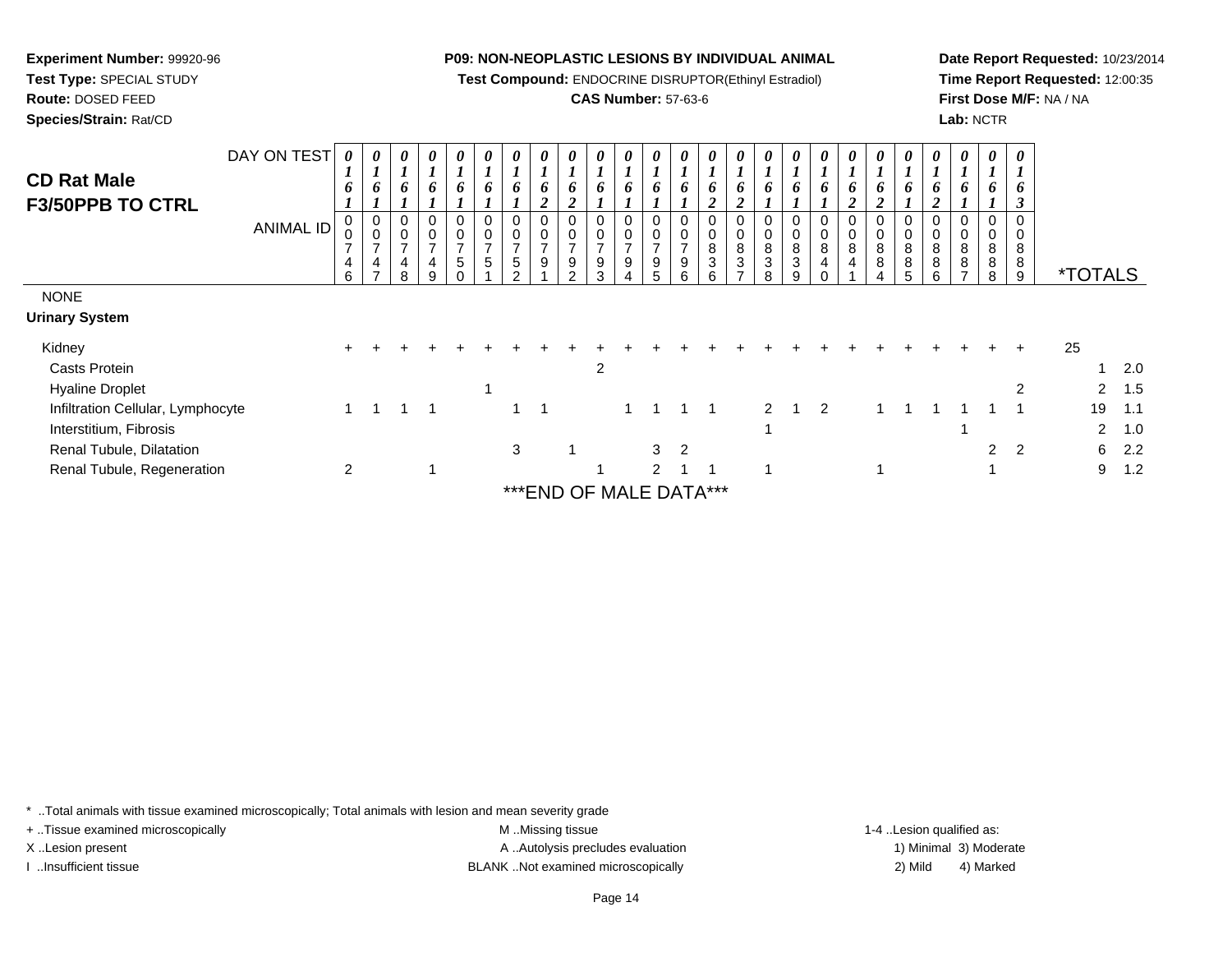**Test Compound:** ENDOCRINE DISRUPTOR(Ethinyl Estradiol)

# **CAS Number:** 57-63-6

**Date Report Requested:** 10/23/2014**Time Report Requested:** 12:00:35**First Dose M/F:** NA / NA**Lab:** NCTR

| F <sub>3</sub>          | <b>CD Rat Female</b><br><b>CONTROL</b>                                                                                   | DAY ON TEST<br><b>ANIMAL ID</b> | 0<br>$\boldsymbol{l}$<br>6<br>$\boldsymbol{l}$<br>0<br>0<br>$\overline{7}$<br>0<br>8 | 0<br>$\boldsymbol{l}$<br>6<br>$\boldsymbol{l}$<br>$\mathbf 0$<br>$\frac{0}{7}$<br>$\mathbf 0$<br>9 | 0<br>$\boldsymbol{l}$<br>6<br>$\mathbf{I}$<br>$\pmb{0}$<br>$\pmb{0}$<br>$\overline{7}$<br>$\mathbf{1}$<br>$\Omega$ | 0<br>$\boldsymbol{l}$<br>6<br>0<br>0<br>$\overline{7}$<br>1 | 0<br>$\boldsymbol{l}$<br>6<br>0<br>$\frac{0}{7}$<br>$\mathbf{1}$<br>2 | 0<br>$\boldsymbol{l}$<br>6<br>$\overline{c}$<br>$\pmb{0}$<br>$\mathbf 0$<br>$\overline{7}$<br>$\overline{5}$<br>3 | $\frac{\boldsymbol{\theta}}{\boldsymbol{I}}$<br>6<br>$\mathbf{I}$<br>$\,0\,$<br>$\frac{0}{7}$<br>$\sqrt{5}$<br>4 | 0<br>$\boldsymbol{l}$<br>6<br>$\boldsymbol{l}$<br>0<br>0<br>$\overline{7}$<br>$\sqrt{5}$<br>5 | 0<br>$\boldsymbol{l}$<br>6<br>0<br>0<br>$\overline{7}$<br>$\sqrt{5}$<br>6 | 0<br>$\boldsymbol{l}$<br>6<br>$\mathbf 0$<br>$\mathbf 0$<br>$\overline{7}$<br>$\sqrt{5}$<br>$\overline{ }$ | 0<br>$\boldsymbol{l}$<br>6<br>0<br>0<br>$\overline{7}$<br>5<br>8 | 0<br>$\boldsymbol{l}$<br>6<br>$\overline{\mathbf{c}}$<br>0<br>0<br>$\overline{7}$<br>9<br>$\overline{7}$ | 0<br>$\boldsymbol{l}$<br>6<br>$\boldsymbol{2}$<br>$\pmb{0}$<br>$\mathbf 0$<br>$\overline{7}$<br>$\boldsymbol{9}$<br>8 | 0<br>$\boldsymbol{l}$<br>6<br>0<br>0<br>$\overline{7}$<br>9<br>9 | 0<br>$\boldsymbol{I}$<br>6<br>0<br>0<br>8<br>0<br>$\Omega$ | 0<br>$\boldsymbol{l}$<br>6<br>$\boldsymbol{\mathit{1}}$<br>0<br>$\mathbf 0$<br>$\,8\,$<br>$\mathbf 0$ | 0<br>$\boldsymbol{\mathit{1}}$<br>6<br>1<br>0<br>$\mathbf 0$<br>8<br>$\mathbf 0$<br>$\overline{2}$ | $\frac{\boldsymbol{\theta}}{\boldsymbol{I}}$<br>6<br>$\boldsymbol{2}$<br>$\pmb{0}$<br>$_{8}^{\rm 0}$<br>$\overline{\mathbf{4}}$<br>$\overline{2}$ | $\frac{\theta}{I}$<br>6<br>$\overline{2}$<br>0<br>$\mathsf{O}$<br>$\bf8$<br>$\overline{4}$<br>3 | 0<br>$\overline{\mathbf{I}}$<br>6<br>$\overline{2}$<br>$\pmb{0}$<br>$\pmb{0}$<br>$\bf 8$<br>$\overline{\mathbf{4}}$<br>4 | 0<br>$\boldsymbol{l}$<br>6<br>- 7<br>$\mathbf 0$<br>0<br>8<br>$\overline{4}$<br>5 | $\boldsymbol{\theta}$<br>$\boldsymbol{l}$<br>6<br>0<br>0<br>8<br>$\overline{4}$<br>6 | 0<br>$\boldsymbol{l}$<br>6<br>5<br>$\mathbf 0$<br>$\mathbf 0$<br>8<br>9<br>$\mathbf 0$ | 0<br>$\boldsymbol{l}$<br>6<br>5<br>0<br>$\mathbf 0$<br>8<br>9 | $\boldsymbol{\theta}$<br>$\boldsymbol{l}$<br>6<br>$\overline{5}$<br>0<br>$\mathbf 0$<br>8<br>$\boldsymbol{9}$<br>$\overline{2}$ | <i><b>*TOTALS</b></i>                            |  |
|-------------------------|--------------------------------------------------------------------------------------------------------------------------|---------------------------------|--------------------------------------------------------------------------------------|----------------------------------------------------------------------------------------------------|--------------------------------------------------------------------------------------------------------------------|-------------------------------------------------------------|-----------------------------------------------------------------------|-------------------------------------------------------------------------------------------------------------------|------------------------------------------------------------------------------------------------------------------|-----------------------------------------------------------------------------------------------|---------------------------------------------------------------------------|------------------------------------------------------------------------------------------------------------|------------------------------------------------------------------|----------------------------------------------------------------------------------------------------------|-----------------------------------------------------------------------------------------------------------------------|------------------------------------------------------------------|------------------------------------------------------------|-------------------------------------------------------------------------------------------------------|----------------------------------------------------------------------------------------------------|---------------------------------------------------------------------------------------------------------------------------------------------------|-------------------------------------------------------------------------------------------------|--------------------------------------------------------------------------------------------------------------------------|-----------------------------------------------------------------------------------|--------------------------------------------------------------------------------------|----------------------------------------------------------------------------------------|---------------------------------------------------------------|---------------------------------------------------------------------------------------------------------------------------------|--------------------------------------------------|--|
| Liver                   | <b>Alimentary System</b><br>Developmental Malformation<br><b>Cardiovascular System</b>                                   |                                 |                                                                                      |                                                                                                    |                                                                                                                    | Χ                                                           |                                                                       |                                                                                                                   |                                                                                                                  |                                                                                               |                                                                           |                                                                                                            |                                                                  |                                                                                                          |                                                                                                                       |                                                                  |                                                            |                                                                                                       |                                                                                                    |                                                                                                                                                   |                                                                                                 |                                                                                                                          |                                                                                   |                                                                                      |                                                                                        |                                                               |                                                                                                                                 | 25                                               |  |
| <b>NONE</b>             | <b>Endocrine System</b>                                                                                                  |                                 |                                                                                      |                                                                                                    |                                                                                                                    |                                                             |                                                                       |                                                                                                                   |                                                                                                                  |                                                                                               |                                                                           |                                                                                                            |                                                                  |                                                                                                          |                                                                                                                       |                                                                  |                                                            |                                                                                                       |                                                                                                    |                                                                                                                                                   |                                                                                                 |                                                                                                                          |                                                                                   |                                                                                      |                                                                                        |                                                               |                                                                                                                                 |                                                  |  |
| Cyst                    | <b>Adrenal Cortex</b><br>Adrenal Medulla<br><b>Pituitary Gland</b><br><b>Thyroid Gland</b><br><b>General Body System</b> |                                 |                                                                                      |                                                                                                    |                                                                                                                    |                                                             |                                                                       |                                                                                                                   |                                                                                                                  |                                                                                               |                                                                           |                                                                                                            | Χ                                                                |                                                                                                          |                                                                                                                       |                                                                  |                                                            |                                                                                                       |                                                                                                    |                                                                                                                                                   |                                                                                                 |                                                                                                                          |                                                                                   |                                                                                      |                                                                                        |                                                               | X<br>$\ddot{}$                                                                                                                  | 25<br>25<br>25<br>$\overline{2}$<br>25           |  |
| <b>NONE</b>             | <b>Genital System</b>                                                                                                    |                                 |                                                                                      |                                                                                                    |                                                                                                                    |                                                             |                                                                       |                                                                                                                   |                                                                                                                  |                                                                                               |                                                                           |                                                                                                            |                                                                  |                                                                                                          |                                                                                                                       |                                                                  |                                                            |                                                                                                       |                                                                                                    |                                                                                                                                                   |                                                                                                 |                                                                                                                          |                                                                                   |                                                                                      |                                                                                        |                                                               |                                                                                                                                 |                                                  |  |
| Ovary<br>Cyst<br>Estrus | Corpus Luteum, Cyst<br><b>Diestrus</b><br>Metestrus                                                                      |                                 | X                                                                                    |                                                                                                    | $X$ $X$                                                                                                            |                                                             | X<br>$\boldsymbol{\mathsf{X}}$                                        | $\boldsymbol{\mathsf{X}}$                                                                                         | $\times$                                                                                                         | $\boldsymbol{\mathsf{X}}$                                                                     |                                                                           | X<br>$X$ $X$                                                                                               | $\boldsymbol{\mathsf{X}}$                                        |                                                                                                          |                                                                                                                       | $X$ $X$                                                          |                                                            | X                                                                                                     | $\boldsymbol{\mathsf{X}}$                                                                          | X                                                                                                                                                 | X                                                                                               | $\mathsf X$                                                                                                              | $\mathsf X$                                                                       | $\boldsymbol{\mathsf{X}}$                                                            | $\boldsymbol{\mathsf{X}}$                                                              | $\boldsymbol{\mathsf{X}}$                                     | $\mathsf{X}$                                                                                                                    | 25<br>$\overline{c}$<br>$10$<br>$\,$ 5 $\,$<br>6 |  |

\* ..Total animals with tissue examined microscopically; Total animals with lesion and mean severity grade

**Experiment Number:** 99920-96**Test Type:** SPECIAL STUDY**Route:** DOSED FEED**Species/Strain:** Rat/CD

| + Tissue examined microscopically | M Missing tissue                  | 1-4 Lesion qualified as: |                        |
|-----------------------------------|-----------------------------------|--------------------------|------------------------|
| X Lesion present                  | A Autolysis precludes evaluation  |                          | 1) Minimal 3) Moderate |
| Insufficient tissue               | BLANKNot examined microscopically | 2) Mild                  | 4) Marked              |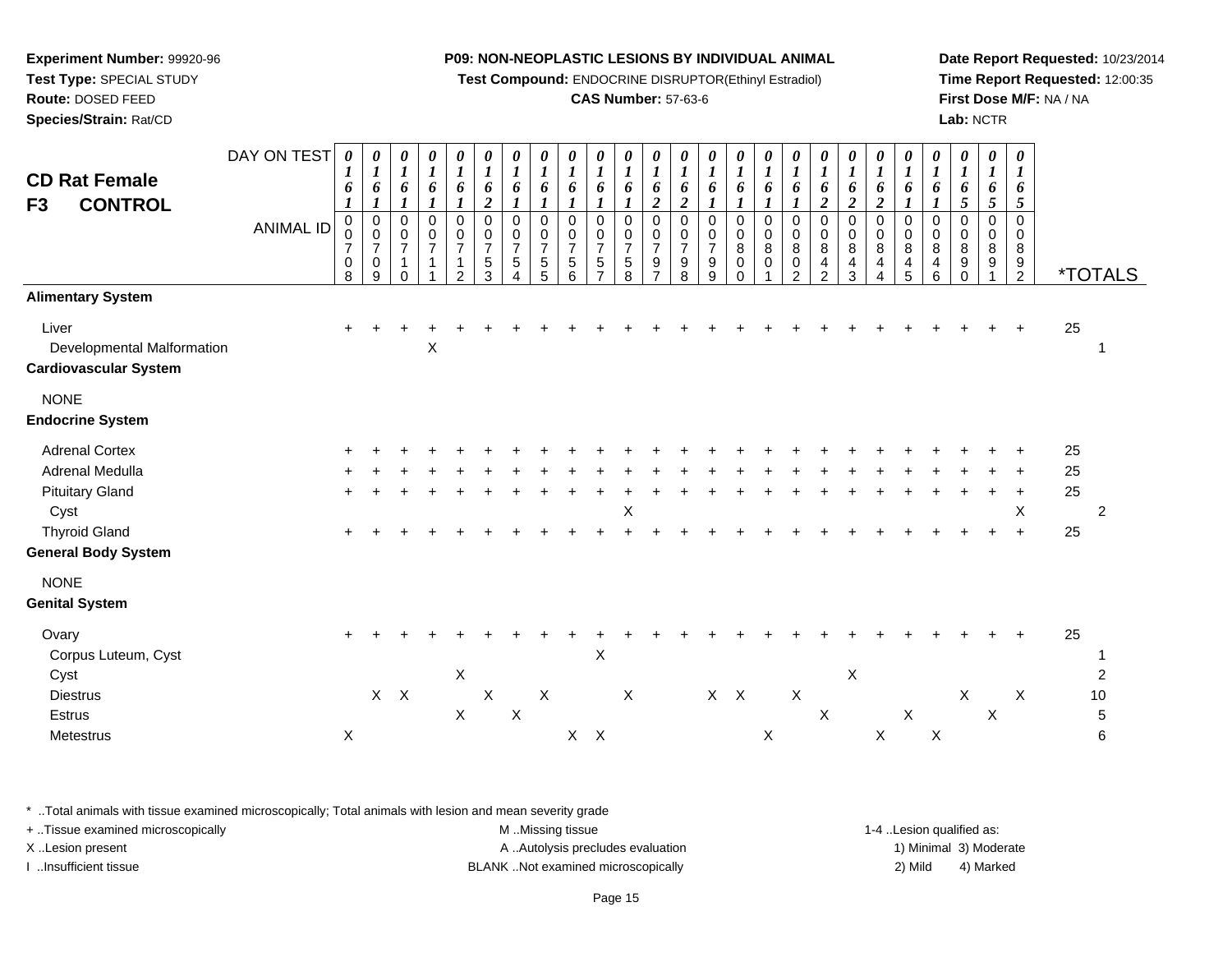**Test Compound:** ENDOCRINE DISRUPTOR(Ethinyl Estradiol)

#### **CAS Number:** 57-63-6

**Date Report Requested:** 10/23/2014**Time Report Requested:** 12:00:36**First Dose M/F:** NA / NA**Lab:** NCTR

| <b>CD Rat Female</b><br><b>CONTROL</b><br>F <sub>3</sub> | DAY ON TEST<br><b>ANIMAL ID</b> | $\boldsymbol{\theta}$<br>1<br>6<br>$\boldsymbol{l}$<br>$\pmb{0}$<br>0<br>$\overline{7}$<br>$\pmb{0}$<br>8 | 0<br>$\boldsymbol{l}$<br>6<br>$\boldsymbol{l}$<br>$\mathbf 0$<br>$\frac{0}{7}$<br>$\,0\,$<br>9 | 0<br>$\boldsymbol{l}$<br>6<br>1<br>0<br>$\mathbf 0$<br>$\overline{7}$<br>1<br>$\Omega$ | 0<br>$\boldsymbol{l}$<br>6<br>1<br>0<br>$\pmb{0}$<br>$\overline{7}$<br>1 | 0<br>$\boldsymbol{l}$<br>6<br>1<br>$\pmb{0}$<br>$\mathbf 0$<br>$\overline{7}$<br>1<br>$\overline{2}$ | 0<br>$\boldsymbol{l}$<br>6<br>$\boldsymbol{2}$<br>$\mathbf 0$<br>$\pmb{0}$<br>$\overline{7}$<br>5<br>3 | 0<br>$\boldsymbol{l}$<br>6<br>1<br>0<br>0<br>$\overline{7}$<br>5<br>4 | 0<br>$\boldsymbol{l}$<br>6<br>1<br>$\mathbf 0$<br>0<br>$\overline{7}$<br>5<br>5 | 0<br>$\boldsymbol{l}$<br>6<br>0<br>$\mathbf 0$<br>$\overline{7}$<br>5<br>6 | 0<br>$\boldsymbol{l}$<br>6<br>$\mathbf 0$<br>0<br>7<br>5<br>$\overline{7}$ | 0<br>$\boldsymbol{l}$<br>6<br>$\mathbf 0$<br>$\pmb{0}$<br>$\overline{7}$<br>$\sqrt{5}$<br>8 | 0<br>$\boldsymbol{l}$<br>6<br>$\overline{\mathbf{c}}$<br>$\mathbf 0$<br>$\pmb{0}$<br>$\overline{7}$<br>9<br>$\overline{7}$ | 0<br>$\boldsymbol{l}$<br>6<br>$\overline{2}$<br>$\mathbf 0$<br>$\begin{array}{c} 0 \\ 7 \end{array}$<br>9<br>8 | 0<br>$\boldsymbol{l}$<br>6<br>$\mathbf 0$<br>0<br>$\overline{7}$<br>9<br>9 | 0<br>$\boldsymbol{l}$<br>6<br>$\boldsymbol{I}$<br>$\mathbf 0$<br>0<br>8<br>$\pmb{0}$<br>$\Omega$ | 0<br>$\boldsymbol{l}$<br>6<br>$\mathbf 0$<br>0<br>8<br>0 | 0<br>$\boldsymbol{l}$<br>6<br>0<br>0<br>8<br>$\pmb{0}$<br>$\overline{2}$ | 0<br>$\boldsymbol{l}$<br>6<br>$\boldsymbol{2}$<br>$\pmb{0}$<br>$\pmb{0}$<br>8<br>$\overline{\mathbf{4}}$<br>$\overline{2}$ | 0<br>$\boldsymbol{l}$<br>6<br>$\overline{\mathbf{c}}$<br>$\mathbf 0$<br>$\mathbf 0$<br>8<br>4<br>$\sqrt{3}$ | 0<br>$\boldsymbol{l}$<br>6<br>$\boldsymbol{2}$<br>$\mathbf 0$<br>$\pmb{0}$<br>8<br>4<br>4 | 0<br>$\boldsymbol{l}$<br>6<br>0<br>0<br>8<br>4<br>5 | 0<br>$\boldsymbol{l}$<br>6<br>0<br>0<br>8<br>4<br>6 | 0<br>$\boldsymbol{l}$<br>6<br>5<br>0<br>0<br>8<br>9<br>0 | 0<br>$\boldsymbol{l}$<br>6<br>5<br>0<br>0<br>8<br>9 | 0<br>$\boldsymbol{l}$<br>6<br>$\mathfrak{s}$<br>0<br>0<br>8<br>$\frac{9}{2}$ | <i><b>*TOTALS</b></i> |    |     |
|----------------------------------------------------------|---------------------------------|-----------------------------------------------------------------------------------------------------------|------------------------------------------------------------------------------------------------|----------------------------------------------------------------------------------------|--------------------------------------------------------------------------|------------------------------------------------------------------------------------------------------|--------------------------------------------------------------------------------------------------------|-----------------------------------------------------------------------|---------------------------------------------------------------------------------|----------------------------------------------------------------------------|----------------------------------------------------------------------------|---------------------------------------------------------------------------------------------|----------------------------------------------------------------------------------------------------------------------------|----------------------------------------------------------------------------------------------------------------|----------------------------------------------------------------------------|--------------------------------------------------------------------------------------------------|----------------------------------------------------------|--------------------------------------------------------------------------|----------------------------------------------------------------------------------------------------------------------------|-------------------------------------------------------------------------------------------------------------|-------------------------------------------------------------------------------------------|-----------------------------------------------------|-----------------------------------------------------|----------------------------------------------------------|-----------------------------------------------------|------------------------------------------------------------------------------|-----------------------|----|-----|
| Proestrus                                                |                                 |                                                                                                           |                                                                                                |                                                                                        | X                                                                        |                                                                                                      |                                                                                                        |                                                                       |                                                                                 |                                                                            |                                                                            |                                                                                             | X                                                                                                                          | $\boldsymbol{\mathsf{X}}$                                                                                      |                                                                            |                                                                                                  |                                                          |                                                                          |                                                                                                                            | X                                                                                                           |                                                                                           |                                                     |                                                     |                                                          |                                                     |                                                                              |                       | 4  |     |
| Oviduct                                                  |                                 |                                                                                                           |                                                                                                |                                                                                        |                                                                          |                                                                                                      |                                                                                                        |                                                                       |                                                                                 |                                                                            |                                                                            |                                                                                             |                                                                                                                            |                                                                                                                |                                                                            |                                                                                                  |                                                          |                                                                          |                                                                                                                            |                                                                                                             |                                                                                           |                                                     |                                                     |                                                          |                                                     |                                                                              | 25                    |    |     |
| Uterus                                                   |                                 |                                                                                                           |                                                                                                |                                                                                        |                                                                          |                                                                                                      |                                                                                                        |                                                                       |                                                                                 |                                                                            |                                                                            |                                                                                             |                                                                                                                            |                                                                                                                |                                                                            |                                                                                                  |                                                          |                                                                          |                                                                                                                            |                                                                                                             |                                                                                           |                                                     |                                                     |                                                          |                                                     |                                                                              | 25                    |    |     |
| <b>Diestrus</b>                                          |                                 |                                                                                                           | X                                                                                              |                                                                                        |                                                                          |                                                                                                      | Χ                                                                                                      |                                                                       | X                                                                               |                                                                            |                                                                            | X                                                                                           |                                                                                                                            |                                                                                                                | $\mathsf X$                                                                | $\boldsymbol{X}$                                                                                 |                                                          | $\pmb{\times}$                                                           |                                                                                                                            |                                                                                                             |                                                                                           |                                                     |                                                     | X                                                        |                                                     |                                                                              |                       | 8  |     |
| Estrus                                                   |                                 |                                                                                                           |                                                                                                |                                                                                        |                                                                          | $\boldsymbol{\mathsf{X}}$                                                                            |                                                                                                        | $\mathsf X$                                                           |                                                                                 |                                                                            |                                                                            |                                                                                             |                                                                                                                            |                                                                                                                |                                                                            |                                                                                                  |                                                          |                                                                          | $\mathsf X$                                                                                                                |                                                                                                             |                                                                                           | $\mathsf X$                                         |                                                     |                                                          | $\mathsf X$                                         |                                                                              |                       | 5  |     |
| Metestrus                                                |                                 | $\mathsf{X}$                                                                                              |                                                                                                | $\mathsf X$                                                                            |                                                                          |                                                                                                      |                                                                                                        |                                                                       |                                                                                 |                                                                            | $X$ $X$                                                                    |                                                                                             |                                                                                                                            |                                                                                                                |                                                                            |                                                                                                  | X                                                        |                                                                          |                                                                                                                            |                                                                                                             | X                                                                                         |                                                     | X                                                   |                                                          |                                                     | $\mathsf X$                                                                  |                       | 8  |     |
| Proestrus                                                |                                 |                                                                                                           |                                                                                                |                                                                                        | X                                                                        |                                                                                                      |                                                                                                        |                                                                       |                                                                                 |                                                                            |                                                                            |                                                                                             | $\mathsf{X}$                                                                                                               | $\mathsf{X}$                                                                                                   |                                                                            |                                                                                                  |                                                          |                                                                          |                                                                                                                            | $\boldsymbol{\mathsf{X}}$                                                                                   |                                                                                           |                                                     |                                                     |                                                          |                                                     |                                                                              |                       |    |     |
| Vagina                                                   |                                 |                                                                                                           |                                                                                                |                                                                                        |                                                                          |                                                                                                      |                                                                                                        |                                                                       |                                                                                 |                                                                            |                                                                            |                                                                                             |                                                                                                                            |                                                                                                                |                                                                            |                                                                                                  |                                                          |                                                                          |                                                                                                                            |                                                                                                             |                                                                                           |                                                     |                                                     |                                                          |                                                     | $\ddot{}$                                                                    | 25                    |    |     |
| <b>Diestrus</b>                                          |                                 |                                                                                                           | $\mathsf{X}$                                                                                   | $\boldsymbol{\mathsf{X}}$                                                              |                                                                          |                                                                                                      | $\mathsf X$                                                                                            |                                                                       | $\boldsymbol{\mathsf{X}}$                                                       |                                                                            |                                                                            | $\pmb{\times}$                                                                              |                                                                                                                            |                                                                                                                | $\pmb{\times}$                                                             | $\boldsymbol{\mathsf{X}}$                                                                        |                                                          | $\sf X$                                                                  |                                                                                                                            |                                                                                                             |                                                                                           |                                                     |                                                     | X                                                        |                                                     | $\pmb{\times}$                                                               |                       | 10 |     |
| Estrus                                                   |                                 |                                                                                                           |                                                                                                |                                                                                        |                                                                          |                                                                                                      |                                                                                                        | $\pmb{\times}$                                                        |                                                                                 |                                                                            |                                                                            |                                                                                             |                                                                                                                            | $\times$                                                                                                       |                                                                            |                                                                                                  |                                                          |                                                                          |                                                                                                                            |                                                                                                             |                                                                                           | $\boldsymbol{\mathsf{X}}$                           |                                                     |                                                          | $\times$                                            |                                                                              |                       | 4  |     |
| Metestrus                                                |                                 | $\mathsf{X}$                                                                                              |                                                                                                |                                                                                        |                                                                          | X                                                                                                    |                                                                                                        |                                                                       |                                                                                 |                                                                            | $\mathsf{X}-\mathsf{X}$                                                    |                                                                                             |                                                                                                                            |                                                                                                                |                                                                            |                                                                                                  | $\mathsf X$                                              |                                                                          | X                                                                                                                          |                                                                                                             | X                                                                                         |                                                     | $\boldsymbol{\mathsf{X}}$                           |                                                          |                                                     |                                                                              |                       | 8  |     |
| Proestrus                                                |                                 |                                                                                                           |                                                                                                |                                                                                        | $\boldsymbol{\mathsf{X}}$                                                |                                                                                                      |                                                                                                        |                                                                       |                                                                                 |                                                                            |                                                                            |                                                                                             | $\boldsymbol{\mathsf{X}}$                                                                                                  |                                                                                                                |                                                                            |                                                                                                  |                                                          |                                                                          |                                                                                                                            | $\boldsymbol{\mathsf{X}}$                                                                                   |                                                                                           |                                                     |                                                     |                                                          |                                                     |                                                                              |                       | 3  |     |
| <b>Hematopoietic System</b>                              |                                 |                                                                                                           |                                                                                                |                                                                                        |                                                                          |                                                                                                      |                                                                                                        |                                                                       |                                                                                 |                                                                            |                                                                            |                                                                                             |                                                                                                                            |                                                                                                                |                                                                            |                                                                                                  |                                                          |                                                                          |                                                                                                                            |                                                                                                             |                                                                                           |                                                     |                                                     |                                                          |                                                     |                                                                              |                       |    |     |
| <b>Bone Marrow</b>                                       |                                 |                                                                                                           |                                                                                                |                                                                                        |                                                                          |                                                                                                      |                                                                                                        |                                                                       |                                                                                 |                                                                            |                                                                            |                                                                                             |                                                                                                                            |                                                                                                                |                                                                            |                                                                                                  |                                                          |                                                                          |                                                                                                                            |                                                                                                             |                                                                                           |                                                     |                                                     |                                                          |                                                     |                                                                              | 25                    |    |     |
| Pigmentation                                             |                                 |                                                                                                           |                                                                                                |                                                                                        |                                                                          | Δ                                                                                                    |                                                                                                        |                                                                       |                                                                                 |                                                                            |                                                                            |                                                                                             |                                                                                                                            |                                                                                                                |                                                                            |                                                                                                  |                                                          |                                                                          |                                                                                                                            |                                                                                                             |                                                                                           |                                                     |                                                     |                                                          |                                                     |                                                                              |                       | 1  | 4.0 |
| Spleen                                                   |                                 |                                                                                                           |                                                                                                |                                                                                        |                                                                          |                                                                                                      |                                                                                                        |                                                                       |                                                                                 |                                                                            |                                                                            |                                                                                             |                                                                                                                            |                                                                                                                |                                                                            |                                                                                                  |                                                          |                                                                          |                                                                                                                            |                                                                                                             |                                                                                           |                                                     |                                                     |                                                          |                                                     |                                                                              | 25                    |    |     |
| Congestion                                               |                                 |                                                                                                           |                                                                                                |                                                                                        |                                                                          | 3                                                                                                    |                                                                                                        |                                                                       |                                                                                 |                                                                            |                                                                            |                                                                                             |                                                                                                                            |                                                                                                                |                                                                            |                                                                                                  |                                                          |                                                                          |                                                                                                                            |                                                                                                             |                                                                                           |                                                     |                                                     |                                                          |                                                     |                                                                              |                       |    | 3.0 |
| Pigmentation                                             |                                 |                                                                                                           |                                                                                                |                                                                                        |                                                                          |                                                                                                      |                                                                                                        |                                                                       |                                                                                 |                                                                            |                                                                            |                                                                                             |                                                                                                                            | $\overline{2}$                                                                                                 |                                                                            |                                                                                                  |                                                          |                                                                          |                                                                                                                            |                                                                                                             |                                                                                           |                                                     |                                                     |                                                          |                                                     |                                                                              |                       | 4  | 1.3 |
| Thymus                                                   |                                 | $\ddot{}$                                                                                                 |                                                                                                |                                                                                        |                                                                          |                                                                                                      |                                                                                                        |                                                                       |                                                                                 |                                                                            |                                                                            |                                                                                             |                                                                                                                            |                                                                                                                |                                                                            |                                                                                                  |                                                          |                                                                          |                                                                                                                            |                                                                                                             |                                                                                           |                                                     |                                                     |                                                          |                                                     |                                                                              | 25                    |    |     |
| <b>Integumentary System</b>                              |                                 |                                                                                                           |                                                                                                |                                                                                        |                                                                          |                                                                                                      |                                                                                                        |                                                                       |                                                                                 |                                                                            |                                                                            |                                                                                             |                                                                                                                            |                                                                                                                |                                                                            |                                                                                                  |                                                          |                                                                          |                                                                                                                            |                                                                                                             |                                                                                           |                                                     |                                                     |                                                          |                                                     |                                                                              |                       |    |     |
| Mammary Gland                                            |                                 |                                                                                                           |                                                                                                |                                                                                        |                                                                          |                                                                                                      |                                                                                                        |                                                                       |                                                                                 |                                                                            |                                                                            |                                                                                             |                                                                                                                            |                                                                                                                |                                                                            |                                                                                                  |                                                          |                                                                          |                                                                                                                            |                                                                                                             |                                                                                           |                                                     |                                                     |                                                          |                                                     |                                                                              | 25                    |    |     |
| Alveolus, Hyperplasia                                    |                                 |                                                                                                           | 1                                                                                              | 2                                                                                      | 2                                                                        |                                                                                                      | 2                                                                                                      | 4                                                                     |                                                                                 |                                                                            |                                                                            |                                                                                             |                                                                                                                            |                                                                                                                |                                                                            |                                                                                                  |                                                          |                                                                          |                                                                                                                            |                                                                                                             |                                                                                           |                                                     |                                                     | 1                                                        |                                                     |                                                                              |                       | 9  | 1.7 |

\* ..Total animals with tissue examined microscopically; Total animals with lesion and mean severity grade

| + Tissue examined microscopically | M Missing tissue                   | 1-4 Lesion qualified as: |                        |
|-----------------------------------|------------------------------------|--------------------------|------------------------|
| X Lesion present                  | A Autolysis precludes evaluation   |                          | 1) Minimal 3) Moderate |
| …Insufficient tissue              | BLANK Not examined microscopically | 2) Mild                  | 4) Marked              |

**Experiment Number:** 99920-96

**Test Type:** SPECIAL STUDY

**Route:** DOSED FEED

**Species/Strain:** Rat/CD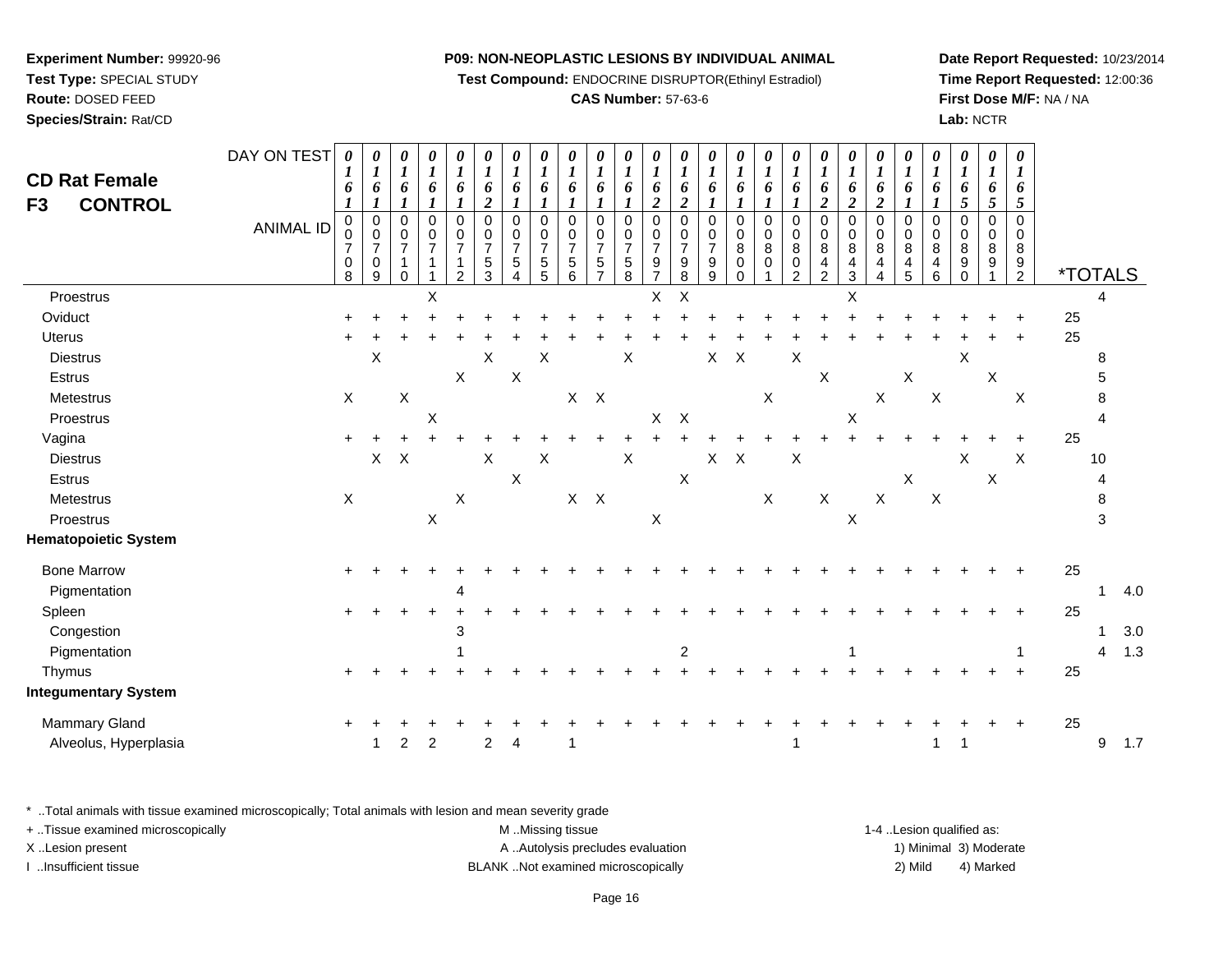**Test Compound:** ENDOCRINE DISRUPTOR(Ethinyl Estradiol)

# **CAS Number:** 57-63-6

**Date Report Requested:** 10/23/2014**Time Report Requested:** 12:00:36**First Dose M/F:** NA / NA**Lab:** NCTR

| <b>CD Rat Female</b><br><b>CONTROL</b><br>F3                       | DAY ON TEST<br><b>ANIMAL ID</b> | $\boldsymbol{\theta}$<br>$\bf{l}$<br>6<br>0<br>0<br>$\overline{\mathbf{7}}$<br>$\pmb{0}$<br>8 | 0<br>$\boldsymbol{l}$<br>6<br>$\begin{smallmatrix}0\\0\end{smallmatrix}$<br>$\boldsymbol{7}$<br>$\pmb{0}$<br>9 | $\frac{\boldsymbol{0}}{\boldsymbol{1}}$<br>6<br>0<br>$\mathsf{O}\xspace$<br>$\overline{7}$<br>$\mathbf{1}$<br>0 | 0<br>$\boldsymbol{l}$<br>6<br>0<br>$\frac{0}{7}$<br>$\overline{A}$ | $\boldsymbol{\theta}$<br>$\boldsymbol{l}$<br>6<br>0<br>$\frac{0}{7}$<br>$\mathbf 1$<br>C | $\boldsymbol{\theta}$<br>$\boldsymbol{l}$<br>6<br>$\overline{c}$<br>0<br>$\frac{0}{7}$<br>5<br>3 | $\boldsymbol{\theta}$<br>$\boldsymbol{l}$<br>6<br>0<br>0<br>$\overline{7}$<br>5 | $\boldsymbol{\theta}$<br>$\boldsymbol{l}$<br>$\Omega$<br>0<br>$\overline{7}$<br>5 | U<br>6<br>0<br>0<br>$\overline{7}$<br>5<br>6 | 0<br>$\boldsymbol{l}$<br>6<br>0<br>0<br>$\overline{7}$<br>5<br>$\overline{ }$ | 0<br>$\boldsymbol{l}$<br>6<br>0<br>$\frac{0}{7}$<br>$\,$ 5 $\,$<br>8 | 0<br>$\boldsymbol{l}$<br>6<br>$\boldsymbol{2}$<br>0<br>$\pmb{0}$<br>$\boldsymbol{7}$<br>$\boldsymbol{9}$<br>7 | 0<br>$\boldsymbol{l}$<br>6<br>$\overline{2}$<br>0<br>$\frac{0}{7}$<br>$\begin{array}{c} 9 \\ 8 \end{array}$ | $\boldsymbol{\theta}$<br>$\boldsymbol{l}$<br>6<br>0<br>$\begin{smallmatrix}0\\7\end{smallmatrix}$<br>9<br>9 | 1<br>6<br>0<br>0<br>8<br>0 | 6<br>0<br>0<br>8<br>0 | $\boldsymbol{\theta}$<br>6<br>0<br>$\pmb{0}$<br>8<br>0<br>$\mathfrak{D}$ | 0<br>$\boldsymbol{l}$<br>6<br>$\boldsymbol{2}$<br>0<br>$\pmb{0}$<br>8<br>4<br>$\overline{2}$ | 0<br>$\boldsymbol{l}$<br>6<br>2<br>0<br>$\pmb{0}$<br>$\bf8$<br>4<br>3 | $\boldsymbol{\theta}$<br>$\boldsymbol{l}$<br>6<br>2<br>0<br>$\pmb{0}$<br>$\bf 8$<br>4<br>4 | $\boldsymbol{\theta}$<br>$\boldsymbol{l}$<br>6<br>0<br>$\mathbf 0$<br>8<br>4<br>5 | 0<br>$\boldsymbol{l}$<br>6<br>0<br>0<br>8<br>4<br>6 | 0<br>$\boldsymbol{l}$<br>6<br>5<br>0<br>0<br>8<br>9<br>$\Omega$ | 0<br>$\boldsymbol{l}$<br>6<br>5<br>0<br>0<br>8<br>9 | $\boldsymbol{\theta}$<br>$\boldsymbol{I}$<br>6<br>$\mathfrak{s}$<br>$\mathbf 0$<br>0<br>8<br>$\frac{9}{2}$ |    | <i><b>*TOTALS</b></i> |     |
|--------------------------------------------------------------------|---------------------------------|-----------------------------------------------------------------------------------------------|----------------------------------------------------------------------------------------------------------------|-----------------------------------------------------------------------------------------------------------------|--------------------------------------------------------------------|------------------------------------------------------------------------------------------|--------------------------------------------------------------------------------------------------|---------------------------------------------------------------------------------|-----------------------------------------------------------------------------------|----------------------------------------------|-------------------------------------------------------------------------------|----------------------------------------------------------------------|---------------------------------------------------------------------------------------------------------------|-------------------------------------------------------------------------------------------------------------|-------------------------------------------------------------------------------------------------------------|----------------------------|-----------------------|--------------------------------------------------------------------------|----------------------------------------------------------------------------------------------|-----------------------------------------------------------------------|--------------------------------------------------------------------------------------------|-----------------------------------------------------------------------------------|-----------------------------------------------------|-----------------------------------------------------------------|-----------------------------------------------------|------------------------------------------------------------------------------------------------------------|----|-----------------------|-----|
| Lactation<br>Lobules, Hyperplasia<br><b>Musculoskeletal System</b> |                                 |                                                                                               |                                                                                                                | $\overline{2}$                                                                                                  | -1                                                                 | X                                                                                        | $\overline{2}$                                                                                   | X<br>$\overline{4}$                                                             |                                                                                   |                                              | 1                                                                             |                                                                      |                                                                                                               |                                                                                                             |                                                                                                             |                            |                       |                                                                          |                                                                                              |                                                                       |                                                                                            |                                                                                   |                                                     |                                                                 |                                                     | $\mathbf 1$                                                                                                |    | 2<br>$\overline{7}$   | 1.7 |
| Bone<br><b>Nervous System</b>                                      |                                 |                                                                                               |                                                                                                                |                                                                                                                 |                                                                    |                                                                                          |                                                                                                  |                                                                                 |                                                                                   |                                              |                                                                               |                                                                      |                                                                                                               |                                                                                                             |                                                                                                             |                            |                       |                                                                          |                                                                                              |                                                                       |                                                                                            |                                                                                   |                                                     |                                                                 |                                                     |                                                                                                            | 25 |                       |     |
| <b>NONE</b><br><b>Respiratory System</b>                           |                                 |                                                                                               |                                                                                                                |                                                                                                                 |                                                                    |                                                                                          |                                                                                                  |                                                                                 |                                                                                   |                                              |                                                                               |                                                                      |                                                                                                               |                                                                                                             |                                                                                                             |                            |                       |                                                                          |                                                                                              |                                                                       |                                                                                            |                                                                                   |                                                     |                                                                 |                                                     |                                                                                                            |    |                       |     |
| <b>NONE</b><br><b>Special Senses System</b>                        |                                 |                                                                                               |                                                                                                                |                                                                                                                 |                                                                    |                                                                                          |                                                                                                  |                                                                                 |                                                                                   |                                              |                                                                               |                                                                      |                                                                                                               |                                                                                                             |                                                                                                             |                            |                       |                                                                          |                                                                                              |                                                                       |                                                                                            |                                                                                   |                                                     |                                                                 |                                                     |                                                                                                            |    |                       |     |
| <b>NONE</b><br><b>Urinary System</b>                               |                                 |                                                                                               |                                                                                                                |                                                                                                                 |                                                                    |                                                                                          |                                                                                                  |                                                                                 |                                                                                   |                                              |                                                                               |                                                                      |                                                                                                               |                                                                                                             |                                                                                                             |                            |                       |                                                                          |                                                                                              |                                                                       |                                                                                            |                                                                                   |                                                     |                                                                 |                                                     |                                                                                                            |    |                       |     |
| Kidney<br>Cortex, Cyst<br>Renal Tubule, Mineralization             |                                 | $\pm$<br>1                                                                                    |                                                                                                                |                                                                                                                 | X                                                                  | 1                                                                                        |                                                                                                  |                                                                                 |                                                                                   | 2                                            | Χ<br>っ                                                                        |                                                                      |                                                                                                               |                                                                                                             |                                                                                                             | X                          |                       |                                                                          | 2                                                                                            |                                                                       |                                                                                            |                                                                                   |                                                     | $\overline{c}$                                                  |                                                     |                                                                                                            | 25 | 3<br>19               | 1.2 |

\* ..Total animals with tissue examined microscopically; Total animals with lesion and mean severity grade

**Experiment Number:** 99920-96**Test Type:** SPECIAL STUDY**Route:** DOSED FEED**Species/Strain:** Rat/CD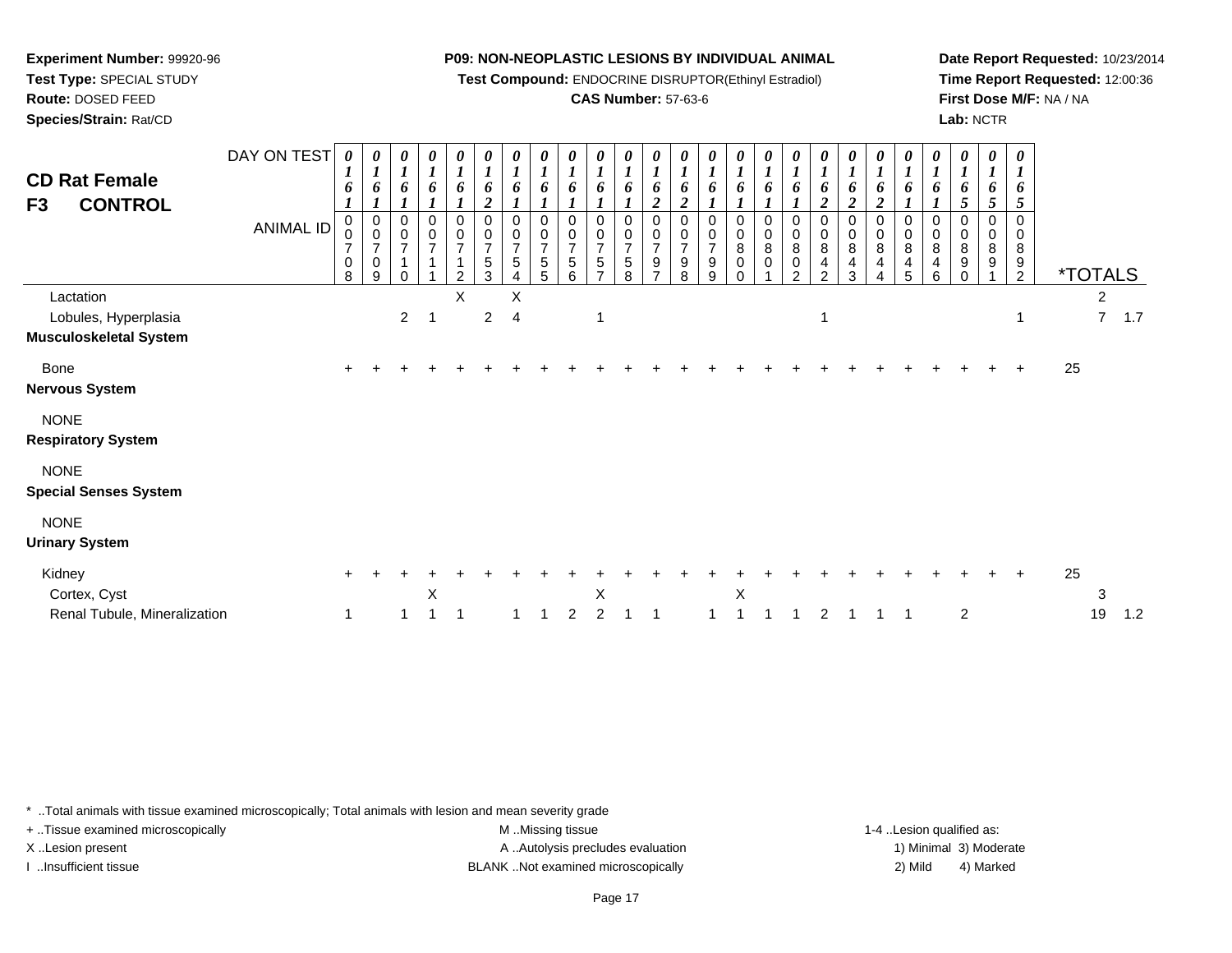**Test Compound:** ENDOCRINE DISRUPTOR(Ethinyl Estradiol)

# **CAS Number:** 57-63-6

**Date Report Requested:** 10/23/2014**Time Report Requested:** 12:00:36**First Dose M/F:** NA / NA**Lab:** NCTR

| <b>CD Rat Female</b><br><b>F3/2PPB TO CTRL</b>                                                                        | DAY ON TEST<br><b>ANIMAL ID</b> | $\boldsymbol{\theta}$<br>1<br>6<br>$\pmb{0}$<br>$\pmb{0}$<br>$\boldsymbol{7}$<br>$\mathbf{1}$<br>3 | 0<br>1<br>6<br>$\pmb{0}$<br>0<br>$\overline{7}$<br>$\mathbf 1$<br>Δ | 0<br>$\boldsymbol{l}$<br>6<br>$\pmb{0}$<br>$\pmb{0}$<br>$\overline{7}$<br>$\mathbf{1}$<br>5 | 0<br>$\boldsymbol{l}$<br>6<br>$\boldsymbol{l}$<br>$\pmb{0}$<br>$\pmb{0}$<br>$\boldsymbol{7}$<br>1<br>6 | 0<br>$\boldsymbol{l}$<br>6<br>$\pmb{0}$<br>$\pmb{0}$<br>$\overline{7}$<br>1<br>$\overline{ }$ | 0<br>$\boldsymbol{l}$<br>6<br>$\mathbf 0$<br>0<br>$\overline{7}$<br>1<br>8 | 0<br>$\boldsymbol{l}$<br>6<br>$\mathbf 0$<br>0<br>$\overline{7}$<br>$\,$ 5 $\,$<br>9 | 0<br>$\bm{l}$<br>6<br>$\mathsf 0$<br>$\mathbf 0$<br>$\overline{7}$<br>$\,6$<br>$\Omega$ | 0<br>$\boldsymbol{l}$<br>6<br>0<br>$\mathbf 0$<br>$\overline{7}$<br>$\,6\,$ | 0<br>$\boldsymbol{l}$<br>6<br>0<br>0<br>$\overline{7}$<br>$\,6\,$<br>2 | 0<br>$\boldsymbol{l}$<br>6<br>$\boldsymbol{l}$<br>$\mathbf 0$<br>$\mathbf 0$<br>$\overline{7}$<br>$\,6$<br>3 | 0<br>$\boldsymbol{l}$<br>6<br>$\mathbf 0$<br>$\pmb{0}$<br>$\overline{7}$<br>6<br>4 | $\boldsymbol{\theta}$<br>$\boldsymbol{l}$<br>6<br>$\boldsymbol{l}$<br>$\pmb{0}$<br>0<br>8<br>$\pmb{0}$<br>3 | 0<br>$\boldsymbol{l}$<br>6<br>$\boldsymbol{l}$<br>$\mathsf 0$<br>0<br>8<br>$\pmb{0}$<br>$\Delta$ | 0<br>$\boldsymbol{l}$<br>6<br>$\mathbf 0$<br>0<br>8<br>0<br>5 | $\boldsymbol{\theta}$<br>$\boldsymbol{l}$<br>6<br>0<br>0<br>8<br>$\pmb{0}$<br>6 | 0<br>$\boldsymbol{l}$<br>6<br>$\mathsf 0$<br>0<br>8<br>$\pmb{0}$<br>$\overline{ }$ | 0<br>$\boldsymbol{l}$<br>6<br>$\boldsymbol{2}$<br>$\mathbf 0$<br>$\mathbf 0$<br>$\bf 8$<br>$\overline{\mathbf{4}}$<br>$\overline{7}$ | 0<br>$\boldsymbol{l}$<br>6<br>$\mathsf 0$<br>0<br>8<br>$\overline{\mathbf{4}}$<br>8 | 0<br>$\boldsymbol{l}$<br>6<br>$\mathbf 0$<br>$\Omega$<br>8<br>4<br>9 | 0<br>$\boldsymbol{l}$<br>6<br>$\Omega$<br>$\Omega$<br>8<br>$\mathbf 5$<br>$\Omega$ | 0<br>$\boldsymbol{l}$<br>6<br>$\mathbf 0$<br>$\mathbf 0$<br>8<br>$\,$ 5 $\,$ | 0<br>$\boldsymbol{l}$<br>6<br>0<br>0<br>8<br>$\overline{5}$<br>$\overline{2}$ | 0<br>$\boldsymbol{l}$<br>6<br>5<br>0<br>0<br>$\bf 8$<br>$\boldsymbol{9}$<br>3 | 0<br>$\bm{l}$<br>6<br>5<br>$\mathbf 0$<br>$\mathbf 0$<br>8<br>9<br>$\overline{4}$ | <i><b>*TOTALS</b></i> |                  |     |
|-----------------------------------------------------------------------------------------------------------------------|---------------------------------|----------------------------------------------------------------------------------------------------|---------------------------------------------------------------------|---------------------------------------------------------------------------------------------|--------------------------------------------------------------------------------------------------------|-----------------------------------------------------------------------------------------------|----------------------------------------------------------------------------|--------------------------------------------------------------------------------------|-----------------------------------------------------------------------------------------|-----------------------------------------------------------------------------|------------------------------------------------------------------------|--------------------------------------------------------------------------------------------------------------|------------------------------------------------------------------------------------|-------------------------------------------------------------------------------------------------------------|--------------------------------------------------------------------------------------------------|---------------------------------------------------------------|---------------------------------------------------------------------------------|------------------------------------------------------------------------------------|--------------------------------------------------------------------------------------------------------------------------------------|-------------------------------------------------------------------------------------|----------------------------------------------------------------------|------------------------------------------------------------------------------------|------------------------------------------------------------------------------|-------------------------------------------------------------------------------|-------------------------------------------------------------------------------|-----------------------------------------------------------------------------------|-----------------------|------------------|-----|
| <b>Alimentary System</b>                                                                                              |                                 |                                                                                                    |                                                                     |                                                                                             |                                                                                                        |                                                                                               |                                                                            |                                                                                      |                                                                                         |                                                                             |                                                                        |                                                                                                              |                                                                                    |                                                                                                             |                                                                                                  |                                                               |                                                                                 |                                                                                    |                                                                                                                                      |                                                                                     |                                                                      |                                                                                    |                                                                              |                                                                               |                                                                               |                                                                                   |                       |                  |     |
| Intestine Small, Jejunum<br>Peyers Patch, Hyperplasia<br><b>Cardiovascular System</b>                                 |                                 |                                                                                                    |                                                                     |                                                                                             |                                                                                                        |                                                                                               |                                                                            |                                                                                      |                                                                                         |                                                                             |                                                                        |                                                                                                              |                                                                                    |                                                                                                             |                                                                                                  |                                                               |                                                                                 |                                                                                    |                                                                                                                                      |                                                                                     |                                                                      | $\ddot{}$<br>$\mathbf{1}$                                                          |                                                                              |                                                                               |                                                                               |                                                                                   | 1                     | $\mathbf{1}$     | 1.0 |
| <b>NONE</b><br><b>Endocrine System</b>                                                                                |                                 |                                                                                                    |                                                                     |                                                                                             |                                                                                                        |                                                                                               |                                                                            |                                                                                      |                                                                                         |                                                                             |                                                                        |                                                                                                              |                                                                                    |                                                                                                             |                                                                                                  |                                                               |                                                                                 |                                                                                    |                                                                                                                                      |                                                                                     |                                                                      |                                                                                    |                                                                              |                                                                               |                                                                               |                                                                                   |                       |                  |     |
| <b>NONE</b><br><b>General Body System</b>                                                                             |                                 |                                                                                                    |                                                                     |                                                                                             |                                                                                                        |                                                                                               |                                                                            |                                                                                      |                                                                                         |                                                                             |                                                                        |                                                                                                              |                                                                                    |                                                                                                             |                                                                                                  |                                                               |                                                                                 |                                                                                    |                                                                                                                                      |                                                                                     |                                                                      |                                                                                    |                                                                              |                                                                               |                                                                               |                                                                                   |                       |                  |     |
| <b>NONE</b><br><b>Genital System</b>                                                                                  |                                 |                                                                                                    |                                                                     |                                                                                             |                                                                                                        |                                                                                               |                                                                            |                                                                                      |                                                                                         |                                                                             |                                                                        |                                                                                                              |                                                                                    |                                                                                                             |                                                                                                  |                                                               |                                                                                 |                                                                                    |                                                                                                                                      |                                                                                     |                                                                      |                                                                                    |                                                                              |                                                                               |                                                                               |                                                                                   |                       |                  |     |
| <b>Clitoral Gland</b><br>Distended<br>Inflammation, Chronic Active<br>Ovary<br><b>Diestrus</b><br>Estrus<br>Metestrus |                                 | $\ddot{}$                                                                                          | $\mathsf X$                                                         | $\times$                                                                                    | $\pmb{\times}$                                                                                         | $X$ $X$                                                                                       |                                                                            |                                                                                      | $\mathsf X$                                                                             | $\mathsf X$                                                                 | $\pm$<br>2                                                             | $\boldsymbol{\mathsf{X}}$                                                                                    |                                                                                    | $\mathsf{X}$                                                                                                | $\mathsf{X}$                                                                                     | X                                                             | $\mathsf X$                                                                     | $\mathsf{X}$                                                                       | $\mathsf{X}$                                                                                                                         | $\ddot{}$<br>Χ<br>3<br>$\boldsymbol{\mathsf{X}}$                                    | $\ddot{}$<br>3<br>$\sf X$                                            | $\boldsymbol{\mathsf{X}}$                                                          | $\mathsf X$                                                                  |                                                                               |                                                                               |                                                                                   | $\mathbf{3}$<br>25    | 1<br>3<br>9<br>5 | 2.7 |
| Proestrus                                                                                                             |                                 | $\mathsf X$                                                                                        |                                                                     |                                                                                             |                                                                                                        |                                                                                               |                                                                            | X                                                                                    |                                                                                         |                                                                             | X                                                                      |                                                                                                              | $\pmb{\times}$                                                                     |                                                                                                             |                                                                                                  |                                                               |                                                                                 |                                                                                    |                                                                                                                                      |                                                                                     |                                                                      |                                                                                    |                                                                              | X                                                                             | $X$ $X$                                                                       |                                                                                   |                       | $\overline{7}$   |     |
| Oviduct<br>Uterus                                                                                                     |                                 |                                                                                                    |                                                                     |                                                                                             |                                                                                                        |                                                                                               |                                                                            |                                                                                      |                                                                                         |                                                                             |                                                                        |                                                                                                              |                                                                                    |                                                                                                             |                                                                                                  |                                                               |                                                                                 |                                                                                    |                                                                                                                                      |                                                                                     |                                                                      |                                                                                    |                                                                              |                                                                               |                                                                               |                                                                                   | 25<br>25              |                  |     |

\* ..Total animals with tissue examined microscopically; Total animals with lesion and mean severity grade

**Experiment Number:** 99920-96**Test Type:** SPECIAL STUDY**Route:** DOSED FEED**Species/Strain:** Rat/CD

| + Tissue examined microscopically | M Missing tissue                   | 1-4 Lesion qualified as: |                        |
|-----------------------------------|------------------------------------|--------------------------|------------------------|
| X Lesion present                  | A Autolysis precludes evaluation   |                          | 1) Minimal 3) Moderate |
| Insufficient tissue               | BLANK Not examined microscopically | 2) Mild                  | 4) Marked              |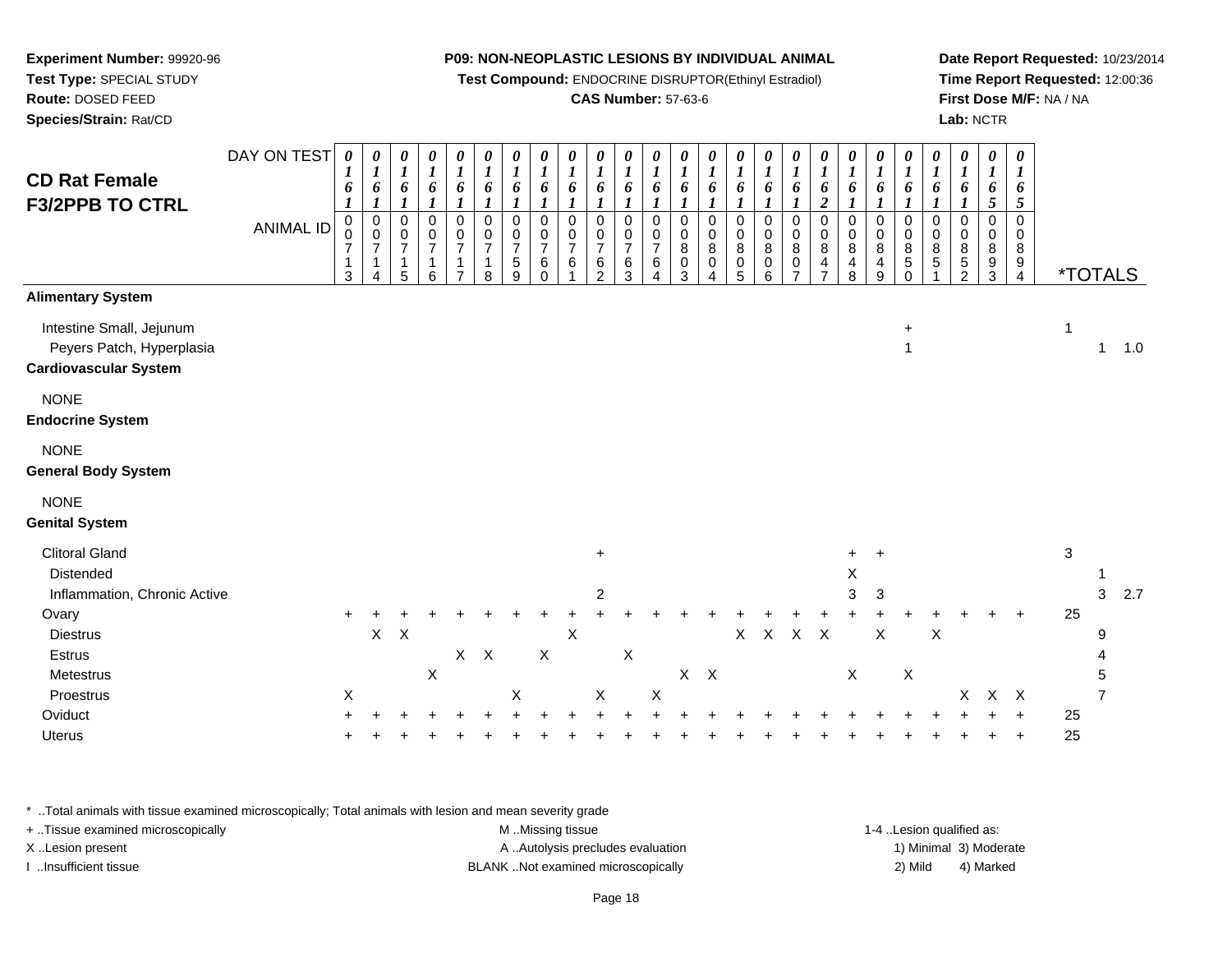**Test Compound:** ENDOCRINE DISRUPTOR(Ethinyl Estradiol)

#### **CAS Number:** 57-63-6

**Date Report Requested:** 10/23/2014**Time Report Requested:** 12:00:36**First Dose M/F:** NA / NA**Lab:** NCTR

| <b>CD Rat Female</b><br><b>F3/2PPB TO CTRL</b> | DAY ON TEST<br><b>ANIMAL ID</b> | 0<br>1<br>6<br>1<br>0<br>7<br>$\mathbf{1}$<br>3 | 0<br>$\boldsymbol{l}$<br>6<br>$_{\rm 0}^{\rm 0}$<br>$\overline{7}$<br>$\mathbf{1}$<br>4 | 0<br>$\boldsymbol{l}$<br>6<br>0<br>$\mathbf 0$<br>$\overline{7}$<br>$\mathbf{1}$<br>5 | 0<br>$\boldsymbol{l}$<br>6<br>$\mathbf 0$<br>$\pmb{0}$<br>$\overline{7}$<br>$\mathbf{1}$<br>6 | $\boldsymbol{\theta}$<br>$\boldsymbol{l}$<br>6<br>1<br>$\pmb{0}$<br>$\pmb{0}$<br>$\boldsymbol{7}$<br>$\mathbf{1}$<br>$\overline{7}$ | $\boldsymbol{\theta}$<br>$\boldsymbol{l}$<br>6<br>0<br>0<br>$\overline{7}$<br>1<br>8 | $\boldsymbol{\theta}$<br>$\boldsymbol{l}$<br>6<br>1<br>$\mathbf 0$<br>0<br>$\overline{7}$<br>5<br>9 | 0<br>1<br>6<br>$\Omega$<br>0<br>$\overline{7}$<br>6<br>$\Omega$ | $\boldsymbol{\theta}$<br>$\boldsymbol{l}$<br>6<br>0<br>0<br>$\overline{7}$<br>6 | 0<br>$\boldsymbol{l}$<br>6<br>$\mathbf 0$<br>0<br>$\overline{7}$<br>6<br>$\overline{c}$ | 0<br>$\boldsymbol{l}$<br>6<br>0<br>$\frac{0}{7}$<br>$\,6$<br>$\mathbf{3}$ | $\boldsymbol{\theta}$<br>$\boldsymbol{l}$<br>6<br>$\mathbf 0$<br>0<br>$\overline{7}$<br>6<br>4 | 0<br>$\boldsymbol{l}$<br>6<br>0<br>0<br>$\,8\,$<br>0<br>3 | 0<br>$\boldsymbol{l}$<br>6<br>0<br>0<br>8<br>$\mathbf 0$<br>4 | $\boldsymbol{\theta}$<br>$\boldsymbol{l}$<br>6<br>$\boldsymbol{l}$<br>0<br>$\mathbf 0$<br>$\bf8$<br>0<br>5 | $\boldsymbol{\theta}$<br>$\boldsymbol{l}$<br>6<br>$\pmb{0}$<br>$\pmb{0}$<br>$\overline{8}$<br>0<br>6 | $\boldsymbol{\theta}$<br>$\boldsymbol{l}$<br>6<br>0<br>0<br>8<br>$\mathbf 0$ | 0<br>$\boldsymbol{l}$<br>6<br>$\boldsymbol{2}$<br>0<br>$\pmb{0}$<br>$\bf 8$<br>4<br>$\overline{7}$ | $\boldsymbol{\theta}$<br>$\boldsymbol{l}$<br>6<br>$\mathbf 0$<br>0<br>$\, 8$<br>$\overline{4}$<br>8 | 0<br>$\boldsymbol{l}$<br>6<br>0<br>0<br>8<br>$\overline{4}$<br>9 | 0<br>$\boldsymbol{l}$<br>6<br>0<br>0<br>8<br>5<br>0 | $\boldsymbol{\theta}$<br>$\boldsymbol{l}$<br>6<br>$\Omega$<br>0<br>8<br>5 | 0<br>$\boldsymbol{l}$<br>6<br>$\mathbf 0$<br>$\mathbf 0$<br>8<br>$\,$ 5 $\,$<br>$\mathfrak{p}$ | 0<br>$\boldsymbol{l}$<br>6<br>5<br>0<br>0<br>8<br>$\frac{9}{3}$ | 0<br>1<br>6<br>5<br>$\Omega$<br>0<br>8<br>$\frac{9}{4}$ | <i><b>*TOTALS</b></i> |                |     |
|------------------------------------------------|---------------------------------|-------------------------------------------------|-----------------------------------------------------------------------------------------|---------------------------------------------------------------------------------------|-----------------------------------------------------------------------------------------------|-------------------------------------------------------------------------------------------------------------------------------------|--------------------------------------------------------------------------------------|-----------------------------------------------------------------------------------------------------|-----------------------------------------------------------------|---------------------------------------------------------------------------------|-----------------------------------------------------------------------------------------|---------------------------------------------------------------------------|------------------------------------------------------------------------------------------------|-----------------------------------------------------------|---------------------------------------------------------------|------------------------------------------------------------------------------------------------------------|------------------------------------------------------------------------------------------------------|------------------------------------------------------------------------------|----------------------------------------------------------------------------------------------------|-----------------------------------------------------------------------------------------------------|------------------------------------------------------------------|-----------------------------------------------------|---------------------------------------------------------------------------|------------------------------------------------------------------------------------------------|-----------------------------------------------------------------|---------------------------------------------------------|-----------------------|----------------|-----|
| <b>Diestrus</b>                                |                                 |                                                 | $\mathsf{X}$                                                                            | $\sf X$                                                                               |                                                                                               |                                                                                                                                     |                                                                                      |                                                                                                     |                                                                 | X                                                                               |                                                                                         |                                                                           |                                                                                                |                                                           |                                                               | X                                                                                                          | $\mathsf X$                                                                                          | $\mathsf X$                                                                  | $\mathsf{X}$                                                                                       |                                                                                                     | X                                                                |                                                     | $\sf X$                                                                   |                                                                                                |                                                                 |                                                         |                       | 9              |     |
| Estrus                                         |                                 |                                                 |                                                                                         |                                                                                       |                                                                                               | $X$ $X$                                                                                                                             |                                                                                      |                                                                                                     | $\mathsf X$                                                     |                                                                                 |                                                                                         | X                                                                         |                                                                                                |                                                           |                                                               |                                                                                                            |                                                                                                      |                                                                              |                                                                                                    |                                                                                                     |                                                                  |                                                     |                                                                           |                                                                                                |                                                                 |                                                         |                       |                |     |
| Metestrus                                      |                                 |                                                 |                                                                                         |                                                                                       | $\mathsf X$                                                                                   |                                                                                                                                     |                                                                                      |                                                                                                     |                                                                 |                                                                                 |                                                                                         |                                                                           |                                                                                                |                                                           | $X$ $X$                                                       |                                                                                                            |                                                                                                      |                                                                              |                                                                                                    | $\mathsf{X}$                                                                                        |                                                                  | $\mathsf X$                                         |                                                                           |                                                                                                |                                                                 |                                                         |                       |                |     |
| Proestrus                                      |                                 | $\mathsf{X}$                                    |                                                                                         |                                                                                       |                                                                                               |                                                                                                                                     |                                                                                      | X                                                                                                   |                                                                 |                                                                                 | $\mathsf X$                                                                             |                                                                           | $\pmb{\times}$                                                                                 |                                                           |                                                               |                                                                                                            |                                                                                                      |                                                                              |                                                                                                    |                                                                                                     |                                                                  |                                                     |                                                                           | $X -$                                                                                          |                                                                 | $X$ $X$                                                 |                       | 7              |     |
| Vagina                                         |                                 |                                                 |                                                                                         |                                                                                       |                                                                                               |                                                                                                                                     |                                                                                      |                                                                                                     |                                                                 |                                                                                 |                                                                                         |                                                                           |                                                                                                |                                                           |                                                               |                                                                                                            |                                                                                                      |                                                                              |                                                                                                    |                                                                                                     |                                                                  |                                                     |                                                                           |                                                                                                |                                                                 | $+$                                                     | 25                    |                |     |
| <b>Diestrus</b>                                |                                 |                                                 | $\mathsf{X}^-$                                                                          | $\boldsymbol{\mathsf{X}}$                                                             |                                                                                               |                                                                                                                                     |                                                                                      |                                                                                                     |                                                                 | $\boldsymbol{\mathsf{X}}$                                                       |                                                                                         |                                                                           |                                                                                                |                                                           |                                                               | X                                                                                                          |                                                                                                      | X X X                                                                        |                                                                                                    |                                                                                                     | $\boldsymbol{\mathsf{X}}$                                        |                                                     |                                                                           |                                                                                                |                                                                 |                                                         |                       | 8              |     |
| Estrus                                         |                                 |                                                 |                                                                                         |                                                                                       |                                                                                               | X                                                                                                                                   |                                                                                      |                                                                                                     | $\mathsf X$                                                     |                                                                                 |                                                                                         | $\boldsymbol{\mathsf{X}}$                                                 |                                                                                                |                                                           |                                                               |                                                                                                            |                                                                                                      |                                                                              |                                                                                                    |                                                                                                     |                                                                  |                                                     |                                                                           |                                                                                                |                                                                 | X                                                       |                       | 4              |     |
| Metestrus                                      |                                 |                                                 |                                                                                         |                                                                                       | $\mathsf X$                                                                                   |                                                                                                                                     | $\boldsymbol{\mathsf{X}}$                                                            |                                                                                                     |                                                                 |                                                                                 |                                                                                         |                                                                           |                                                                                                | $\mathsf X$                                               | $\mathsf{X}$                                                  |                                                                                                            |                                                                                                      |                                                                              |                                                                                                    | $\mathsf X$                                                                                         |                                                                  | $\boldsymbol{\mathsf{X}}$                           |                                                                           |                                                                                                |                                                                 |                                                         |                       | 6              |     |
| Mucocyte, Hyperplasia                          |                                 |                                                 |                                                                                         |                                                                                       |                                                                                               |                                                                                                                                     |                                                                                      |                                                                                                     |                                                                 |                                                                                 |                                                                                         |                                                                           |                                                                                                |                                                           |                                                               |                                                                                                            |                                                                                                      |                                                                              |                                                                                                    |                                                                                                     | $\mathbf 1$                                                      |                                                     |                                                                           |                                                                                                |                                                                 |                                                         |                       | $\mathbf{1}$   | 1.0 |
| Proestrus                                      |                                 | $\mathsf X$                                     |                                                                                         |                                                                                       |                                                                                               |                                                                                                                                     |                                                                                      | $\mathsf X$                                                                                         |                                                                 |                                                                                 | $\mathsf{X}$                                                                            |                                                                           | $\mathsf X$                                                                                    |                                                           |                                                               |                                                                                                            |                                                                                                      |                                                                              |                                                                                                    |                                                                                                     |                                                                  |                                                     |                                                                           | $X$ $X$ $X$                                                                                    |                                                                 |                                                         |                       | $\overline{7}$ |     |
| <b>Hematopoietic System</b>                    |                                 |                                                 |                                                                                         |                                                                                       |                                                                                               |                                                                                                                                     |                                                                                      |                                                                                                     |                                                                 |                                                                                 |                                                                                         |                                                                           |                                                                                                |                                                           |                                                               |                                                                                                            |                                                                                                      |                                                                              |                                                                                                    |                                                                                                     |                                                                  |                                                     |                                                                           |                                                                                                |                                                                 |                                                         |                       |                |     |
| <b>NONE</b>                                    |                                 |                                                 |                                                                                         |                                                                                       |                                                                                               |                                                                                                                                     |                                                                                      |                                                                                                     |                                                                 |                                                                                 |                                                                                         |                                                                           |                                                                                                |                                                           |                                                               |                                                                                                            |                                                                                                      |                                                                              |                                                                                                    |                                                                                                     |                                                                  |                                                     |                                                                           |                                                                                                |                                                                 |                                                         |                       |                |     |
| <b>Integumentary System</b>                    |                                 |                                                 |                                                                                         |                                                                                       |                                                                                               |                                                                                                                                     |                                                                                      |                                                                                                     |                                                                 |                                                                                 |                                                                                         |                                                                           |                                                                                                |                                                           |                                                               |                                                                                                            |                                                                                                      |                                                                              |                                                                                                    |                                                                                                     |                                                                  |                                                     |                                                                           |                                                                                                |                                                                 |                                                         |                       |                |     |
| Mammary Gland                                  |                                 |                                                 |                                                                                         |                                                                                       |                                                                                               |                                                                                                                                     |                                                                                      |                                                                                                     |                                                                 |                                                                                 |                                                                                         |                                                                           |                                                                                                |                                                           |                                                               |                                                                                                            |                                                                                                      |                                                                              |                                                                                                    |                                                                                                     |                                                                  |                                                     |                                                                           |                                                                                                |                                                                 |                                                         | 25                    |                |     |
| Alveolus, Hyperplasia                          |                                 |                                                 |                                                                                         |                                                                                       |                                                                                               |                                                                                                                                     | 4                                                                                    |                                                                                                     |                                                                 |                                                                                 |                                                                                         |                                                                           |                                                                                                |                                                           |                                                               |                                                                                                            |                                                                                                      |                                                                              |                                                                                                    |                                                                                                     |                                                                  |                                                     |                                                                           |                                                                                                |                                                                 |                                                         |                       | 4              | 1.8 |
| Lactation                                      |                                 |                                                 |                                                                                         |                                                                                       | $\mathsf X$                                                                                   |                                                                                                                                     |                                                                                      |                                                                                                     |                                                                 |                                                                                 |                                                                                         |                                                                           |                                                                                                |                                                           |                                                               |                                                                                                            |                                                                                                      |                                                                              |                                                                                                    |                                                                                                     |                                                                  |                                                     |                                                                           |                                                                                                |                                                                 |                                                         |                       | 1              |     |
| Lobules, Hyperplasia                           |                                 | $\overline{2}$                                  |                                                                                         |                                                                                       |                                                                                               |                                                                                                                                     | $\sqrt{3}$                                                                           |                                                                                                     |                                                                 |                                                                                 |                                                                                         | 1                                                                         |                                                                                                |                                                           |                                                               |                                                                                                            | 1                                                                                                    |                                                                              |                                                                                                    |                                                                                                     |                                                                  |                                                     |                                                                           |                                                                                                |                                                                 |                                                         |                       | $\overline{4}$ | 1.8 |
| <b>Musculoskeletal System</b>                  |                                 |                                                 |                                                                                         |                                                                                       |                                                                                               |                                                                                                                                     |                                                                                      |                                                                                                     |                                                                 |                                                                                 |                                                                                         |                                                                           |                                                                                                |                                                           |                                                               |                                                                                                            |                                                                                                      |                                                                              |                                                                                                    |                                                                                                     |                                                                  |                                                     |                                                                           |                                                                                                |                                                                 |                                                         |                       |                |     |
| <b>NONE</b>                                    |                                 |                                                 |                                                                                         |                                                                                       |                                                                                               |                                                                                                                                     |                                                                                      |                                                                                                     |                                                                 |                                                                                 |                                                                                         |                                                                           |                                                                                                |                                                           |                                                               |                                                                                                            |                                                                                                      |                                                                              |                                                                                                    |                                                                                                     |                                                                  |                                                     |                                                                           |                                                                                                |                                                                 |                                                         |                       |                |     |
| <b>Nervous System</b>                          |                                 |                                                 |                                                                                         |                                                                                       |                                                                                               |                                                                                                                                     |                                                                                      |                                                                                                     |                                                                 |                                                                                 |                                                                                         |                                                                           |                                                                                                |                                                           |                                                               |                                                                                                            |                                                                                                      |                                                                              |                                                                                                    |                                                                                                     |                                                                  |                                                     |                                                                           |                                                                                                |                                                                 |                                                         |                       |                |     |
| <b>NONE</b>                                    |                                 |                                                 |                                                                                         |                                                                                       |                                                                                               |                                                                                                                                     |                                                                                      |                                                                                                     |                                                                 |                                                                                 |                                                                                         |                                                                           |                                                                                                |                                                           |                                                               |                                                                                                            |                                                                                                      |                                                                              |                                                                                                    |                                                                                                     |                                                                  |                                                     |                                                                           |                                                                                                |                                                                 |                                                         |                       |                |     |

\* ..Total animals with tissue examined microscopically; Total animals with lesion and mean severity grade

**Experiment Number:** 99920-96**Test Type:** SPECIAL STUDY**Route:** DOSED FEED**Species/Strain:** Rat/CD

+ ..Tissue examined microscopically examined microscopically examined as:  $M$  ..Missing tissue 1-4 ..Lesion qualified as: X..Lesion present **A ..Autolysis precludes evaluation** A ..Autolysis precludes evaluation 1) Minimal 3) Moderate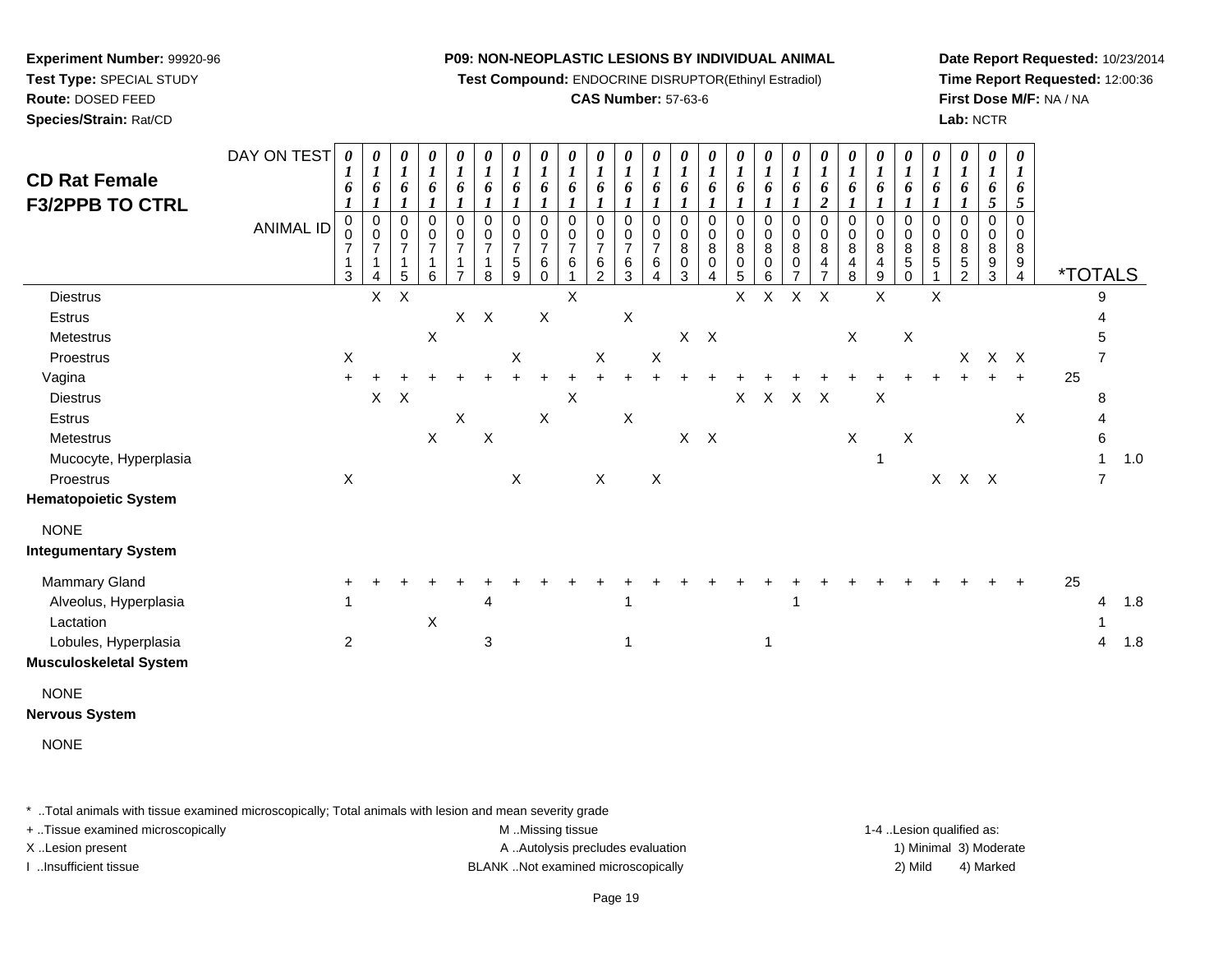**Test Compound:** ENDOCRINE DISRUPTOR(Ethinyl Estradiol)

# **CAS Number:** 57-63-6

**Date Report Requested:** 10/23/2014**Time Report Requested:** 12:00:36**First Dose M/F:** NA / NA**Lab:** NCTR

| <b>CD Rat Female</b><br><b>F3/2PPB TO CTRL</b> | DAY ON TEST<br><b>ANIMAL ID</b> | 0<br>$\mathbf{I}$<br>6<br>0<br>3 | $\boldsymbol{l}$<br>7 | 0<br>6<br>0<br>$\pmb{0}$<br>$\overline{ }$<br>5 | 0<br>6<br>0<br>$\overline{0}$<br>$\overline{\phantom{a}}$<br>6 | 0<br>6<br>0<br>$\pmb{0}$<br>$\overline{ }$<br>$\overline{ }$ | $\boldsymbol{\theta}$<br>1<br>6<br>0<br>$\pmb{0}$<br>$\overline{ }$<br>8 | 0<br>$\mathbf{I}$<br>L<br>6<br>$\pmb{0}$<br>$\mathbf 0$<br>$\overline{ }$<br>$\,$ 5 $\,$<br>9 | 0<br>$\mathbf{I}$<br>6<br>$\pmb{0}$<br>$\mathbf 0$<br>$\overline{ }$<br>6 | 6            | 6<br>◠ | 0<br>6<br>0<br>0<br>⇁<br>6<br>3 | 0<br>6<br>0<br>0<br>$\overline{ }$<br>6<br>4 | 0<br>6<br>0<br>0<br>8<br>3 | 0<br>6<br>0<br>0<br>8<br>$\mathbf 0$ | 0<br>6<br>0<br>$\pmb{0}$<br>8<br>$\pmb{0}$<br>5 | 0<br>$\mathbf{I}$<br>6<br>$\pmb{0}$<br>8<br>$\pmb{0}$<br>6 | $\bm{o}$<br>$\mathbf 0$<br>8 | 0<br>6<br>$\overline{2}$<br>$\begin{smallmatrix}0\0\0\end{smallmatrix}$<br>$\bf 8$<br>$\overline{4}$<br>$\overline{ }$ | 0<br>6<br>$\begin{array}{c} 0 \\ 0 \\ 8 \\ 4 \end{array}$<br>8 | 0<br>1<br>6<br>$_0^0$<br>$\bf8$<br>4<br>9 | $\bm{o}$<br>$\begin{smallmatrix}0\\0\end{smallmatrix}$<br>$\, 8$<br>5 | 0<br>0<br>0<br>8<br>5 | 0<br>o<br>0<br>0<br>8<br>5<br>$\mathfrak{p}$ | 0<br>$\boldsymbol{l}$<br>8<br>9<br>3 | $\boldsymbol{\theta}$<br>6<br>C<br>0<br>0<br>8<br>$\boldsymbol{9}$<br>4 |    | <i><b>*TOTALS</b></i> |     |
|------------------------------------------------|---------------------------------|----------------------------------|-----------------------|-------------------------------------------------|----------------------------------------------------------------|--------------------------------------------------------------|--------------------------------------------------------------------------|-----------------------------------------------------------------------------------------------|---------------------------------------------------------------------------|--------------|--------|---------------------------------|----------------------------------------------|----------------------------|--------------------------------------|-------------------------------------------------|------------------------------------------------------------|------------------------------|------------------------------------------------------------------------------------------------------------------------|----------------------------------------------------------------|-------------------------------------------|-----------------------------------------------------------------------|-----------------------|----------------------------------------------|--------------------------------------|-------------------------------------------------------------------------|----|-----------------------|-----|
| <b>NONE</b>                                    |                                 |                                  |                       |                                                 |                                                                |                                                              |                                                                          |                                                                                               |                                                                           |              |        |                                 |                                              |                            |                                      |                                                 |                                                            |                              |                                                                                                                        |                                                                |                                           |                                                                       |                       |                                              |                                      |                                                                         |    |                       |     |
| <b>Respiratory System</b>                      |                                 |                                  |                       |                                                 |                                                                |                                                              |                                                                          |                                                                                               |                                                                           |              |        |                                 |                                              |                            |                                      |                                                 |                                                            |                              |                                                                                                                        |                                                                |                                           |                                                                       |                       |                                              |                                      |                                                                         |    |                       |     |
| <b>NONE</b>                                    |                                 |                                  |                       |                                                 |                                                                |                                                              |                                                                          |                                                                                               |                                                                           |              |        |                                 |                                              |                            |                                      |                                                 |                                                            |                              |                                                                                                                        |                                                                |                                           |                                                                       |                       |                                              |                                      |                                                                         |    |                       |     |
| <b>Special Senses System</b>                   |                                 |                                  |                       |                                                 |                                                                |                                                              |                                                                          |                                                                                               |                                                                           |              |        |                                 |                                              |                            |                                      |                                                 |                                                            |                              |                                                                                                                        |                                                                |                                           |                                                                       |                       |                                              |                                      |                                                                         |    |                       |     |
| <b>NONE</b>                                    |                                 |                                  |                       |                                                 |                                                                |                                                              |                                                                          |                                                                                               |                                                                           |              |        |                                 |                                              |                            |                                      |                                                 |                                                            |                              |                                                                                                                        |                                                                |                                           |                                                                       |                       |                                              |                                      |                                                                         |    |                       |     |
| <b>Urinary System</b>                          |                                 |                                  |                       |                                                 |                                                                |                                                              |                                                                          |                                                                                               |                                                                           |              |        |                                 |                                              |                            |                                      |                                                 |                                                            |                              |                                                                                                                        |                                                                |                                           |                                                                       |                       |                                              |                                      |                                                                         |    |                       |     |
| Kidney                                         |                                 | $\ddot{}$                        |                       |                                                 |                                                                |                                                              |                                                                          |                                                                                               |                                                                           |              |        |                                 |                                              |                            |                                      |                                                 |                                                            |                              |                                                                                                                        |                                                                |                                           |                                                                       |                       |                                              |                                      | $\pm$                                                                   | 25 |                       |     |
| Cortex, Cyst                                   |                                 |                                  |                       |                                                 |                                                                |                                                              |                                                                          |                                                                                               |                                                                           |              |        |                                 |                                              |                            |                                      |                                                 |                                                            |                              |                                                                                                                        |                                                                | X                                         |                                                                       |                       |                                              |                                      |                                                                         |    |                       |     |
| Renal Tubule, Mineralization                   |                                 |                                  |                       |                                                 |                                                                | $\mathbf{1}$                                                 | $\overline{2}$                                                           |                                                                                               |                                                                           | $\mathbf{1}$ | -1     |                                 |                                              | 3                          |                                      |                                                 |                                                            | 2                            |                                                                                                                        |                                                                | $\overline{2}$                            |                                                                       |                       |                                              |                                      |                                                                         |    | 19                    | 1.3 |

\* ..Total animals with tissue examined microscopically; Total animals with lesion and mean severity grade

**Experiment Number:** 99920-96**Test Type:** SPECIAL STUDY**Route:** DOSED FEED**Species/Strain:** Rat/CD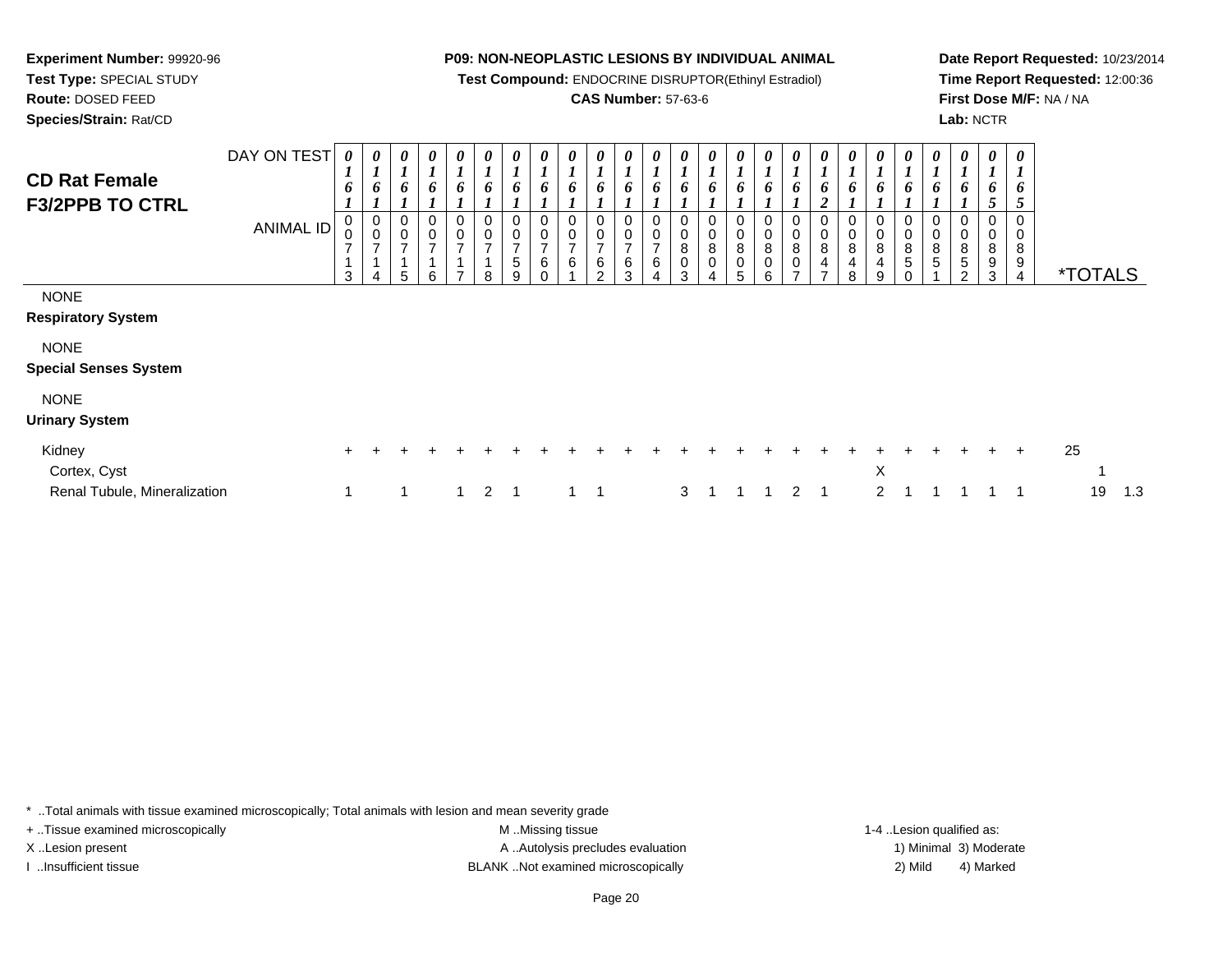**Test Compound:** ENDOCRINE DISRUPTOR(Ethinyl Estradiol)

# **CAS Number:** 57-63-6

**Date Report Requested:** 10/23/2014**Time Report Requested:** 12:00:36**First Dose M/F:** NA / NA**Lab:** NCTR

| <b>CD Rat Female</b><br>F3/10PPB TO CTRL    | DAY ON TEST<br><b>ANIMAL ID</b> | 0<br>6<br>0<br>7<br>9 | 0<br>1<br>6<br>0<br>0<br>7<br>$\overline{c}$<br>$\Omega$ | 0<br>$\boldsymbol{l}$<br>6<br>0<br>0<br>$\overline{7}$<br>$\overline{c}$ | 0<br>$\boldsymbol{l}$<br>5<br>9<br>0<br>0<br>7<br>$\frac{2}{2}$ | 0<br>$\boldsymbol{l}$<br>$\mathfrak{s}$<br>9<br>0<br>0<br>$\overline{7}$<br>$\frac{2}{3}$ | 0<br>$\boldsymbol{l}$<br>6<br>0<br>$\Omega$<br>0<br>$\overline{7}$<br>6<br>5 | 0<br>$\boldsymbol{l}$<br>6<br>0<br>$\mathbf 0$<br>0<br>$\overline{7}$<br>6<br>6 | 0<br>$\boldsymbol{l}$<br>6<br>0<br>$\Omega$<br>0<br>7<br>6 | 0<br>$\boldsymbol{l}$<br>6<br>0<br>$\mathbf 0$<br>0<br>$\overline{7}$<br>6<br>8 | 0<br>$\boldsymbol{l}$<br>6<br>$\Omega$<br>0<br>6<br>9 | 0<br>$\boldsymbol{l}$<br>6<br>$\Omega$<br>0<br>8<br>0<br>8 | 0<br>$\boldsymbol{l}$<br>6<br>0<br>$\Omega$<br>0<br>8<br>0<br>9 | 0<br>$\boldsymbol{l}$<br>6<br>0<br>0<br>0<br>8<br>0 | 0<br>$\boldsymbol{l}$<br>6<br>0<br>0<br>0<br>8 | $\boldsymbol{\theta}$<br>6<br>0<br>0<br>8<br>2 | 0<br>$\boldsymbol{l}$<br>6<br>$\Omega$<br>0<br>8<br>$\mathbf 5$<br>3 | $\boldsymbol{\theta}$<br>$\boldsymbol{l}$<br>6<br>$\Omega$<br>0<br>8<br>5<br>4 | 0<br>$\boldsymbol{l}$<br>6<br>0<br>0<br>8<br>5<br>5 | 0<br>$\boldsymbol{l}$<br>6<br>$\mathbf 0$<br>0<br>8<br>5<br>6 | 0<br>$\boldsymbol{l}$<br>6<br>$\mathbf 0$<br>$\pmb{0}$<br>8<br>$\mathbf 5$ | 0<br>$\boldsymbol{l}$<br>6<br>$\Omega$<br>0<br>8<br>5<br>8 | 0<br>$\boldsymbol{l}$<br>6<br>5<br>0<br>0<br>8<br>9<br>5 | 0<br>1<br>6<br>5<br>$\Omega$<br>$\mathbf 0$<br>8<br>9<br>6 | 0<br>$\boldsymbol{l}$<br>6<br>5<br>$\mathbf 0$<br>$\mathbf 0$<br>8<br>9<br>7 | $\boldsymbol{\theta}$<br>$\boldsymbol{l}$<br>6<br>5<br>$\Omega$<br>0<br>8<br>9<br>8 | <i><b>*TOTALS</b></i> |   |     |
|---------------------------------------------|---------------------------------|-----------------------|----------------------------------------------------------|--------------------------------------------------------------------------|-----------------------------------------------------------------|-------------------------------------------------------------------------------------------|------------------------------------------------------------------------------|---------------------------------------------------------------------------------|------------------------------------------------------------|---------------------------------------------------------------------------------|-------------------------------------------------------|------------------------------------------------------------|-----------------------------------------------------------------|-----------------------------------------------------|------------------------------------------------|------------------------------------------------|----------------------------------------------------------------------|--------------------------------------------------------------------------------|-----------------------------------------------------|---------------------------------------------------------------|----------------------------------------------------------------------------|------------------------------------------------------------|----------------------------------------------------------|------------------------------------------------------------|------------------------------------------------------------------------------|-------------------------------------------------------------------------------------|-----------------------|---|-----|
| <b>Alimentary System</b>                    |                                 |                       |                                                          |                                                                          |                                                                 |                                                                                           |                                                                              |                                                                                 |                                                            |                                                                                 |                                                       |                                                            |                                                                 |                                                     |                                                |                                                |                                                                      |                                                                                |                                                     |                                                               |                                                                            |                                                            |                                                          |                                                            |                                                                              |                                                                                     |                       |   |     |
| <b>NONE</b><br><b>Cardiovascular System</b> |                                 |                       |                                                          |                                                                          |                                                                 |                                                                                           |                                                                              |                                                                                 |                                                            |                                                                                 |                                                       |                                                            |                                                                 |                                                     |                                                |                                                |                                                                      |                                                                                |                                                     |                                                               |                                                                            |                                                            |                                                          |                                                            |                                                                              |                                                                                     |                       |   |     |
| <b>NONE</b><br><b>Endocrine System</b>      |                                 |                       |                                                          |                                                                          |                                                                 |                                                                                           |                                                                              |                                                                                 |                                                            |                                                                                 |                                                       |                                                            |                                                                 |                                                     |                                                |                                                |                                                                      |                                                                                |                                                     |                                                               |                                                                            |                                                            |                                                          |                                                            |                                                                              |                                                                                     |                       |   |     |
| <b>NONE</b><br><b>General Body System</b>   |                                 |                       |                                                          |                                                                          |                                                                 |                                                                                           |                                                                              |                                                                                 |                                                            |                                                                                 |                                                       |                                                            |                                                                 |                                                     |                                                |                                                |                                                                      |                                                                                |                                                     |                                                               |                                                                            |                                                            |                                                          |                                                            |                                                                              |                                                                                     |                       |   |     |
| <b>NONE</b><br><b>Genital System</b>        |                                 |                       |                                                          |                                                                          |                                                                 |                                                                                           |                                                                              |                                                                                 |                                                            |                                                                                 |                                                       |                                                            |                                                                 |                                                     |                                                |                                                |                                                                      |                                                                                |                                                     |                                                               |                                                                            |                                                            |                                                          |                                                            |                                                                              |                                                                                     |                       |   |     |
| Ovary<br><b>Diestrus</b>                    |                                 | $\pm$                 |                                                          |                                                                          |                                                                 | X                                                                                         |                                                                              |                                                                                 |                                                            |                                                                                 |                                                       |                                                            |                                                                 |                                                     | X                                              |                                                |                                                                      | $\boldsymbol{\mathsf{X}}$                                                      |                                                     |                                                               | м                                                                          |                                                            |                                                          |                                                            |                                                                              | $\ddot{}$                                                                           | 24                    | 3 |     |
| Estrus                                      |                                 |                       |                                                          |                                                                          |                                                                 |                                                                                           | $X$ $X$                                                                      |                                                                                 |                                                            |                                                                                 | $\boldsymbol{\mathsf{X}}$                             |                                                            |                                                                 |                                                     |                                                |                                                |                                                                      |                                                                                |                                                     | $\mathsf X$                                                   |                                                                            |                                                            | X                                                        |                                                            |                                                                              |                                                                                     |                       | 5 |     |
| Hyperplasia, Sertoliform                    |                                 | X                     |                                                          | $\mathsf X$                                                              |                                                                 |                                                                                           |                                                                              |                                                                                 |                                                            | X                                                                               |                                                       |                                                            | $X$ $X$                                                         |                                                     |                                                |                                                | $\boldsymbol{\mathsf{X}}$                                            |                                                                                |                                                     |                                                               |                                                                            |                                                            |                                                          | $\pmb{\times}$                                             |                                                                              |                                                                                     |                       |   | 1.0 |
| Metestrus<br>Proestrus                      |                                 |                       | X                                                        |                                                                          | Χ                                                               |                                                                                           |                                                                              |                                                                                 | X                                                          |                                                                                 |                                                       |                                                            |                                                                 | X                                                   |                                                | X                                              |                                                                      |                                                                                | X                                                   |                                                               |                                                                            | X                                                          |                                                          |                                                            | $\mathsf{X}$                                                                 | $\boldsymbol{\mathsf{X}}$                                                           |                       | 9 |     |
| Oviduct                                     |                                 | $\ddot{}$             |                                                          |                                                                          |                                                                 |                                                                                           |                                                                              |                                                                                 |                                                            |                                                                                 |                                                       |                                                            |                                                                 |                                                     |                                                |                                                |                                                                      |                                                                                |                                                     |                                                               | M                                                                          |                                                            |                                                          |                                                            |                                                                              | $\ddot{}$                                                                           | 24                    |   |     |
| Uterus                                      |                                 |                       |                                                          |                                                                          |                                                                 |                                                                                           |                                                                              |                                                                                 |                                                            |                                                                                 |                                                       |                                                            |                                                                 |                                                     |                                                |                                                |                                                                      |                                                                                |                                                     |                                                               |                                                                            |                                                            |                                                          |                                                            | $+$                                                                          | $\div$                                                                              | 25                    |   |     |

Uterus <sup>+</sup> <sup>+</sup> <sup>+</sup> <sup>+</sup> <sup>+</sup> <sup>+</sup> <sup>+</sup> <sup>+</sup> <sup>+</sup> <sup>+</sup> <sup>+</sup> <sup>+</sup> <sup>+</sup> <sup>+</sup> <sup>+</sup> <sup>+</sup> <sup>+</sup> <sup>+</sup> <sup>+</sup> <sup>+</sup> <sup>+</sup> <sup>+</sup> <sup>+</sup> <sup>+</sup> + 25 **Diestrus**  $\mathsf{s}$  X  $X$   $X$   $X$   $X$   $4$ **Estrus**  $\mathsf{s}$  X  $X$  X  $X$  5 **Metestrus**  $\mathsf{s}$  X  $X$  X  $X$  X  $X$  X  $\geq$  6

\* ..Total animals with tissue examined microscopically; Total animals with lesion and mean severity grade

**Experiment Number:** 99920-96**Test Type:** SPECIAL STUDY**Route:** DOSED FEED**Species/Strain:** Rat/CD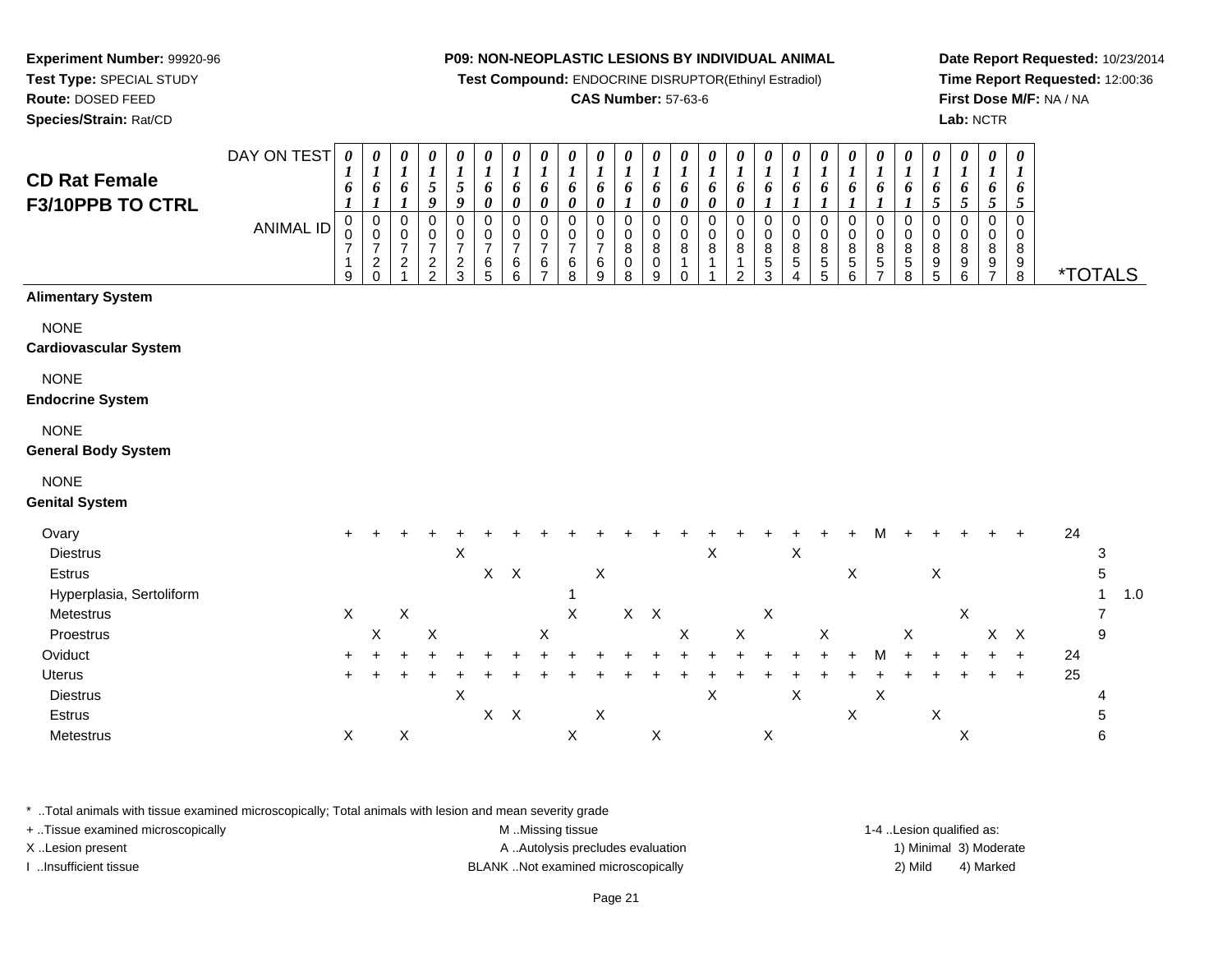**Test Compound:** ENDOCRINE DISRUPTOR(Ethinyl Estradiol)

# **CAS Number:** 57-63-6

**Date Report Requested:** 10/23/2014**Time Report Requested:** 12:00:36**First Dose M/F:** NA / NA**Lab:** NCTR

| <b>CD Rat Female</b><br><b>F3/10PPB TO CTRL</b>                                                       | DAY ON TEST<br><b>ANIMAL ID</b> | 1<br>6<br>$\mathbf 0$<br>$\overline{7}$ | $\boldsymbol{I}$<br>6<br>$\mathbf 0$<br>0<br>$\overline{7}$ | 0<br>$\boldsymbol{l}$<br>6<br>0<br>0<br>$\overline{7}$<br>$\overline{c}$ | 0<br>$\boldsymbol{l}$<br>$\sqrt{5}$<br>$\boldsymbol{g}$<br>$\mathbf 0$<br>$\mathbf 0$<br>$\overline{7}$ | 0<br>$\boldsymbol{l}$<br>$\mathfrak{S}$<br>9<br>0<br>0<br>$\overline{7}$ | 0<br>$\boldsymbol{l}$<br>6<br>$\boldsymbol{\theta}$<br>$\mathbf 0$<br>0<br>$\overline{7}$<br>6 | 0<br>$\boldsymbol{l}$<br>6<br>$\pmb{\theta}$<br>$\,0\,$<br>$\,0\,$<br>$\overline{7}$<br>6 | $\boldsymbol{\theta}$<br>$\boldsymbol{l}$<br>6<br>$\pmb{\theta}$<br>0<br>0<br>$\overline{7}$<br>6 | 0<br>$\boldsymbol{l}$<br>6<br>$\pmb{\theta}$<br>0<br>0<br>$\overline{7}$<br>6 | $\boldsymbol{\theta}$<br>$\boldsymbol{l}$<br>6<br>$\pmb{\theta}$<br>$\mathbf 0$<br>0<br>$\overline{7}$<br>6 | 0<br>$\boldsymbol{l}$<br>6<br>0<br>0<br>$\overline{8}$<br>$\pmb{0}$ | 0<br>$\boldsymbol{l}$<br>6<br>$\pmb{\theta}$<br>0<br>0<br>8<br>$\mathbf 0$ | 0<br>$\boldsymbol{l}$<br>6<br>0<br>$\mathbf 0$<br>0<br>8 | 0<br>$\boldsymbol{l}$<br>6<br>$\boldsymbol{\theta}$<br>$\mathbf 0$<br>0<br>8<br>1 | 0<br>$\boldsymbol{l}$<br>6<br>$\pmb{\theta}$<br>$\mathbf 0$<br>0<br>8 | 0<br>$\boldsymbol{I}$<br>6<br>$\mathbf 0$<br>0<br>8<br>$\overline{5}$ | 0<br>$\boldsymbol{l}$<br>6<br>$\boldsymbol{l}$<br>0<br>0<br>$^8_5$ | 0<br>$\boldsymbol{l}$<br>6<br>$\mathbf 0$<br>0<br>8<br>$\mathbf 5$ | 0<br>$\boldsymbol{l}$<br>6<br>1<br>0<br>0<br>$\bf 8$<br>$\overline{5}$ | 0<br>$\boldsymbol{l}$<br>6<br>0<br>$\begin{array}{c} 0 \\ 8 \\ 5 \end{array}$ | 0<br>$\boldsymbol{l}$<br>6<br>$\boldsymbol{l}$<br>0<br>0<br>$\begin{array}{c} 8 \\ 5 \\ 8 \end{array}$ | 0<br>$\boldsymbol{l}$<br>6<br>5<br>$\mathbf 0$<br>$\pmb{0}$<br>8<br>9 | 0<br>$\boldsymbol{I}$<br>6<br>$\sqrt{5}$<br>$\mathbf 0$<br>0<br>8<br>9 | 0<br>$\boldsymbol{l}$<br>6<br>$\mathfrak{s}$<br>$\mathbf 0$<br>0<br>8<br>9 | 0<br>$\boldsymbol{l}$<br>6<br>$\mathfrak{s}$<br>$\Omega$<br>0<br>8<br>9 |    |                       |            |
|-------------------------------------------------------------------------------------------------------|---------------------------------|-----------------------------------------|-------------------------------------------------------------|--------------------------------------------------------------------------|---------------------------------------------------------------------------------------------------------|--------------------------------------------------------------------------|------------------------------------------------------------------------------------------------|-------------------------------------------------------------------------------------------|---------------------------------------------------------------------------------------------------|-------------------------------------------------------------------------------|-------------------------------------------------------------------------------------------------------------|---------------------------------------------------------------------|----------------------------------------------------------------------------|----------------------------------------------------------|-----------------------------------------------------------------------------------|-----------------------------------------------------------------------|-----------------------------------------------------------------------|--------------------------------------------------------------------|--------------------------------------------------------------------|------------------------------------------------------------------------|-------------------------------------------------------------------------------|--------------------------------------------------------------------------------------------------------|-----------------------------------------------------------------------|------------------------------------------------------------------------|----------------------------------------------------------------------------|-------------------------------------------------------------------------|----|-----------------------|------------|
|                                                                                                       |                                 | 9                                       | $^2_{\rm 0}$                                                |                                                                          | $\frac{2}{2}$                                                                                           | $\frac{2}{3}$                                                            | $\overline{5}$                                                                                 | $\,6$                                                                                     | $\overline{7}$                                                                                    | 8                                                                             | 9                                                                                                           | 8                                                                   | 9                                                                          | 0                                                        |                                                                                   | 2                                                                     | 3                                                                     | 4                                                                  | 5                                                                  | 6                                                                      | $\overline{7}$                                                                |                                                                                                        | $\overline{5}$                                                        | 6                                                                      | $\overline{7}$                                                             | 8                                                                       |    | <i><b>*TOTALS</b></i> |            |
| Proestrus                                                                                             |                                 |                                         | X                                                           |                                                                          | X                                                                                                       |                                                                          |                                                                                                |                                                                                           | X                                                                                                 |                                                                               |                                                                                                             | X                                                                   |                                                                            | X                                                        |                                                                                   | X                                                                     |                                                                       |                                                                    | X                                                                  |                                                                        |                                                                               | X                                                                                                      |                                                                       |                                                                        | X                                                                          | $\times$                                                                |    | 10                    |            |
| Vagina                                                                                                |                                 | $\ddot{}$                               |                                                             | $\ddot{}$                                                                | $\ddot{}$                                                                                               |                                                                          |                                                                                                |                                                                                           |                                                                                                   |                                                                               |                                                                                                             |                                                                     | +                                                                          | +                                                        |                                                                                   |                                                                       |                                                                       |                                                                    |                                                                    |                                                                        |                                                                               |                                                                                                        |                                                                       |                                                                        | $\ddot{}$                                                                  | $\ddot{}$                                                               | 25 |                       |            |
| <b>Diestrus</b>                                                                                       |                                 |                                         |                                                             |                                                                          |                                                                                                         | X                                                                        |                                                                                                |                                                                                           |                                                                                                   |                                                                               |                                                                                                             |                                                                     |                                                                            |                                                          | X                                                                                 |                                                                       |                                                                       | Χ                                                                  |                                                                    |                                                                        |                                                                               |                                                                                                        |                                                                       |                                                                        |                                                                            |                                                                         |    | 3                     |            |
| Estrus                                                                                                |                                 |                                         |                                                             |                                                                          |                                                                                                         |                                                                          |                                                                                                | $X$ $X$                                                                                   |                                                                                                   |                                                                               |                                                                                                             |                                                                     |                                                                            | X                                                        |                                                                                   | $\mathsf X$                                                           |                                                                       |                                                                    |                                                                    | X                                                                      |                                                                               |                                                                                                        | $\boldsymbol{\mathsf{X}}$                                             |                                                                        |                                                                            | $\mathsf X$                                                             |    | 7                     |            |
| Metestrus                                                                                             |                                 | $\mathsf X$                             |                                                             | X                                                                        |                                                                                                         |                                                                          |                                                                                                |                                                                                           |                                                                                                   |                                                                               | $X$ $X$                                                                                                     |                                                                     | X                                                                          |                                                          |                                                                                   |                                                                       | $\boldsymbol{\mathsf{X}}$                                             |                                                                    |                                                                    |                                                                        |                                                                               |                                                                                                        |                                                                       | $\times$                                                               |                                                                            |                                                                         |    | $\overline{7}$        |            |
| Proestrus                                                                                             |                                 |                                         | $\mathsf X$                                                 |                                                                          | $\sf X$                                                                                                 |                                                                          |                                                                                                |                                                                                           | $\mathsf X$                                                                                       |                                                                               |                                                                                                             | $\mathsf X$                                                         |                                                                            |                                                          |                                                                                   |                                                                       |                                                                       |                                                                    | $\mathsf X$                                                        |                                                                        |                                                                               | $X$ $X$                                                                                                |                                                                       |                                                                        | $\boldsymbol{\mathsf{X}}$                                                  |                                                                         |    | 8                     |            |
| <b>Hematopoietic System</b>                                                                           |                                 |                                         |                                                             |                                                                          |                                                                                                         |                                                                          |                                                                                                |                                                                                           |                                                                                                   |                                                                               |                                                                                                             |                                                                     |                                                                            |                                                          |                                                                                   |                                                                       |                                                                       |                                                                    |                                                                    |                                                                        |                                                                               |                                                                                                        |                                                                       |                                                                        |                                                                            |                                                                         |    |                       |            |
| <b>NONE</b><br><b>Integumentary System</b>                                                            |                                 |                                         |                                                             |                                                                          |                                                                                                         |                                                                          |                                                                                                |                                                                                           |                                                                                                   |                                                                               |                                                                                                             |                                                                     |                                                                            |                                                          |                                                                                   |                                                                       |                                                                       |                                                                    |                                                                    |                                                                        |                                                                               |                                                                                                        |                                                                       |                                                                        |                                                                            |                                                                         |    |                       |            |
| Mammary Gland<br>Alveolus, Hyperplasia<br>Lactation<br>Lobules, Hyperplasia<br>Musculoskeletal System |                                 | $\ddot{}$                               | 4<br>$\mathbf{3}$                                           | $\overline{2}$<br>$\overline{1}$                                         | $\overline{1}$                                                                                          |                                                                          | $\overline{2}$<br>$\mathbf{1}$                                                                 | $\overline{2}$<br>$\overline{1}$                                                          | 1                                                                                                 | $\overline{2}$<br>X<br>$\mathbf{1}$                                           | $\mathbf 1$                                                                                                 |                                                                     | -1                                                                         | 1                                                        |                                                                                   |                                                                       |                                                                       | 1                                                                  |                                                                    |                                                                        |                                                                               |                                                                                                        |                                                                       |                                                                        |                                                                            | $\ddot{}$                                                               | 25 | 11<br>6               | 1.6<br>1.3 |
| <b>NONE</b><br>Nervous System                                                                         |                                 |                                         |                                                             |                                                                          |                                                                                                         |                                                                          |                                                                                                |                                                                                           |                                                                                                   |                                                                               |                                                                                                             |                                                                     |                                                                            |                                                          |                                                                                   |                                                                       |                                                                       |                                                                    |                                                                    |                                                                        |                                                                               |                                                                                                        |                                                                       |                                                                        |                                                                            |                                                                         |    |                       |            |
| <b>NONE</b><br><b>Respiratory System</b>                                                              |                                 |                                         |                                                             |                                                                          |                                                                                                         |                                                                          |                                                                                                |                                                                                           |                                                                                                   |                                                                               |                                                                                                             |                                                                     |                                                                            |                                                          |                                                                                   |                                                                       |                                                                       |                                                                    |                                                                    |                                                                        |                                                                               |                                                                                                        |                                                                       |                                                                        |                                                                            |                                                                         |    |                       |            |
| <b>NONE</b>                                                                                           |                                 |                                         |                                                             |                                                                          |                                                                                                         |                                                                          |                                                                                                |                                                                                           |                                                                                                   |                                                                               |                                                                                                             |                                                                     |                                                                            |                                                          |                                                                                   |                                                                       |                                                                       |                                                                    |                                                                    |                                                                        |                                                                               |                                                                                                        |                                                                       |                                                                        |                                                                            |                                                                         |    |                       |            |

\* ..Total animals with tissue examined microscopically; Total animals with lesion and mean severity grade

**Experiment Number:** 99920-96**Test Type:** SPECIAL STUDY**Route:** DOSED FEED**Species/Strain:** Rat/CD

+ ..Tissue examined microscopically examined microscopically examined as:  $M$  ..Missing tissue 1-4 ..Lesion qualified as: X..Lesion present **A ..Autolysis precludes evaluation** A ..Autolysis precludes evaluation 1) Minimal 3) Moderate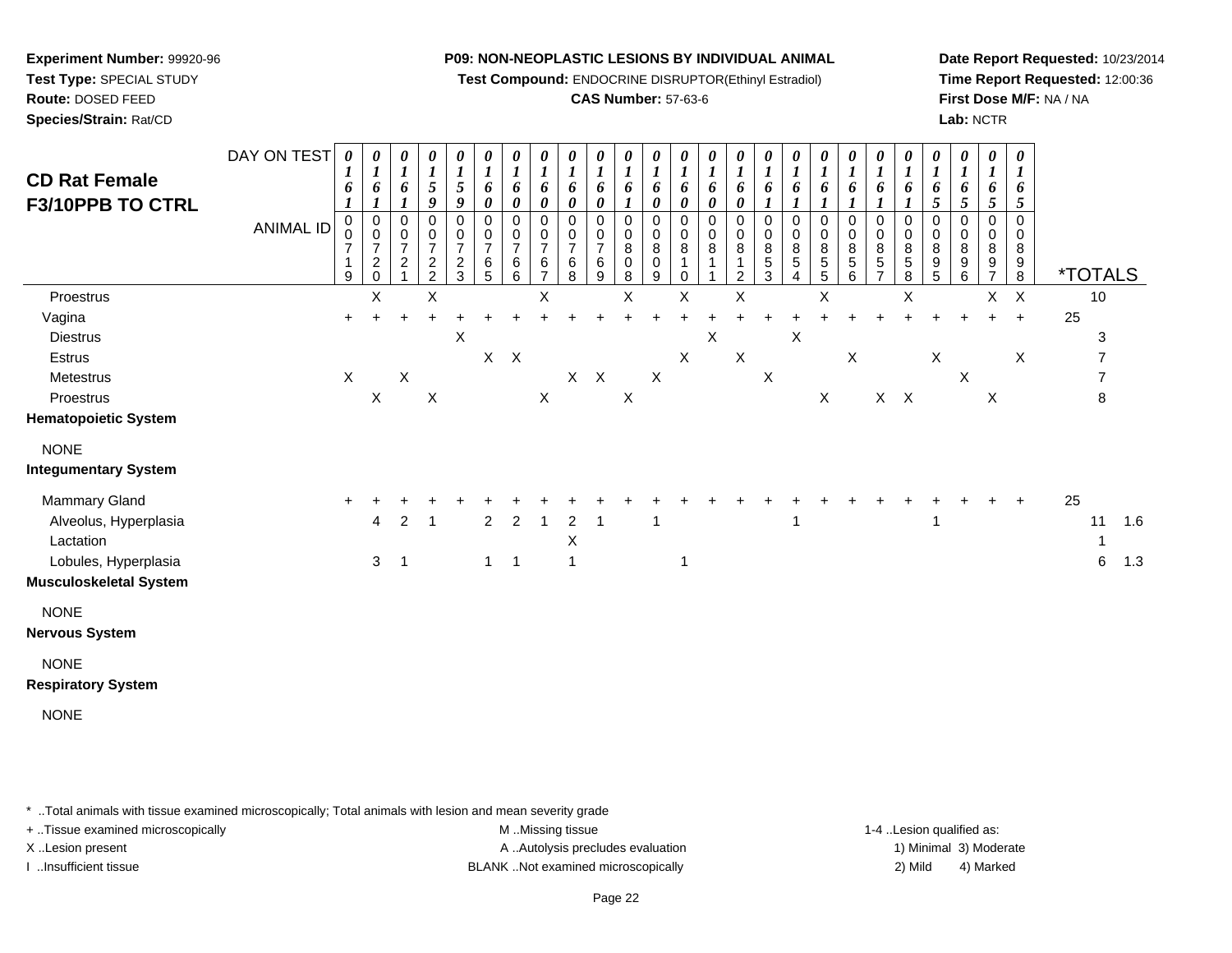**Test Compound:** ENDOCRINE DISRUPTOR(Ethinyl Estradiol)

# **CAS Number:** 57-63-6

<sup>2</sup> <sup>3</sup> <sup>1</sup> <sup>1</sup> <sup>1</sup> <sup>1</sup> <sup>2</sup> <sup>1</sup> <sup>1</sup> <sup>2</sup> <sup>1</sup> <sup>1</sup> <sup>2</sup> <sup>2</sup> <sup>1</sup> <sup>1</sup> <sup>1</sup> <sup>1</sup> <sup>18</sup> 1.4

**Date Report Requested:** 10/23/2014**Time Report Requested:** 12:00:37**First Dose M/F:** NA / NA**Lab:** NCTR

| <b>CD Rat Female</b><br>F3/10PPB TO CTRL            | DAY ON TEST<br><b>ANIMAL ID</b> | $\boldsymbol{\theta}$<br>$\mathbf{I}$<br>6<br>0 | 0<br>$\overline{ }$<br>6<br>0<br>0 | 0<br>$\mathbf{I}$<br>6<br>0<br>$\boldsymbol{0}$ | 0<br>$\mathbf{I}$<br>$\mathfrak{s}$<br>9<br>0<br>0 | 0<br>$\mathbf{I}$<br>$\mathfrak{s}$<br>9<br>$\boldsymbol{0}$ | 0<br>6<br>$\boldsymbol{\theta}$<br>0<br>0 | $\boldsymbol{\theta}$<br>6<br>0<br>$\mathbf 0$<br>0 | $\boldsymbol{\theta}$<br>o<br>0<br>0 | $\boldsymbol{\theta}$<br>6<br>0 | 0<br>6<br>0<br>0<br>0        | 0<br>6<br>0<br>0    | 0<br>x.<br>6<br>0<br>0<br>0 | $\boldsymbol{\theta}$<br>L<br>6<br>U<br>$\mathbf 0$ | 0<br>6<br>0<br>0<br>$\pmb{0}$ | $\boldsymbol{\theta}$<br>$\overline{ }$<br>6<br>0<br>0<br>$\,0\,$ | $\boldsymbol{\theta}$<br>$\overline{ }$<br>6<br>0 | $\boldsymbol{\theta}$<br>$\mathbf{I}$<br>6<br>$\boldsymbol{0}$ | 0<br>$\overline{ }$<br>6<br>0<br>0 | $\boldsymbol{\theta}$<br>$\boldsymbol{l}$<br>6<br>0<br>$\,0\,$ | 0<br>$\mathbf{I}$<br>6<br>0 | $\boldsymbol{\theta}$<br>$\overline{ }$<br>6<br>$\boldsymbol{0}$ | 0<br>6<br>$\pmb{0}$             | $\boldsymbol{\theta}$<br>$\overline{\phantom{a}}$<br>$\bm{o}$<br>0 | 0<br>$\bm{o}$<br>0    | $\boldsymbol{\theta}$<br>$\bm{o}$<br>0 |    |                       |     |  |
|-----------------------------------------------------|---------------------------------|-------------------------------------------------|------------------------------------|-------------------------------------------------|----------------------------------------------------|--------------------------------------------------------------|-------------------------------------------|-----------------------------------------------------|--------------------------------------|---------------------------------|------------------------------|---------------------|-----------------------------|-----------------------------------------------------|-------------------------------|-------------------------------------------------------------------|---------------------------------------------------|----------------------------------------------------------------|------------------------------------|----------------------------------------------------------------|-----------------------------|------------------------------------------------------------------|---------------------------------|--------------------------------------------------------------------|-----------------------|----------------------------------------|----|-----------------------|-----|--|
| <b>Special Senses System</b>                        |                                 | $\overline{ }$<br>9                             | $\overline{ }$<br>$\frac{2}{0}$    | $\overline{\phantom{a}}$<br>$\overline{a}$      | $\overline{\phantom{a}}$<br>$\sqrt{2}$<br>$\Omega$ | $\overline{7}$<br>$\sqrt{2}$<br>3                            | $\overline{ }$<br>6<br>5                  | $\overline{\phantom{a}}$<br>6<br>6                  | $\overline{ }$<br>6                  | $\overline{ }$<br>6<br>8        | $\overline{ }$<br>$\,6$<br>9 | 8<br>$\bar{0}$<br>8 | 8<br>$\overline{0}$<br>9    | $\bf8$                                              | $\bf 8$                       | $\bf 8$<br>$\mathcal{P}$                                          | $\begin{array}{c} 8 \\ 5 \end{array}$<br>3        | $\, 8$<br>5                                                    | $\frac{8}{5}$<br>5                 | $^8$ 5<br>6                                                    | $^8$ 5                      | $\begin{array}{c} 8 \\ 5 \end{array}$<br>8                       | $\bf8$<br>$\boldsymbol{9}$<br>5 | $\bf 8$<br>$\boldsymbol{9}$<br>6                                   | 8<br>$\boldsymbol{9}$ | 8<br>$\boldsymbol{9}$<br>8             |    | <i><b>*TOTALS</b></i> |     |  |
| <b>NONE</b><br><b>Urinary System</b>                |                                 |                                                 |                                    |                                                 |                                                    |                                                              |                                           |                                                     |                                      |                                 |                              |                     |                             |                                                     |                               |                                                                   |                                                   |                                                                |                                    |                                                                |                             |                                                                  |                                 |                                                                    |                       |                                        |    |                       |     |  |
| Kidney<br>Cortex, Cyst<br>Hydronephrosis<br>Infarct |                                 | $+$                                             | $\div$                             | ÷                                               | X                                                  |                                                              |                                           |                                                     |                                      |                                 |                              |                     | Χ                           |                                                     |                               |                                                                   |                                                   |                                                                | X                                  |                                                                |                             |                                                                  |                                 | X                                                                  | $+$<br>$\mathsf{X}$   | $+$                                    | 25 | 3<br>2                | 1.0 |  |

\* ..Total animals with tissue examined microscopically; Total animals with lesion and mean severity grade

+ ..Tissue examined microscopically examined microscopically examined as:  $M$  ..Missing tissue 1-4 ..Lesion qualified as:

Renal Tubule, Mineralization

**Experiment Number:** 99920-96**Test Type:** SPECIAL STUDY**Route:** DOSED FEED**Species/Strain:** Rat/CD

X..Lesion present **A ..Autolysis precludes evaluation** A ..Autolysis precludes evaluation 1) Minimal 3) Moderate I ..Insufficient tissue BLANK ..Not examined microscopically 2) Mild 4) Marked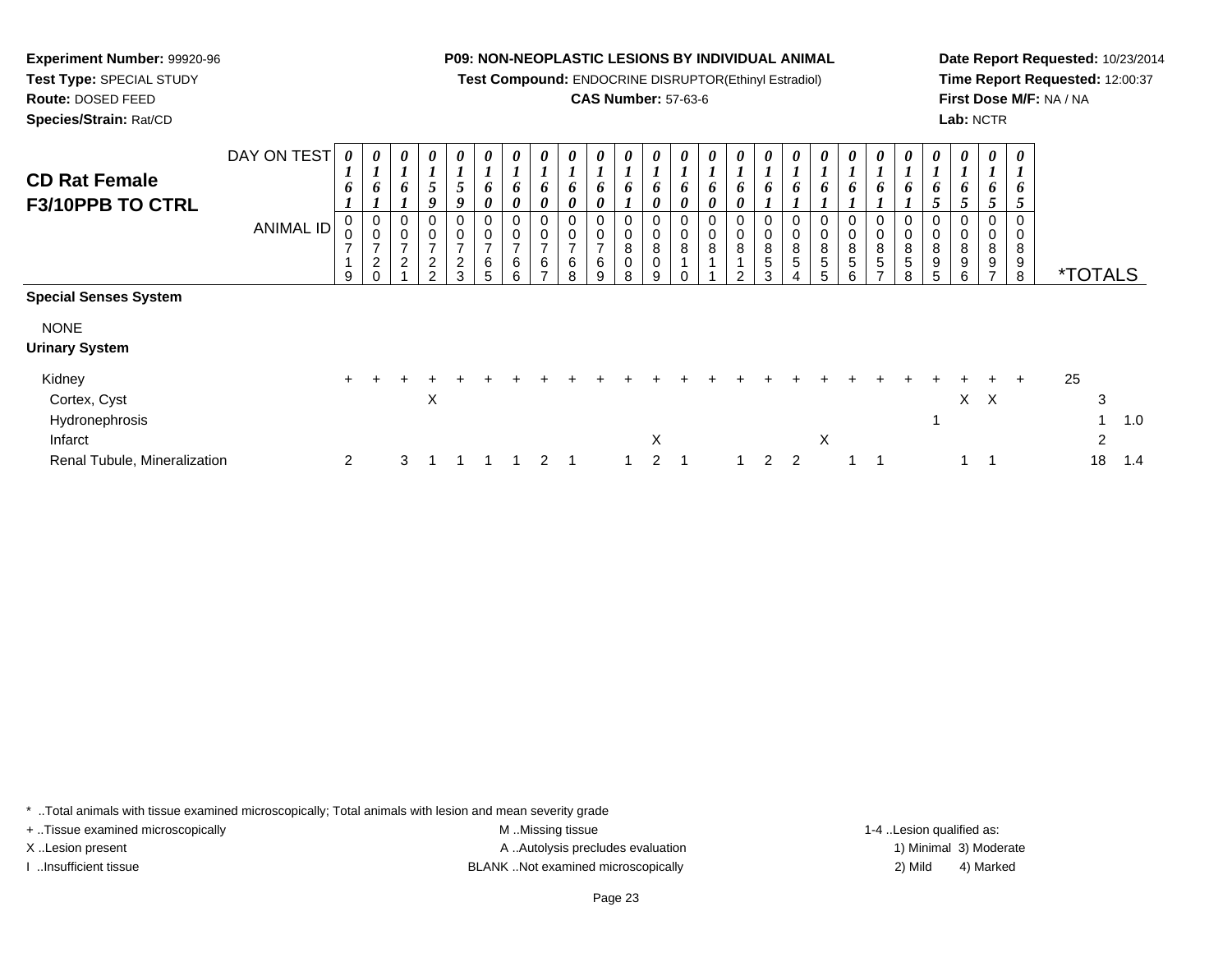**Test Compound:** ENDOCRINE DISRUPTOR(Ethinyl Estradiol)

# **CAS Number:** 57-63-6

**Date Report Requested:** 10/23/2014**Time Report Requested:** 12:00:37**First Dose M/F:** NA / NA**Lab:** NCTR

| <b>CD Rat Female</b>                                                  | DAY ON TEST      | 0<br>$\boldsymbol{l}$<br>6                                                     | 0<br>$\boldsymbol{l}$<br>6                                              | 0<br>$\boldsymbol{l}$<br>6                                      | $\boldsymbol{\theta}$<br>$\boldsymbol{l}$<br>6                          | $\boldsymbol{\theta}$<br>$\boldsymbol{l}$<br>6 | $\boldsymbol{\theta}$<br>$\boldsymbol{l}$<br>6                               | 0<br>$\boldsymbol{l}$<br>6                                                                       | 0<br>$\boldsymbol{l}$<br>6                                                     | 0<br>$\boldsymbol{l}$<br>6                                | 0<br>$\boldsymbol{l}$<br>6                                       | 0<br>$\boldsymbol{l}$<br>6                                          | 0<br>$\boldsymbol{l}$<br>6                                     | $\boldsymbol{\theta}$<br>$\boldsymbol{l}$<br>6 | 0<br>$\boldsymbol{l}$<br>6 | 0<br>$\boldsymbol{l}$<br>6                       | 0<br>$\boldsymbol{l}$<br>6                                     | $\boldsymbol{\theta}$<br>$\boldsymbol{l}$<br>6 | 0<br>$\boldsymbol{l}$<br>6             | $\boldsymbol{\theta}$<br>$\boldsymbol{l}$<br>6               | $\boldsymbol{\theta}$<br>$\boldsymbol{l}$<br>6               | $\boldsymbol{\theta}$<br>$\boldsymbol{l}$<br>6 | 0<br>$\boldsymbol{l}$<br>6                                       | 0<br>$\boldsymbol{l}$<br>6           | 0<br>$\boldsymbol{I}$<br>6      | 0<br>$\boldsymbol{l}$<br>6        |    |                       |     |
|-----------------------------------------------------------------------|------------------|--------------------------------------------------------------------------------|-------------------------------------------------------------------------|-----------------------------------------------------------------|-------------------------------------------------------------------------|------------------------------------------------|------------------------------------------------------------------------------|--------------------------------------------------------------------------------------------------|--------------------------------------------------------------------------------|-----------------------------------------------------------|------------------------------------------------------------------|---------------------------------------------------------------------|----------------------------------------------------------------|------------------------------------------------|----------------------------|--------------------------------------------------|----------------------------------------------------------------|------------------------------------------------|----------------------------------------|--------------------------------------------------------------|--------------------------------------------------------------|------------------------------------------------|------------------------------------------------------------------|--------------------------------------|---------------------------------|-----------------------------------|----|-----------------------|-----|
| <b>F3/50PPB TO CTRL</b>                                               | <b>ANIMAL ID</b> | $\pmb{0}$<br>$\pmb{0}$<br>$\overline{7}$<br>$\boldsymbol{2}$<br>$\overline{4}$ | $\boldsymbol{l}$<br>$\mathbf 0$<br>0<br>$\overline{7}$<br>$\frac{2}{5}$ | $\boldsymbol{l}$<br>0<br>0<br>$\boldsymbol{7}$<br>$\frac{2}{6}$ | $\boldsymbol{l}$<br>$\mathbf 0$<br>0<br>$\overline{7}$<br>$\frac{2}{7}$ | 0<br>0<br>$\frac{0}{7}$<br>$\frac{2}{8}$       | $\boldsymbol{\theta}$<br>$\mathbf 0$<br>0<br>$\overline{7}$<br>$\frac{2}{9}$ | $\boldsymbol{l}$<br>$\mathbf 0$<br>$\pmb{0}$<br>$\boldsymbol{7}$<br>$\boldsymbol{7}$<br>$\Omega$ | $\mathbf{I}$<br>$\mathbf 0$<br>$\mathbf 0$<br>$\overline{7}$<br>$\overline{7}$ | $\mathbf 0$<br>0<br>7<br>$\overline{7}$<br>$\overline{2}$ | 1<br>$\mathbf 0$<br>0<br>$\overline{7}$<br>$\boldsymbol{7}$<br>3 | 1<br>$\mathbf 0$<br>$\mathbf 0$<br>$\overline{7}$<br>$\overline{7}$ | 0<br>$\mathbf 0$<br>0<br>$\overline{7}$<br>$\overline{7}$<br>5 | $\mathbf 0$<br>0<br>8<br>1<br>3                | 0<br>0<br>$\bf 8$<br>4     | $\mathbf 0$<br>0<br>$\bf 8$<br>$\mathbf{1}$<br>5 | $\mathbf{I}$<br>$\,0\,$<br>$\pmb{0}$<br>8<br>$\mathbf{1}$<br>6 | 0<br>0<br>8<br>$\mathbf{1}$<br>$\overline{7}$  | 0<br>0<br>$\bf 8$<br>$\mathbf{1}$<br>8 | $\boldsymbol{2}$<br>$\mathbf 0$<br>0<br>8<br>$\sqrt{5}$<br>9 | $\boldsymbol{2}$<br>0<br>0<br>$\bf 8$<br>$\,6\,$<br>$\Omega$ | $\overline{c}$<br>$\mathbf 0$<br>0<br>8<br>6   | $\boldsymbol{2}$<br>$\mathbf 0$<br>0<br>8<br>6<br>$\overline{c}$ | 1<br>$\mathbf 0$<br>0<br>8<br>6<br>3 | $\mathbf 0$<br>0<br>8<br>6<br>4 | 5<br>$\Omega$<br>0<br>8<br>$^9_9$ |    | <i><b>*TOTALS</b></i> |     |
| <b>Alimentary System</b>                                              |                  |                                                                                |                                                                         |                                                                 |                                                                         |                                                |                                                                              |                                                                                                  |                                                                                |                                                           |                                                                  |                                                                     |                                                                |                                                |                            |                                                  |                                                                |                                                |                                        |                                                              |                                                              |                                                |                                                                  |                                      |                                 |                                   |    |                       |     |
| Liver<br>Inflammation, Chronic Active<br><b>Cardiovascular System</b> |                  |                                                                                |                                                                         |                                                                 |                                                                         |                                                |                                                                              |                                                                                                  |                                                                                |                                                           |                                                                  |                                                                     |                                                                |                                                |                            |                                                  |                                                                |                                                | 1                                      | 1                                                            |                                                              |                                                |                                                                  |                                      |                                 |                                   | 25 | $\overline{2}$        | 1.0 |
| <b>NONE</b><br><b>Endocrine System</b>                                |                  |                                                                                |                                                                         |                                                                 |                                                                         |                                                |                                                                              |                                                                                                  |                                                                                |                                                           |                                                                  |                                                                     |                                                                |                                                |                            |                                                  |                                                                |                                                |                                        |                                                              |                                                              |                                                |                                                                  |                                      |                                 |                                   |    |                       |     |
| <b>Adrenal Cortex</b>                                                 |                  |                                                                                |                                                                         |                                                                 |                                                                         |                                                |                                                                              |                                                                                                  |                                                                                |                                                           |                                                                  |                                                                     |                                                                |                                                |                            |                                                  |                                                                |                                                |                                        |                                                              |                                                              |                                                |                                                                  |                                      |                                 |                                   | 25 |                       |     |
| Adrenal Medulla                                                       |                  |                                                                                |                                                                         |                                                                 |                                                                         |                                                |                                                                              |                                                                                                  |                                                                                |                                                           |                                                                  |                                                                     |                                                                |                                                |                            |                                                  |                                                                |                                                |                                        |                                                              |                                                              |                                                |                                                                  |                                      |                                 |                                   | 25 |                       |     |
| <b>Pituitary Gland</b>                                                |                  |                                                                                |                                                                         |                                                                 |                                                                         |                                                |                                                                              |                                                                                                  |                                                                                |                                                           |                                                                  |                                                                     |                                                                |                                                |                            |                                                  |                                                                |                                                |                                        |                                                              |                                                              |                                                |                                                                  |                                      |                                 |                                   | 25 |                       |     |
| <b>Thyroid Gland</b>                                                  |                  |                                                                                |                                                                         |                                                                 |                                                                         |                                                |                                                                              |                                                                                                  |                                                                                |                                                           |                                                                  |                                                                     |                                                                |                                                |                            |                                                  |                                                                |                                                |                                        |                                                              |                                                              |                                                |                                                                  |                                      |                                 | $\ddot{}$                         | 25 |                       |     |
| Keratin Cyst                                                          |                  |                                                                                |                                                                         |                                                                 |                                                                         |                                                |                                                                              | X                                                                                                |                                                                                |                                                           |                                                                  |                                                                     |                                                                |                                                |                            |                                                  |                                                                |                                                |                                        |                                                              |                                                              |                                                |                                                                  | $\mathsf X$                          |                                 |                                   |    | $\overline{2}$        |     |
| <b>General Body System</b>                                            |                  |                                                                                |                                                                         |                                                                 |                                                                         |                                                |                                                                              |                                                                                                  |                                                                                |                                                           |                                                                  |                                                                     |                                                                |                                                |                            |                                                  |                                                                |                                                |                                        |                                                              |                                                              |                                                |                                                                  |                                      |                                 |                                   |    |                       |     |
| <b>NONE</b><br><b>Genital System</b>                                  |                  |                                                                                |                                                                         |                                                                 |                                                                         |                                                |                                                                              |                                                                                                  |                                                                                |                                                           |                                                                  |                                                                     |                                                                |                                                |                            |                                                  |                                                                |                                                |                                        |                                                              |                                                              |                                                |                                                                  |                                      |                                 |                                   |    |                       |     |
| Ovary                                                                 |                  | $\ddot{}$                                                                      |                                                                         |                                                                 |                                                                         |                                                |                                                                              |                                                                                                  |                                                                                |                                                           |                                                                  |                                                                     |                                                                |                                                |                            |                                                  |                                                                |                                                |                                        |                                                              |                                                              |                                                |                                                                  |                                      |                                 |                                   | 25 |                       |     |
| <b>Diestrus</b>                                                       |                  |                                                                                | $\boldsymbol{\mathsf{X}}$                                               |                                                                 |                                                                         |                                                |                                                                              |                                                                                                  |                                                                                |                                                           |                                                                  | $\mathsf X$                                                         | $\boldsymbol{\mathsf{X}}$                                      |                                                |                            |                                                  |                                                                |                                                |                                        |                                                              |                                                              | Χ                                              |                                                                  |                                      |                                 |                                   |    |                       |     |
| Estrus                                                                |                  |                                                                                |                                                                         |                                                                 | $\mathsf{X}$                                                            | $\boldsymbol{\mathsf{X}}$                      |                                                                              | $\boldsymbol{\mathsf{X}}$                                                                        |                                                                                |                                                           |                                                                  |                                                                     |                                                                |                                                |                            | $X$ $X$                                          |                                                                |                                                |                                        |                                                              |                                                              |                                                |                                                                  |                                      |                                 | Χ                                 |    | 6                     |     |
| Metestrus                                                             |                  |                                                                                |                                                                         |                                                                 |                                                                         |                                                |                                                                              |                                                                                                  | X                                                                              | $\mathsf{X}$                                              |                                                                  |                                                                     |                                                                |                                                |                            |                                                  |                                                                |                                                |                                        | X                                                            |                                                              |                                                | X                                                                |                                      |                                 |                                   |    | 4                     |     |
| Proestrus                                                             |                  | X                                                                              |                                                                         | X                                                               |                                                                         |                                                | X                                                                            |                                                                                                  |                                                                                |                                                           | $\boldsymbol{\mathsf{X}}$                                        |                                                                     |                                                                | X.                                             | $\mathsf{X}$               |                                                  |                                                                | X                                              | $\boldsymbol{\mathsf{X}}$              |                                                              | $\sf X$                                                      |                                                |                                                                  | X                                    | $\boldsymbol{\mathsf{X}}$       |                                   |    | 11                    |     |
| Oviduct                                                               |                  | ÷                                                                              |                                                                         |                                                                 |                                                                         |                                                |                                                                              |                                                                                                  |                                                                                |                                                           |                                                                  |                                                                     |                                                                |                                                |                            |                                                  |                                                                |                                                |                                        |                                                              |                                                              |                                                |                                                                  |                                      |                                 | $\ddot{}$                         | 25 |                       |     |

\* ..Total animals with tissue examined microscopically; Total animals with lesion and mean severity grade

**Experiment Number:** 99920-96**Test Type:** SPECIAL STUDY**Route:** DOSED FEED**Species/Strain:** Rat/CD

| + Tissue examined microscopically | M Missing tissue                  | 1-4 Lesion qualified as: |                        |
|-----------------------------------|-----------------------------------|--------------------------|------------------------|
| X Lesion present                  | A Autolysis precludes evaluation  |                          | 1) Minimal 3) Moderate |
| Insufficient tissue               | BLANKNot examined microscopically | 2) Mild                  | 4) Marked              |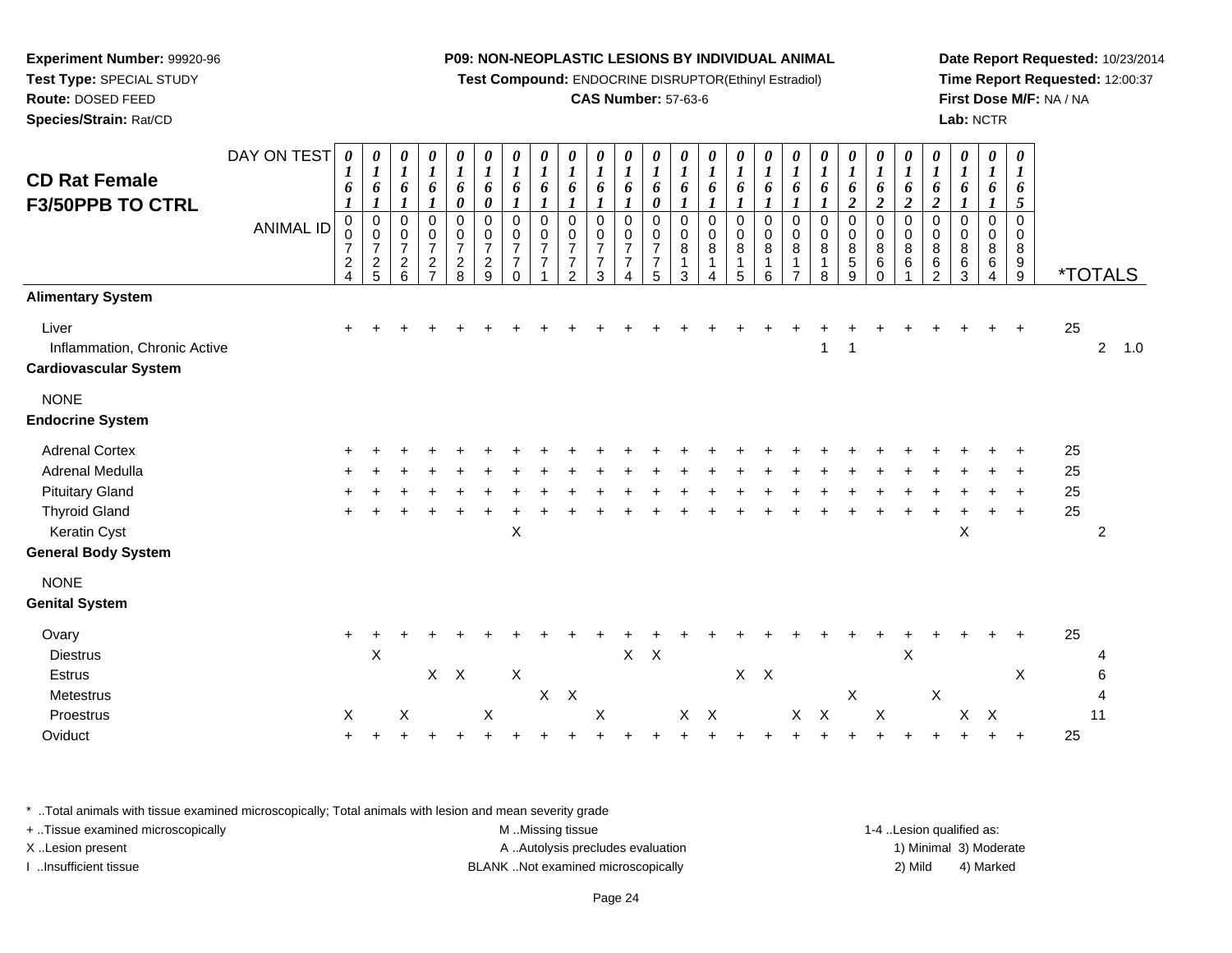**Test Compound:** ENDOCRINE DISRUPTOR(Ethinyl Estradiol)

### **CAS Number:** 57-63-6

**Date Report Requested:** 10/23/2014**Time Report Requested:** 12:00:37**First Dose M/F:** NA / NA**Lab:** NCTR

| <b>CD Rat Female</b><br><b>F3/50PPB TO CTRL</b> | DAY ON TEST<br><b>ANIMAL ID</b> | 0<br>6<br>$\mathbf 0$<br>$\overline{7}$<br>2<br>4 | 0<br>6<br>$\pmb{0}$<br>0<br>$\overline{7}$<br>$\overline{c}$<br>5 | 0<br>6<br>0<br>0<br>$\overline{7}$<br>$\overline{c}$<br>6 | $\boldsymbol{\theta}$<br>$\boldsymbol{l}$<br>6<br>0<br>0<br>$\overline{7}$<br>$\overline{c}$<br>$\overline{z}$ | $\boldsymbol{\theta}$<br>$\boldsymbol{l}$<br>6<br>0<br>0<br>$\begin{smallmatrix}0\\7\end{smallmatrix}$<br>$\overline{a}$<br>8 | 0<br>$\boldsymbol{l}$<br>6<br>0<br>$\pmb{0}$<br>0<br>$\overline{7}$<br>$\overline{2}$<br>9 | 0<br>$\boldsymbol{l}$<br>6<br>$\pmb{0}$<br>$\,0\,$<br>$\overline{7}$<br>$\overline{7}$<br>$\Omega$ | $\pmb{\theta}$<br>$\boldsymbol{l}$<br>6<br>$\mathbf 0$<br>0<br>$\overline{7}$<br>$\overline{7}$ | $\pmb{\theta}$<br>$\boldsymbol{l}$<br>6<br>$\pmb{0}$<br>0<br>$\overline{7}$<br>$\overline{7}$<br>2 | 0<br>6<br>$\pmb{0}$<br>0<br>$\overline{7}$<br>$\overline{7}$<br>3 | $\pmb{\theta}$<br>6<br>$\mathsf 0$<br>0<br>$\overline{7}$ | 0<br>6<br>0<br>$\mathbf 0$<br>0<br>$\overline{7}$<br>7<br>5 | 0<br>$\bm{l}$<br>6<br>$\mathbf 0$<br>$\Omega$<br>$\,8\,$<br>3 | 0<br>$\boldsymbol{l}$<br>6<br>$\mathbf 0$<br>$\mathbf 0$<br>8<br>$\mathbf 1$ | 0<br>$\boldsymbol{l}$<br>6<br>$\mathbf 0$<br>0<br>8<br>1<br>5 | 0<br>$\boldsymbol{l}$<br>6<br>0<br>0<br>8<br>$\mathbf{1}$<br>6 | 0<br>$\boldsymbol{l}$<br>6<br>0<br>0<br>8 | 0<br>$\boldsymbol{l}$<br>$\mathbf 0$<br>0<br>8<br>8 | $\pmb{\theta}$<br>6<br>$\overline{\mathbf{c}}$<br>$\mathsf 0$<br>0<br>$\bf 8$<br>5<br>9 | 0<br>1<br>6<br>$\overline{c}$<br>0<br>0<br>8<br>6<br>0 | 0<br>$\boldsymbol{l}$<br>6<br>$\overline{c}$<br>0<br>0<br>$\bf 8$<br>6 | 0<br>$\boldsymbol{l}$<br>6<br>$\boldsymbol{2}$<br>0<br>0<br>8<br>6<br>$\mathfrak{p}$ | 0<br>$\boldsymbol{l}$<br>6<br>$\mathbf 0$<br>0<br>8<br>6<br>3 | 0<br>1<br>6<br>$\mathbf 0$<br>0<br>8<br>6 | $\boldsymbol{\theta}$<br>$\mathbf{I}$<br>6<br>5<br>$\Omega$<br>0<br>8<br>9<br>9 | <i><b>*TOTALS</b></i> |              |     |
|-------------------------------------------------|---------------------------------|---------------------------------------------------|-------------------------------------------------------------------|-----------------------------------------------------------|----------------------------------------------------------------------------------------------------------------|-------------------------------------------------------------------------------------------------------------------------------|--------------------------------------------------------------------------------------------|----------------------------------------------------------------------------------------------------|-------------------------------------------------------------------------------------------------|----------------------------------------------------------------------------------------------------|-------------------------------------------------------------------|-----------------------------------------------------------|-------------------------------------------------------------|---------------------------------------------------------------|------------------------------------------------------------------------------|---------------------------------------------------------------|----------------------------------------------------------------|-------------------------------------------|-----------------------------------------------------|-----------------------------------------------------------------------------------------|--------------------------------------------------------|------------------------------------------------------------------------|--------------------------------------------------------------------------------------|---------------------------------------------------------------|-------------------------------------------|---------------------------------------------------------------------------------|-----------------------|--------------|-----|
| Uterus                                          |                                 | $+$                                               |                                                                   |                                                           |                                                                                                                |                                                                                                                               |                                                                                            |                                                                                                    |                                                                                                 |                                                                                                    |                                                                   |                                                           |                                                             |                                                               |                                                                              |                                                               |                                                                |                                           |                                                     |                                                                                         |                                                        |                                                                        |                                                                                      |                                                               | $\ddot{}$                                 | $\ddot{}$                                                                       | 25                    |              |     |
| <b>Diestrus</b>                                 |                                 |                                                   | $\mathsf X$                                                       |                                                           |                                                                                                                |                                                                                                                               |                                                                                            |                                                                                                    |                                                                                                 |                                                                                                    |                                                                   |                                                           | X                                                           |                                                               |                                                                              |                                                               |                                                                |                                           |                                                     |                                                                                         |                                                        | X                                                                      |                                                                                      |                                                               |                                           |                                                                                 |                       | 3            |     |
| Estrus                                          |                                 |                                                   |                                                                   |                                                           |                                                                                                                | $X$ $X$                                                                                                                       |                                                                                            | $\boldsymbol{\mathsf{X}}$                                                                          |                                                                                                 |                                                                                                    |                                                                   |                                                           |                                                             |                                                               |                                                                              |                                                               | $X$ $X$                                                        |                                           |                                                     |                                                                                         |                                                        |                                                                        |                                                                                      |                                                               |                                           | X                                                                               |                       | 6            |     |
| Metestrus                                       |                                 |                                                   |                                                                   |                                                           |                                                                                                                |                                                                                                                               |                                                                                            |                                                                                                    | X                                                                                               | $\boldsymbol{\mathsf{X}}$                                                                          |                                                                   | X                                                         |                                                             |                                                               |                                                                              |                                                               |                                                                |                                           |                                                     | X                                                                                       |                                                        |                                                                        | $\boldsymbol{\mathsf{X}}$                                                            |                                                               |                                           |                                                                                 |                       | 5            |     |
| Proestrus                                       |                                 | X                                                 |                                                                   | X                                                         |                                                                                                                |                                                                                                                               | X                                                                                          |                                                                                                    |                                                                                                 |                                                                                                    | $\mathsf X$                                                       |                                                           |                                                             |                                                               | $X$ $X$                                                                      |                                                               |                                                                |                                           | $\mathsf{X}-\mathsf{X}$                             |                                                                                         | X                                                      |                                                                        |                                                                                      | $\mathsf{X}$                                                  | $\mathsf{X}$                              |                                                                                 |                       | 11           |     |
| Vagina                                          |                                 |                                                   |                                                                   |                                                           |                                                                                                                |                                                                                                                               |                                                                                            |                                                                                                    |                                                                                                 |                                                                                                    |                                                                   |                                                           |                                                             |                                                               |                                                                              |                                                               |                                                                |                                           |                                                     |                                                                                         |                                                        |                                                                        |                                                                                      |                                                               |                                           | $+$                                                                             | 25                    |              |     |
| <b>Diestrus</b>                                 |                                 |                                                   | $\pmb{\times}$                                                    |                                                           |                                                                                                                |                                                                                                                               |                                                                                            |                                                                                                    | X                                                                                               |                                                                                                    |                                                                   |                                                           | $\pmb{\times}$                                              |                                                               |                                                                              |                                                               |                                                                |                                           |                                                     |                                                                                         |                                                        | X                                                                      |                                                                                      |                                                               |                                           |                                                                                 |                       | 4            |     |
| Estrus                                          |                                 |                                                   |                                                                   |                                                           |                                                                                                                | $X$ $X$                                                                                                                       |                                                                                            | $\boldsymbol{\mathsf{X}}$                                                                          |                                                                                                 |                                                                                                    |                                                                   |                                                           |                                                             |                                                               |                                                                              | X                                                             |                                                                |                                           |                                                     |                                                                                         |                                                        |                                                                        |                                                                                      |                                                               |                                           | $\pmb{\times}$                                                                  |                       | 5            |     |
| Metestrus                                       |                                 |                                                   |                                                                   |                                                           |                                                                                                                |                                                                                                                               |                                                                                            |                                                                                                    |                                                                                                 | X                                                                                                  |                                                                   | $\mathsf X$                                               |                                                             |                                                               |                                                                              |                                                               | $\boldsymbol{\mathsf{X}}$                                      |                                           |                                                     | $\boldsymbol{\mathsf{X}}$                                                               |                                                        |                                                                        | $\boldsymbol{\mathsf{X}}$                                                            |                                                               |                                           |                                                                                 |                       | $\mathbf 5$  |     |
| Proestrus                                       |                                 | $\boldsymbol{\mathsf{X}}$                         |                                                                   | X                                                         |                                                                                                                |                                                                                                                               | $\mathsf X$                                                                                |                                                                                                    |                                                                                                 |                                                                                                    | $\boldsymbol{X}$                                                  |                                                           |                                                             |                                                               | $X$ $X$                                                                      |                                                               |                                                                |                                           | $X$ $X$                                             |                                                                                         | $\boldsymbol{\mathsf{X}}$                              |                                                                        |                                                                                      | $X$ $X$                                                       |                                           |                                                                                 |                       | 11           |     |
| <b>Hematopoietic System</b>                     |                                 |                                                   |                                                                   |                                                           |                                                                                                                |                                                                                                                               |                                                                                            |                                                                                                    |                                                                                                 |                                                                                                    |                                                                   |                                                           |                                                             |                                                               |                                                                              |                                                               |                                                                |                                           |                                                     |                                                                                         |                                                        |                                                                        |                                                                                      |                                                               |                                           |                                                                                 |                       |              |     |
| <b>Bone Marrow</b>                              |                                 |                                                   |                                                                   |                                                           |                                                                                                                |                                                                                                                               |                                                                                            |                                                                                                    |                                                                                                 |                                                                                                    |                                                                   |                                                           |                                                             |                                                               |                                                                              |                                                               |                                                                |                                           |                                                     |                                                                                         |                                                        |                                                                        |                                                                                      |                                                               |                                           |                                                                                 | 25                    |              |     |
| Spleen                                          |                                 |                                                   |                                                                   |                                                           |                                                                                                                |                                                                                                                               |                                                                                            |                                                                                                    |                                                                                                 |                                                                                                    |                                                                   |                                                           |                                                             |                                                               |                                                                              |                                                               |                                                                |                                           |                                                     |                                                                                         |                                                        |                                                                        |                                                                                      |                                                               |                                           |                                                                                 | 25                    |              |     |
| Pigmentation                                    |                                 |                                                   |                                                                   |                                                           |                                                                                                                |                                                                                                                               |                                                                                            |                                                                                                    |                                                                                                 |                                                                                                    |                                                                   |                                                           |                                                             |                                                               |                                                                              |                                                               |                                                                |                                           | $\overline{2}$                                      |                                                                                         |                                                        |                                                                        |                                                                                      |                                                               |                                           |                                                                                 |                       |              | 2.0 |
| Thymus                                          |                                 |                                                   |                                                                   |                                                           |                                                                                                                |                                                                                                                               |                                                                                            |                                                                                                    |                                                                                                 |                                                                                                    |                                                                   |                                                           |                                                             |                                                               |                                                                              |                                                               |                                                                |                                           |                                                     |                                                                                         |                                                        |                                                                        |                                                                                      |                                                               |                                           | $\ddot{}$                                                                       | 25                    |              |     |
| <b>Integumentary System</b>                     |                                 |                                                   |                                                                   |                                                           |                                                                                                                |                                                                                                                               |                                                                                            |                                                                                                    |                                                                                                 |                                                                                                    |                                                                   |                                                           |                                                             |                                                               |                                                                              |                                                               |                                                                |                                           |                                                     |                                                                                         |                                                        |                                                                        |                                                                                      |                                                               |                                           |                                                                                 |                       |              |     |
| <b>Mammary Gland</b>                            |                                 |                                                   |                                                                   |                                                           |                                                                                                                |                                                                                                                               |                                                                                            |                                                                                                    |                                                                                                 |                                                                                                    |                                                                   |                                                           |                                                             |                                                               |                                                                              |                                                               |                                                                |                                           |                                                     |                                                                                         |                                                        |                                                                        |                                                                                      |                                                               |                                           | $\ddot{}$                                                                       | 25                    |              |     |
| Alveolus, Hyperplasia                           |                                 |                                                   |                                                                   |                                                           |                                                                                                                |                                                                                                                               | $\overline{c}$                                                                             |                                                                                                    |                                                                                                 |                                                                                                    |                                                                   |                                                           | $\overline{c}$                                              |                                                               |                                                                              |                                                               | 1                                                              |                                           |                                                     |                                                                                         |                                                        |                                                                        | $\overline{a}$                                                                       | -1                                                            |                                           |                                                                                 |                       | 9            | 1.3 |
| Lobules, Hyperplasia                            |                                 |                                                   |                                                                   |                                                           |                                                                                                                | $\mathbf{1}$                                                                                                                  | $\overline{2}$                                                                             | $\mathbf{1}$                                                                                       |                                                                                                 | $\mathbf{3}$                                                                                       | 1                                                                 | $\mathbf 1$                                               |                                                             |                                                               |                                                                              | $\overline{1}$                                                |                                                                |                                           |                                                     |                                                                                         |                                                        |                                                                        | $\overline{a}$                                                                       |                                                               |                                           |                                                                                 |                       | 8            | 1.5 |
| Skin                                            |                                 |                                                   |                                                                   |                                                           |                                                                                                                |                                                                                                                               |                                                                                            |                                                                                                    |                                                                                                 |                                                                                                    |                                                                   |                                                           |                                                             |                                                               |                                                                              |                                                               |                                                                |                                           |                                                     | $\ddot{}$                                                                               |                                                        |                                                                        |                                                                                      |                                                               |                                           |                                                                                 | $\mathbf{1}$          |              |     |
| Inflammation, Chronic, Focal                    |                                 |                                                   |                                                                   |                                                           |                                                                                                                |                                                                                                                               |                                                                                            |                                                                                                    |                                                                                                 |                                                                                                    |                                                                   |                                                           |                                                             |                                                               |                                                                              |                                                               |                                                                |                                           |                                                     | $\overline{c}$                                                                          |                                                        |                                                                        |                                                                                      |                                                               |                                           |                                                                                 |                       | $\mathbf{1}$ | 2.0 |
|                                                 |                                 |                                                   |                                                                   |                                                           |                                                                                                                |                                                                                                                               |                                                                                            |                                                                                                    |                                                                                                 |                                                                                                    |                                                                   |                                                           |                                                             |                                                               |                                                                              |                                                               |                                                                |                                           |                                                     |                                                                                         |                                                        |                                                                        |                                                                                      |                                                               |                                           |                                                                                 |                       |              |     |

\* ..Total animals with tissue examined microscopically; Total animals with lesion and mean severity grade

**Experiment Number:** 99920-96**Test Type:** SPECIAL STUDY**Route:** DOSED FEED**Species/Strain:** Rat/CD